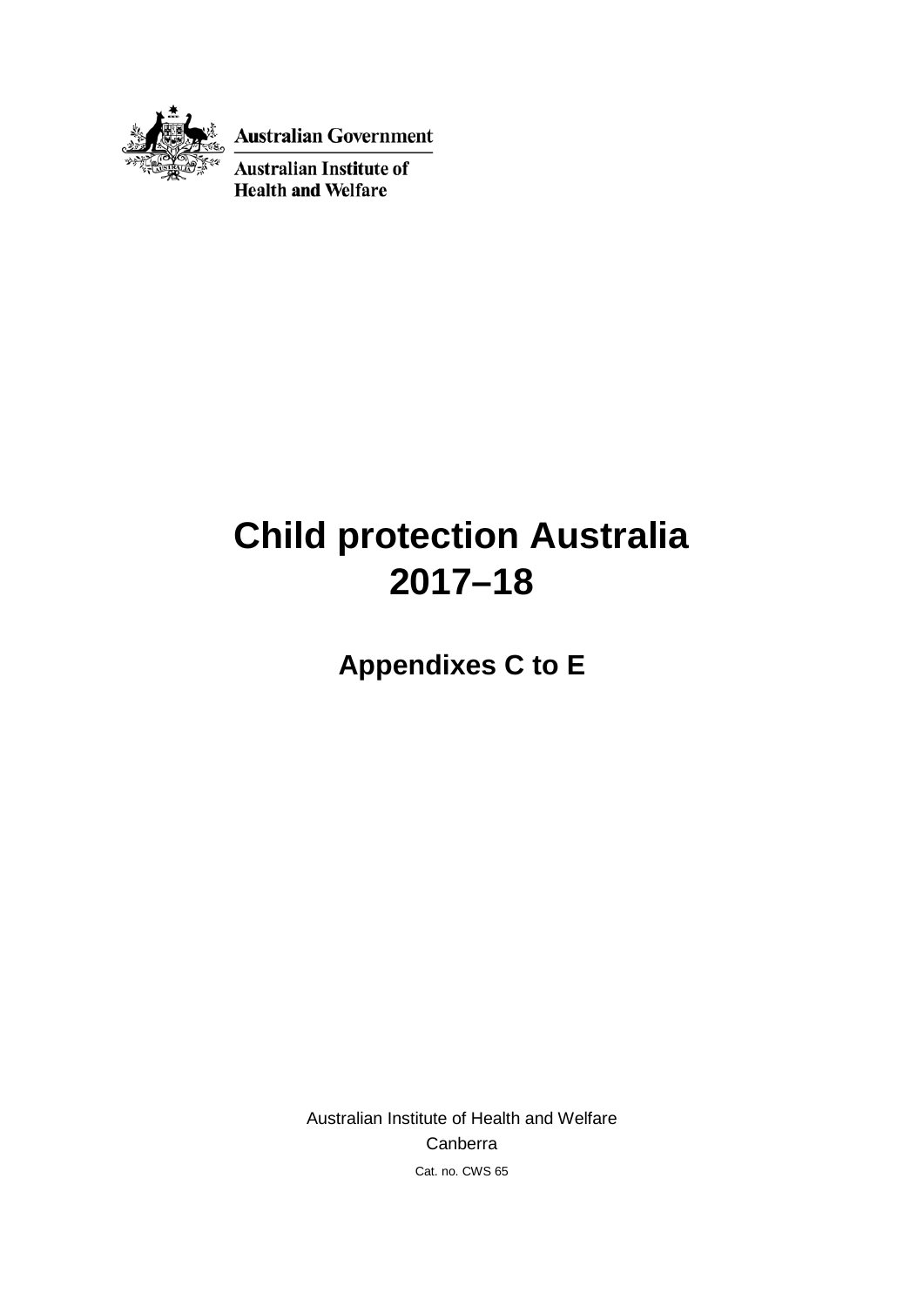# **Contents**

| Appendix C: Policy and practice differences in states and territories1 |  |
|------------------------------------------------------------------------|--|
|                                                                        |  |
|                                                                        |  |
|                                                                        |  |
|                                                                        |  |
|                                                                        |  |
|                                                                        |  |
|                                                                        |  |
|                                                                        |  |
|                                                                        |  |
|                                                                        |  |
|                                                                        |  |
|                                                                        |  |
|                                                                        |  |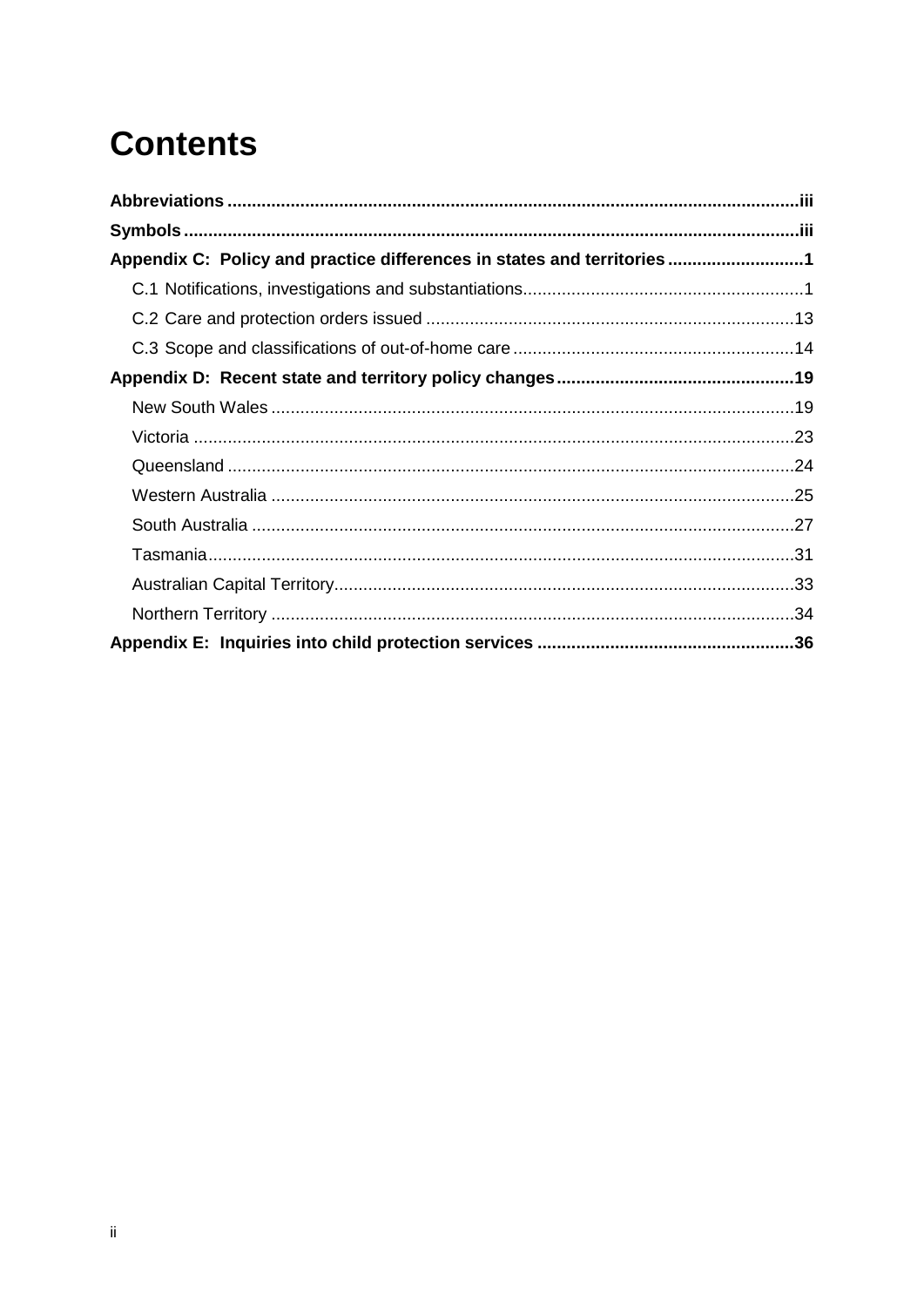# <span id="page-2-0"></span>**Abbreviations**

| <b>ABS</b>   | Australian Bureau of Statistics                   |
|--------------|---------------------------------------------------|
| ACT          | <b>Australian Capital Territory</b>               |
| AIHW         | Australian Institute of Health and Welfare        |
| COAG         | Council of Australian Governments                 |
| CP NMDS      | <b>Child Protection National Minimum Data Set</b> |
| <b>NSW</b>   | New South Wales                                   |
| NT.          | Northern Territory                                |
| Qld          | Queensland                                        |
| SA           | South Australia                                   |
| <b>SEIFA</b> | Socio-Economic Indexes for Areas                  |
| Tas          | Tasmania                                          |
| Vic          | Victoria                                          |
| WA           | Western Australia                                 |

# <span id="page-2-1"></span>**Symbols**

| 0    | zero            |  |
|------|-----------------|--|
|      | rounded to zero |  |
| . .  | not applicable  |  |
| n.a. | not available   |  |
|      | .               |  |

n.p. not publishable because of small numbers, confidentiality or other concerns about the quality of the data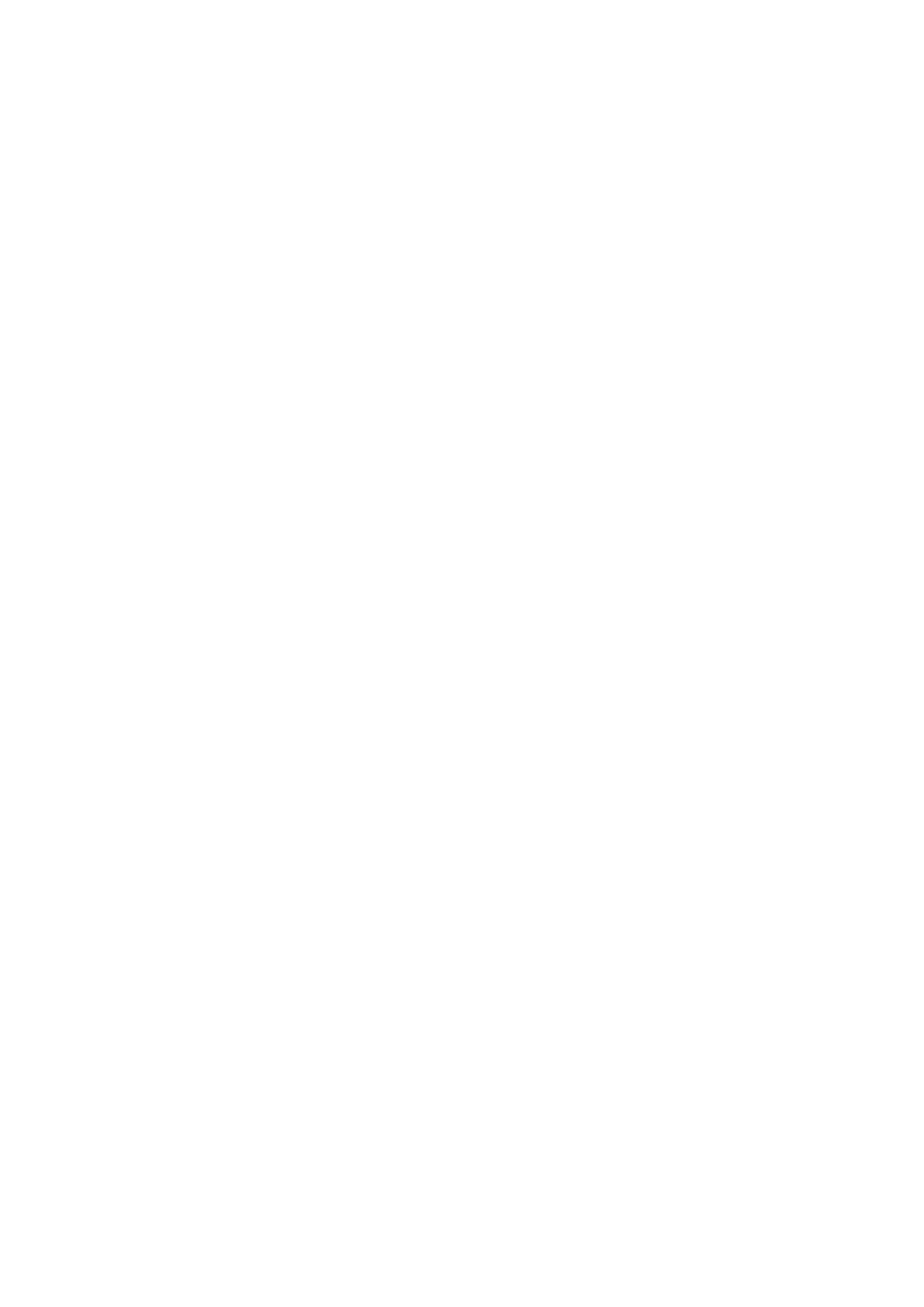# <span id="page-4-0"></span>**Appendix C: Policy and practice differences in states and territories**

Action plans under the *National Framework for Protecting Australia's Children 2009–2020* identify specific actions, responsibilities and timeframes for implementation. The second 3-year Action Plan (2012–2015) highlighted as an action, under the 'Enhancing the evidence base' national priority, a continued focus on improved consistency and quality of the national data (FaHCSIA 2012). Further expanding on the evidence base and developing progress targets continued to be a focus in the third action plan (2015–2018) (DSS 2015b).

The National Child Protection Data Collection is based on administrative data provided by state and territory departments responsible for child protection, according to a set of agreed technical specifications. The aggregation of jurisdictional data into a national collection assumes the technical specifications are followed and the same definitions are applied in all jurisdictions. However, different policies and practices in jurisdictions, largely predating the national collection, influence the collection of administrative data. Limited specificity in the technical specifications and different interpretation and application in data collection and reporting have had a further impact on national comparability.

The implementation of the Child Protection National Minimum Data Set (CP NMDS) for reporting from 2012–13 has reduced some of the different interpretation of the technical specifications. This was primarily achieved through the application by the Australian Institute of Health and Welfare (AIHW) of nationally agreed rules and methods in the compilation and analysis of the data (AIHW 2014a). However, key policy and practice differences continue to have an impact on the comparability of the national child protection data, including differences in the:

- use of agency-defined and caller-defined approaches to recording notifications
- thresholds used for risk assessment practices
- treatment of multiple notifications and overlapping investigations
- treatment of cases for unborn children, abuse in care, non-familial maltreatment and where there is no suitable caregiver
- care and protection orders issued, particularly for interim and temporary orders
- scope of out-of-home care
- reporting types of out-of-home care placements.

Many of these differences relate to substantive jurisdictional legislation, policies and practices that may prevent consistency being achieved in the short term. Ongoing work is required to improve these identified national comparability issues.

## <span id="page-4-1"></span>**C.1 Notifications, investigations and substantiations**

Although specifications for notifications, investigations and substantiations have been agreed for national reporting, there are numerous and related differences in jurisdiction policy/practice that can influence the data reported. Differences in the initial count of notifications have a flow-on effect on other data, including the number of investigations, substantiations, and substantiations per child.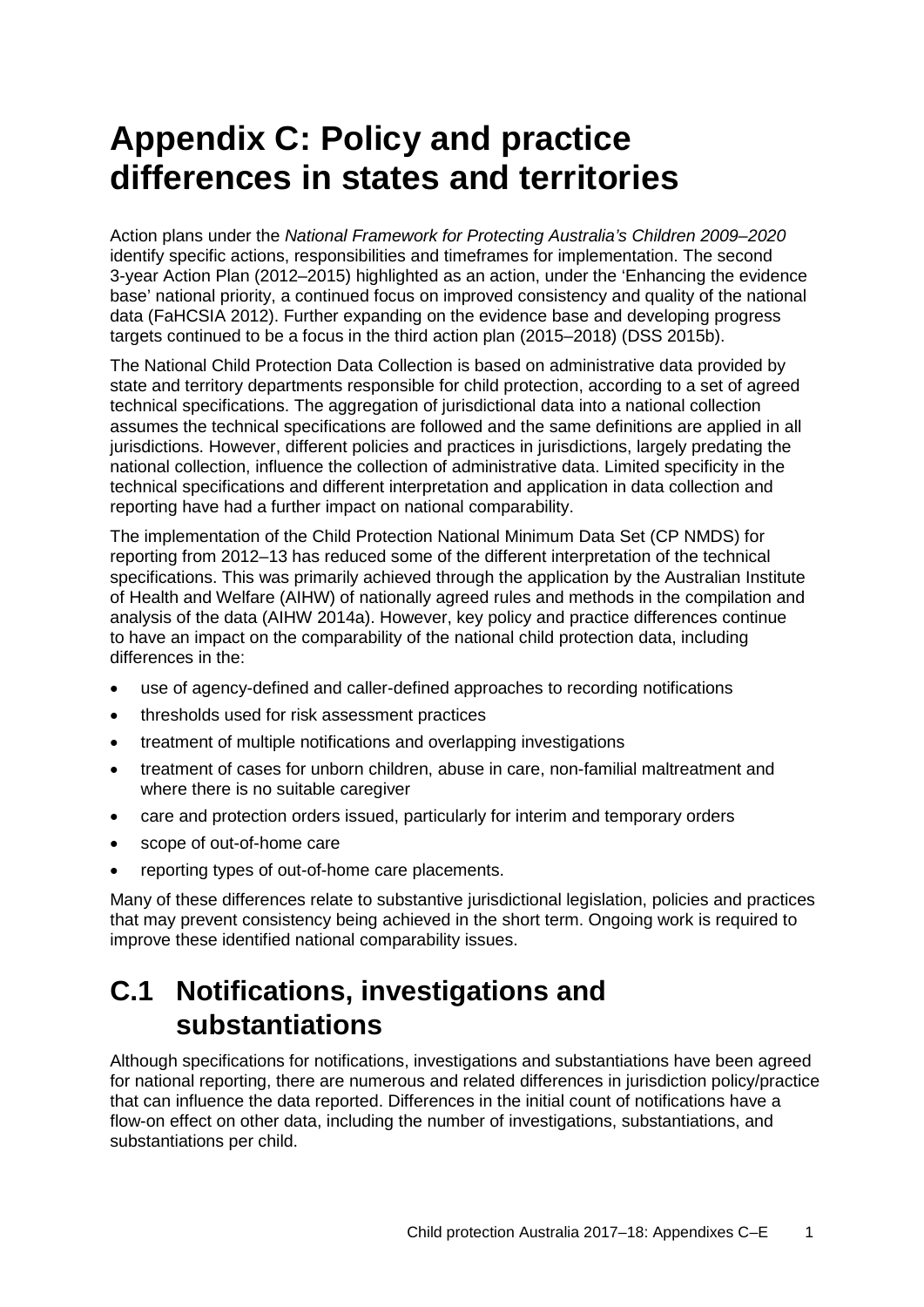### **C.1.1 Initial assessment of reports made to departments**

The national specifications for notifications specifically exclude reports about wider concerns about children or families that are classified as child concern reports. However, there are different policies and practices used by states and territories for assessing whether these reports are recorded as notifications, which can result in reporting of child concern reports as a notification. These differences are broadly grouped into 2 categories—caller-defined and agency-defined notifications—with some variations within these 2 categories that need to be better understood in order to accurately assess national data comparability issues.

#### **Agency-defined versus caller-defined notifications**

Notifications are agency-defined in New South Wales, Queensland, Western Australia, South Australia, Tasmania and the Northern Territory (Figure C1). These jurisdictions undertake threshold assessment processes at the time a report is made, and a notification is recorded only when the information received suggests that a child needs care or protection. Note, as per the national definition of notifications, child concern reports are excluded. There are differences in the threshold assessment process used by these jurisdictions. For example, New South Wales and Queensland employ a 'risk of significant harm' (ROSH) threshold, while other jurisdictions assess risk of harm only (see further information in the following section 'Threshold differences for risk assessment').

During 2015–16, the recording of notifications in Tasmania changed from caller-defined to agency-defined for local and national reporting purposes (Figure D1). In line with national specifications, child concern reports—as per section 17(2)(a) of the *Children, Young Persons and Their Families Act 1997* (Tas)—have been excluded from counts of notifications from February 2016. This resulted in a fall in the number of notifications recorded for Tasmania in 2015–16 compared with previous years with the change taking full effect from 2016–17.

In Victoria and the Australian Capital Territory, notifications are caller-defined; that is, all initial contacts regarding concerns for children are recorded as notifications (Figure C2).

Caller-defined notifications are not comparable with agency-defined notifications due to the different assessment processes applied (that is, assessment occurs either before a notification is recorded in the case of agency-defined notifications, or after a notification is recorded in the case of caller-defined notifications). This may result in higher levels of notifications being recorded in jurisdictions where all reports, including those classified by other jurisdictions as child concern reports, are recorded as notifications.

The effect of this is evident when reporting on the number of notifications received and the type of action taken on them in the relevant reporting period. Table S5 shows that the percentage of notifications resolved without investigation was 63% across jurisdictions. However, this varied from 0% in Queensland (where the policy is to investigate all notifications) to 84% in the Australian Capital Territory. As per the national specifications, child concern reports are excluded from the count of notifications by jurisdictions with an agency-defined approach.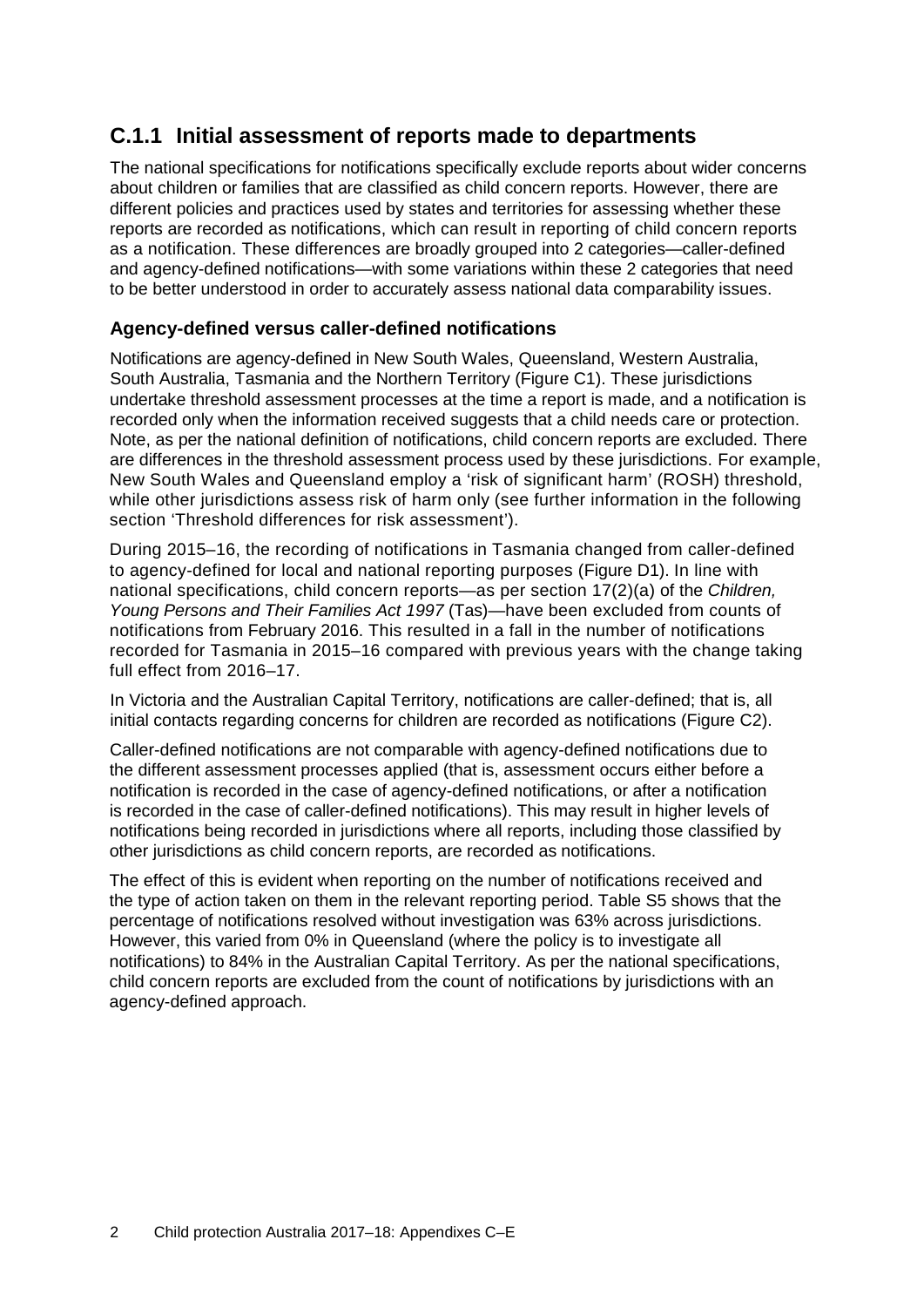

*Source:* Table S5.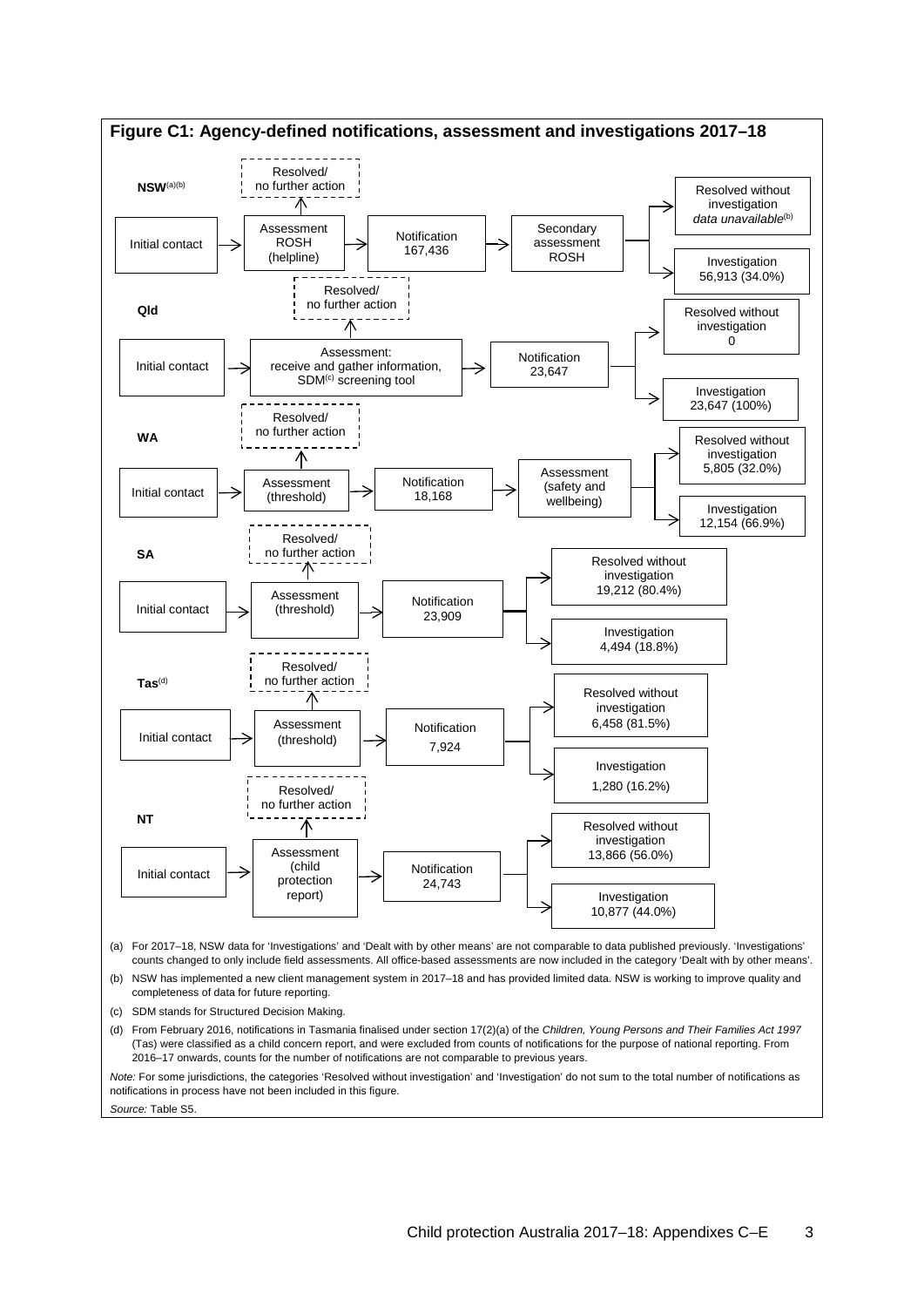

#### **Threshold differences for risk assessment**

'Threshold differences' have been acknowledged as having an impact on national data comparability. For example, *Child protection Australia 2017–18* includes the following statement:

Thresholds for what is substantiated vary—some jurisdictions substantiate the harm, or risk of harm, to the child, and others substantiate actions by parents, or incidents that might cause harm. In considering harm to the child, the focus of the child protection systems in many jurisdictions has shifted away from the actions of parents to the outcomes for the child.

The differences across jurisdictions and, in particular, how these affect the counts of notifications and substantiations, are difficult to identify and explain. All jurisdictions are required to assess the risk of harm and prioritise cases accordingly. Although there are tools to assist child protection staff to assess risk, there is a level of professional judgment applied by staff when assessing risk.

From the available information, it is difficult to assess what thresholds are being applied across jurisdictions and the impact on national reporting. What is clear is that there are differences in national reporting because of some key differences. For example, New South Wales and Queensland employ a risk of significant harm (ROSH) threshold to all child concern reports while others assess risk of harm only. The process used in New South Wales and Queensland screens out child concern reports but may also screen out reports that other jurisdictions, applying a lower threshold (for example, risk of harm), would include as a notification. While most jurisdictions substantiate harm in terms of the outcomes for the child, some jurisdictions substantiate the actions/inactions of the parents.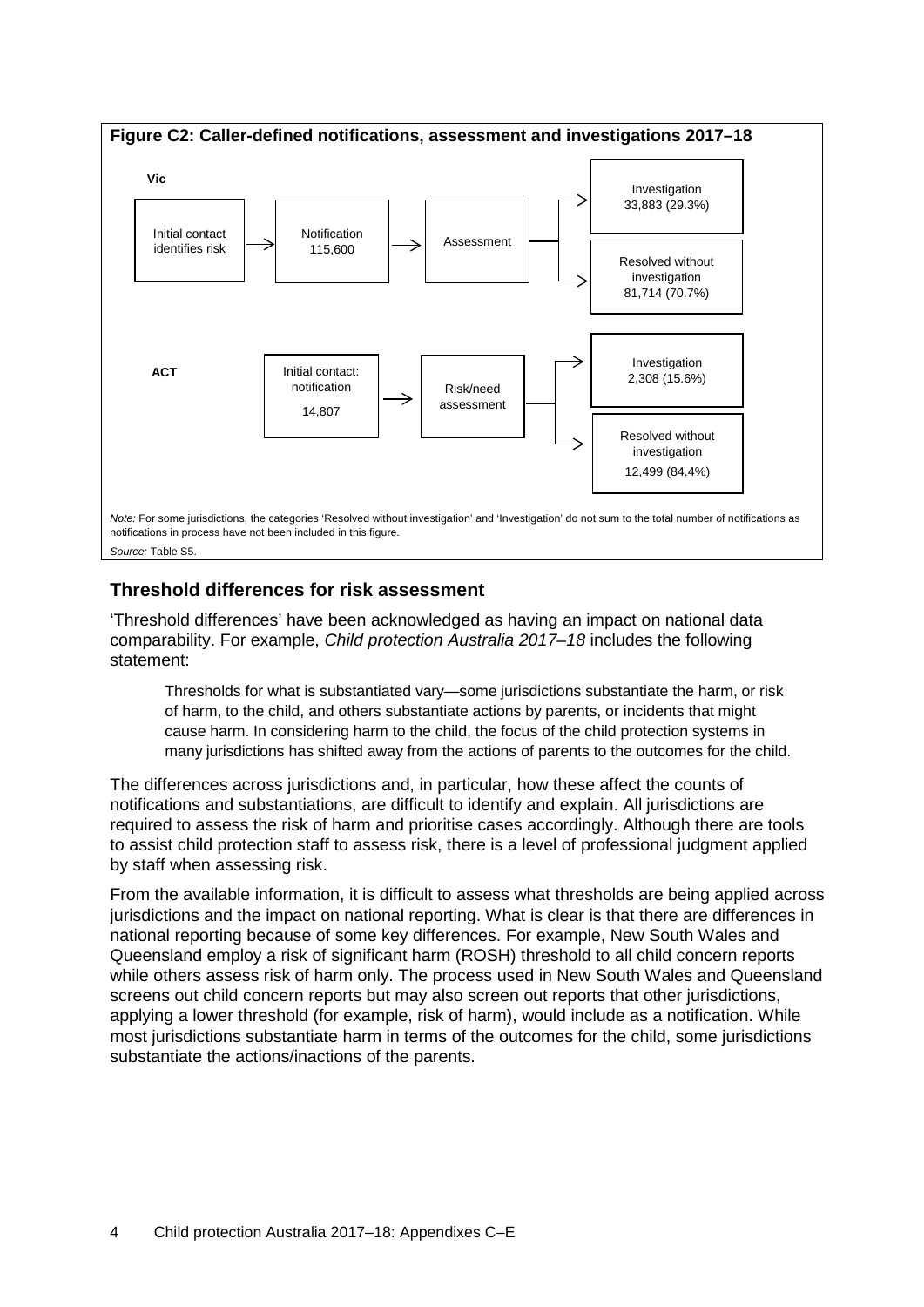Differences also exist across jurisdictions for counts of investigations. For example, New South Wales in 2017–18, changed counts for investigation to include only field assessments, while all office-based assessments were counted as 'dealt with by other means'. Data for New South Wales are therefore not comparable to previous years, and comparisons to other jurisdictions should be made with care.

There are also differences in the available responses that can be taken based on the information received as part of child concern reports, notifications or investigations. Within the child protection system, there is a layering of risk, with suitable programs in place to support families and protect children, depending on this risk. At any point in the child protection process, children and their families may be referred to family support services which may be used instead of, or as a complementary service to, a statutory child protection response. For example, a service may provide parenting and household skills development, therapeutic care and family reunification services.

#### **C.1.2 Recording multiple notifications and overlapping investigations**

Differences in the number of substantiations recorded per child may reflect how jurisdictions record information about events such as notifications, investigations and substantiations. Table S8 indicates that while most jurisdictions had 1–2 substantiations per child, the Australian Capital Territory, had higher proportions of children with 4 or more substantiations.

The national specifications indicate that:

Where there is more than 1 notification about the same 'event' involving a child, this is counted as 1 notification. Where there is more than 1 notification between 1 July 2017 and 30 June 2018, but relating to different events, these are counted as separate notifications.

Table C1 summarises the differences between states and territories in how incoming notifications and investigations that overlap with other cases (that is, notifications or investigations depending on the status of the preceding notification) are recorded. Operational practices mean that if a new notification is received while another case is open:

- it is counted as a new notification (New South Wales, Western Australia and the Australian Capital Territory)
- it is not separately recorded but is included as additional notes to be dealt with by open cases (Victoria, Queensland, South Australia and Tasmania).

In the Northern Territory, subsequent reports of the same harm to a child are linked to an existing notification where there is an open child protection investigation. If a different harm type is reported, it is recorded as a new notification.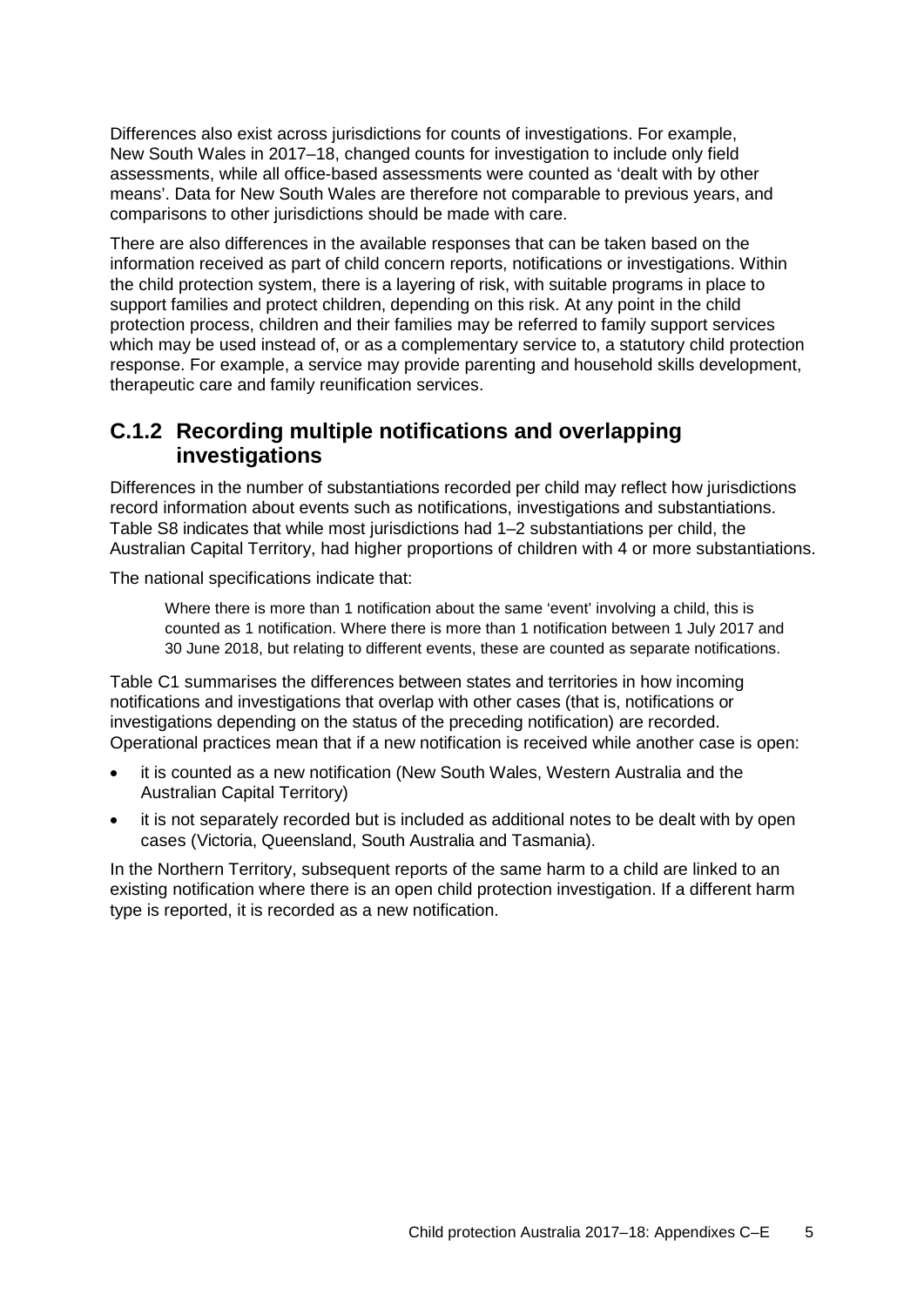| <b>Jurisdiction</b> | New notification recorded | Notification linked to open cases |
|---------------------|---------------------------|-----------------------------------|
| <b>NSW</b>          | $\checkmark$              | х                                 |
| Vic                 | х                         | $\checkmark$                      |
| Qld                 | X                         | $\checkmark$                      |
| WA                  | $\checkmark$              | x                                 |
| <b>SA</b>           | x                         | ✓                                 |
| Tas                 | X                         | $\checkmark$                      |
| <b>ACT</b>          | $\checkmark$              | X                                 |
| <b>NT</b>           | $\checkmark$              | $\checkmark$                      |

**Table C1: Recording incoming notifications that overlap with other cases, states and territories**

 $\checkmark$  Indicates overlapping notifications are recorded as per the description for the relevant category.

x Indicates overlapping notifications are not recorded as per the description for the relevant category.

Although there is variation between states and territories in how overlapping cases are reported in the national data, 'on the ground' they would be treated as a single investigation. When multiple notifications are 'rolled up' into the same investigation but are recorded separately in the data, this will result in comparatively higher counts of notifications, investigations and substantiations. Conversely, linking new notifications to open cases has the effect of decreasing the number of notifications, investigations and substantiations recorded.

Analysis of the extent of the overlap was possible using CP NMDS data for all jurisdictions except New South Wales. Table C2 shows:

- in Victoria, all investigations (100%) are unique, with no evidence of any overlaps. There is a 1:1 ratio between notifications and investigations, indicating that a new investigation cannot be commenced until a previous investigation is completed
- the percentage of overlapping investigations in Queensland, Western Australia and Tasmania is low (0.7%, 3.6% and 0.7%, respectively). The majority (99% or more) of investigations in these jurisdictions involved 1 or 2 notifications per investigation 'episode'
- the percentage of overlapping investigations is higher in South Australia (26%), the Australian Capital Territory (24%) and the Northern Territory (13%).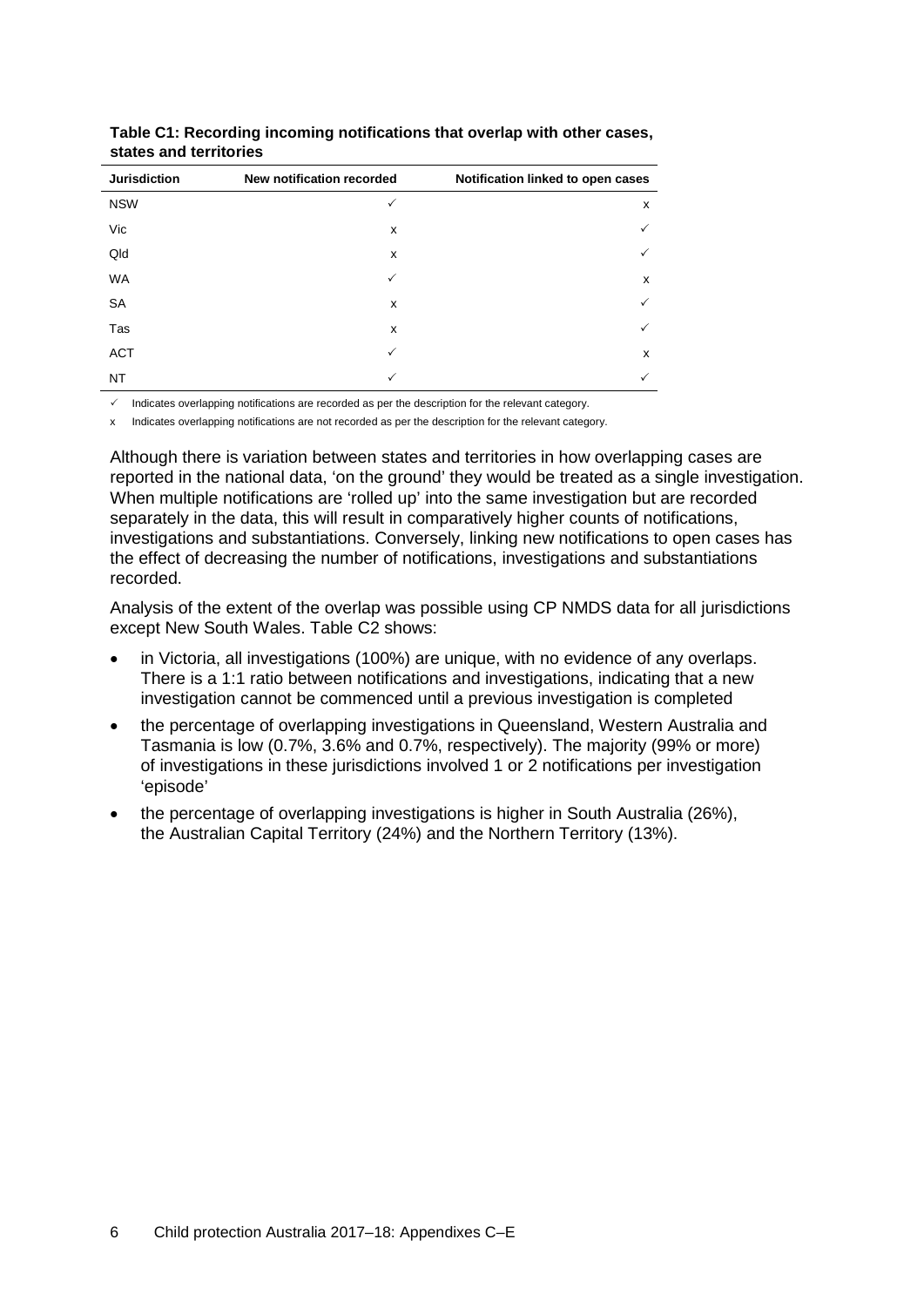| <b>Number of notifications</b><br>per investigation 'episode' | Vic   | Qld  | WA   | <b>SA</b> | Tas  | <b>ACT</b> | NΤ   | <b>Total</b> |
|---------------------------------------------------------------|-------|------|------|-----------|------|------------|------|--------------|
|                                                               | 100.0 | 99.3 | 96.5 | 74.3      | 99.3 | 75.9       | 87.3 | 95.8         |
| 2                                                             | 0.0   | 0.7  | 3.2  | 18.0      | 0.6  | 15.9       | 9.7  | 3.2          |
| 3                                                             | 0.0   | 0.0  | 0.3  | 6.4       | 0.1  | 6.6        | 2.7  | 0.9          |
| 4                                                             | 0.0   | 0.0  | 0.1  | 1.4       | 0.0  | 1.7        | 0.3  | 0.2          |
| $5+$                                                          | 0.0   | 0.0  | 0.0  | 0.0       | 0.0  | 0.0        | 0.0  | 0.0          |

**Table C2: Number of notifications per investigation 'episode', states and territories, 2017–18 (%)**

*Notes*

1. For the purpose of this analysis, proxy investigation 'episodes' were created: if the dates of investigations overlapped they were assigned to the same investigation 'episode' (overlapping investigation episode); if the dates did not overlap with any other investigations, they were deemed to be a unique investigation 'episode'. Investigation 'episodes' were unable to be assigned for some records due to missing date information.

2. NSW data are not reported as CP NMDS data were not available.

3. Percentages in the table may not add to 100 as records with unknown investigation dates have been excluded.

*Source:* AIHW Child Protection Collection 2018.

### **C.1.3 Treatment of notifications for unborn children**

All jurisdictions, except South Australia and the Northern Territory, have legislation to support the prenatal reporting of children at risk; that is, reports can be made for pregnant women where there are concerns about their unborn children. In 2017–18, 750 children who were the subject of a child protection substantiation were unborn at the time of notification (Table S10). Differences in policy and practice across jurisdictions impact on the data relating to unborn children for notifications, investigations and substantiations.

The level of intervention and the timing of investigations for notifications for unborn children were examined using available CP NMDS data. Note that this excludes New South Wales and Victoria as CP NMDS data were not provided, and South Australia and the Northern Territory due to the lack of relevant legislation to support such reporting.

Victoria did not include unborn children in the CP NMDS data as they are not considered a child protection notification. Initial reports can be case managed on a voluntary basis or referred to other services/social support and a new report can be initiated after birth and investigated if necessary.

A majority (95%) of records where a child was unborn at the time of notification had a date of assessment decision made before their date of birth. However, there was variation in the level of intervention (that is, resolved without investigation or investigated) and when investigations occurred (that is, before or after birth).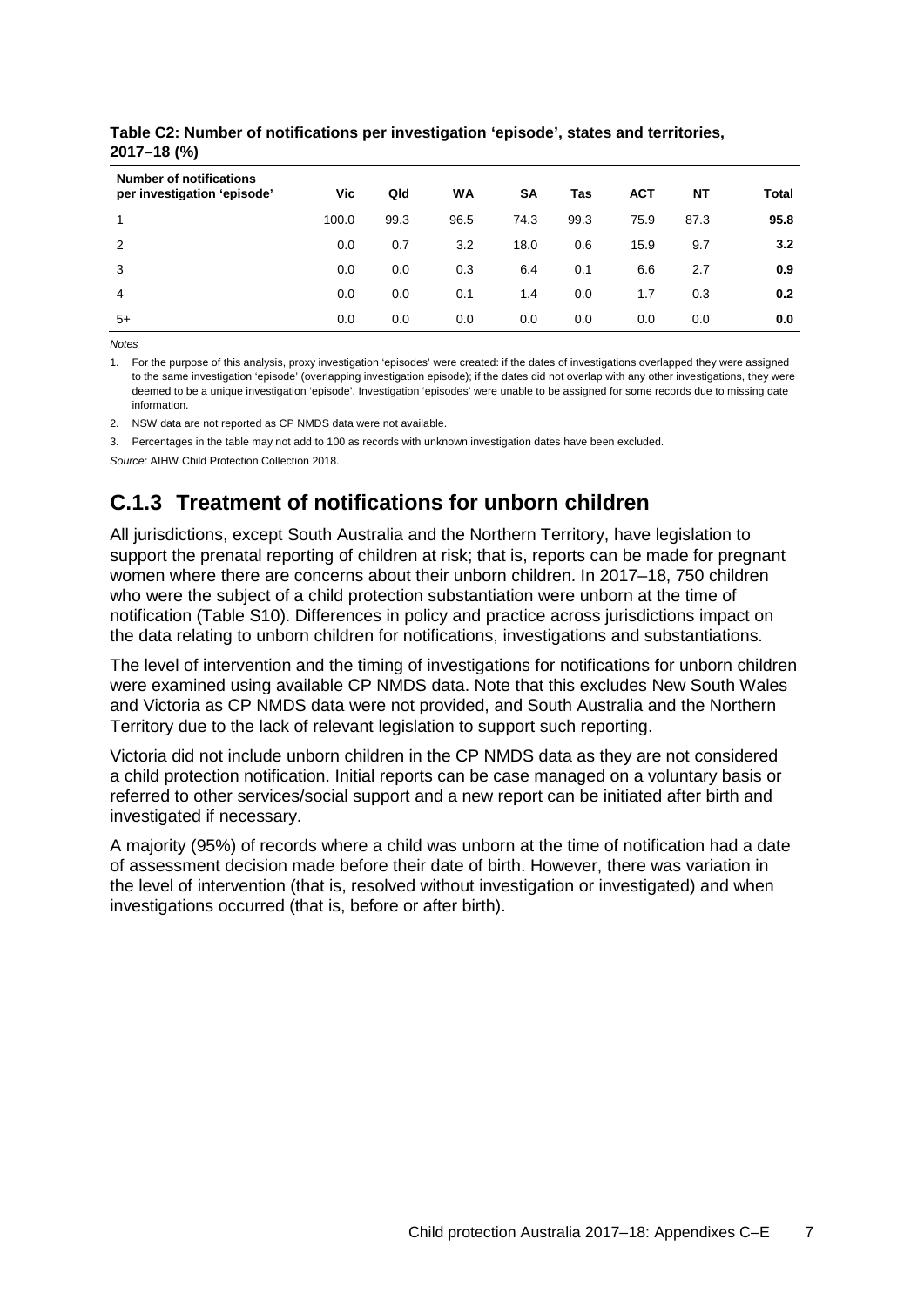Table C3 shows that of children who were the subject of a notification before birth:

- in Queensland, all cases (100%) were investigated
- in Western Australia, the majority of cases were investigated (89%)
- in Tasmania and the Australian Capital Territory, the majority of cases were resolved without investigation (53% and 99%, respectively).

**Table C3: Children who were unborn at the time of notification, by type of action, 2017–18 (%)**

| Type of action                               | Qld   | <b>WA</b> | Tas   | <b>ACT</b> | <b>Total</b> |
|----------------------------------------------|-------|-----------|-------|------------|--------------|
| Investigations finalised                     | 74.3  | 67.5      | 30.3  | 0.9        | 58.5         |
| Investigation closed—no outcome possible     | 14.2  | 6.2       | 2.3   | 0.0        | 9.3          |
| Total closed investigations                  | 88.5  | 73.6      | 32.6  | 0.9        | 67.8         |
| Investigations in process                    | 11.5  | 15.3      | 10.9  | 0.0        | 11.0         |
| Total investigations                         | 100.0 | 89.0      | 43.4  | 0.9        | 78.8         |
| Notifications in process                     | 0.0   | 0.4       | 3.2   | 0.0        | 0.3          |
| Notifications resolved without investigation | 0.0   | 10.6      | 53.4  | 99.1       | 20.9         |
| Total dealt with by other means              | 0.0   | 11.0      | 56.6  | 99.1       | 21.2         |
| Total                                        | 100.0 | 100.0     | 100.0 | 100.0      | 100.0        |

*Notes*

1. Children are counted only once in this table; if a child received more than 1 notification before birth, the notification recorded is for their highest level of intervention at the time of notification.

2. Some children who were unborn at the time of notification would have subsequently been born in the reporting period—see Table C4 for detail about the timing of investigations.

3. NSW data are not reported as CP NMDS data were not available. SA and the NT are excluded as legislation does not cover notifications for unborn children in these jurisdictions. Vic do not provide notifications relating to unborn children in the CP NMDS data.

4. Percentages in the table may not add to 100 due to rounding.

*Source:* AIHW Child Protection Collection 2018.

Table C4 shows variation in the timing of investigations for children who were unborn at notification:

- In Queensland, half (55%) of investigations were commenced and completed before the birth. Almost a quarter (23%) of investigations were commenced and completed after birth, 19% of investigations were commenced before birth and completed after birth, and 3% were commenced before birth and still ongoing at the end of the period.
- In Western Australia, three-quarters (71%) of investigations were commenced before birth and completed after birth. Almost one-quarter (23%) of investigations were commenced and completed before birth. The remaining 5% were commenced and completed after birth.
- In Tasmania, 30% of investigations were commenced and completed before birth. Over one-third (36%) of investigations were commenced before birth and completed after birth. Around 26% of investigations were commenced and completed after the child was born, and 8% were commenced before birth and still ongoing at the end of the period.
- In the Australian Capital Territory, legislation does not allow for investigations to commence before the child's birth. A code for escalation at birth is included within the territory's system indicating children who will require further assessment when they are born—hospital alerts facilitate this process.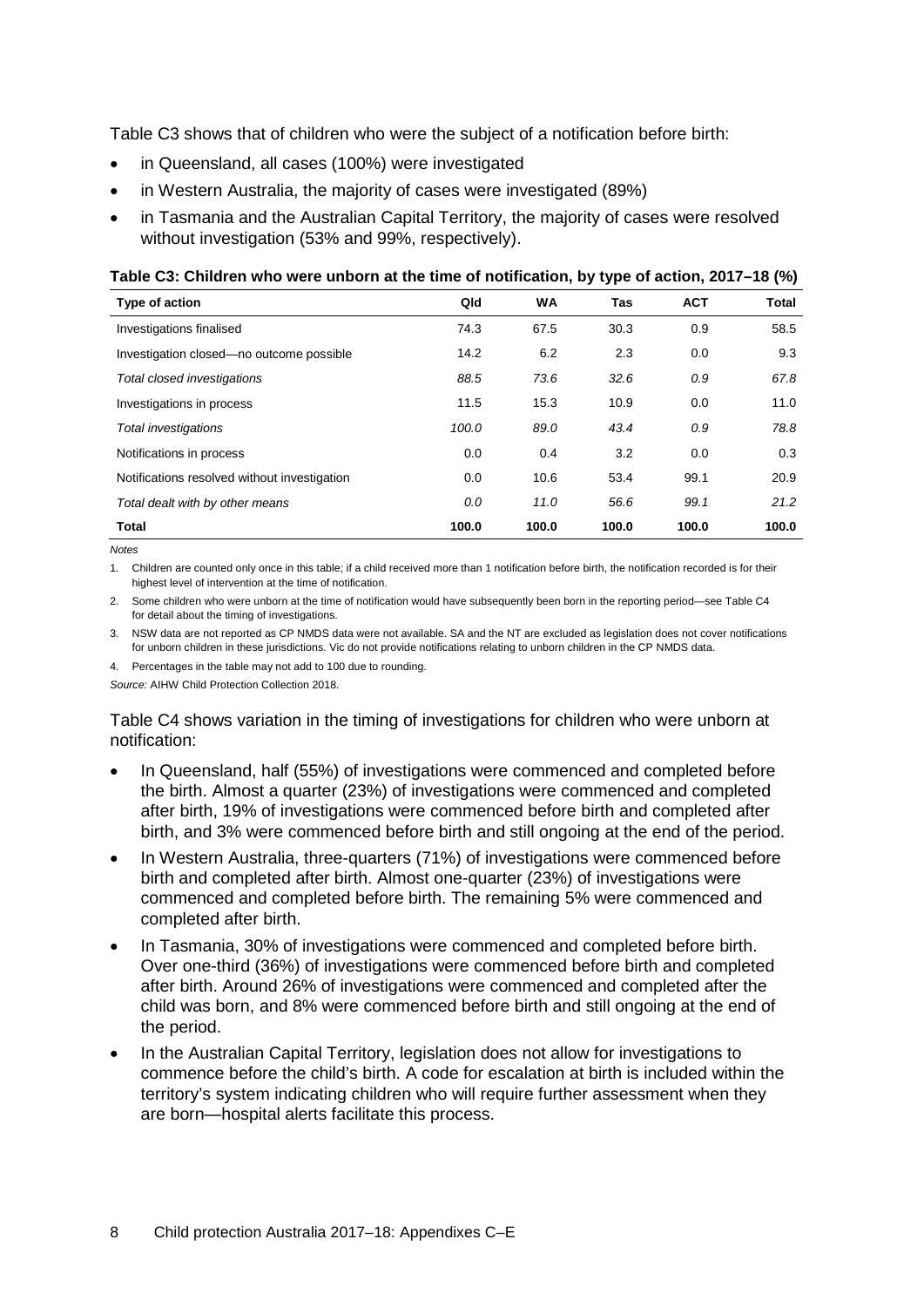**Table C4: Children who were the subject of a notification while unborn whose cases were investigated, by investigation timing, 2017–18 (%)**

| <b>Investigation timing</b>                                       | Qld  | WA   | Tas  | <b>ACT</b> | Total |
|-------------------------------------------------------------------|------|------|------|------------|-------|
| Commenced and completed before birth                              | 55.0 | 23.3 | 30.2 | 0.0        | 42.5  |
| Commenced before birth, completed after birth                     | 18.7 | 71.2 | 36.0 | 0.0        | 38.1  |
| Commenced before birth and still ongoing at the end of the period | 2.9  | 0.0  | 8.1  | 0.0        | 2.1   |
| Commenced and completed after birth                               | 23.4 | 5.5  | 25.6 | 100.0      | 17.3  |

*Notes*

1. NSW data are not reported as CP NMDS data were not available. SA and the NT are excluded as legislation does not cover notifications for unborn children in these jurisdictions. Vic do not provide notifications relating to unborn children in the CP NMDS data.

2. Percentages in the table may not add to 100 due to rounding.

*Source:* AIHW Child Protection Collection 2018.

New South Wales has indicated that notifications can be received and recorded for children before they are born and these are assigned a high priority, for follow-up within 72 hours. This generally involves assessment of the mother's connection to the health system; child protection would generally be involved after birth if required.

In jurisdictions where notifications for unborn children can be investigated (Queensland, Western Australia and Tasmania) pre-birth involvement usually consists of intensive work with the mother/family in an attempt to build support and divert the case away from child protection after the child is born. In Queensland, pre-birth work (including investigations where required) can only be undertaken with the consent of the mother.

Most children (92%) received only 1 notification while unborn (Table C5). In the Australian Capital Territory, higher proportions of children with more than 1 notification were recorded this may be influenced by the territory's practice of recording all notifications separately, rather than linking notifications (as noted previously in Section C.1.2) and to only investigate after birth.

| ----<br>$\cdots$               |      |           |      |            |              |
|--------------------------------|------|-----------|------|------------|--------------|
| <b>Number of notifications</b> | Qld  | <b>WA</b> | Tas  | <b>ACT</b> | <b>Total</b> |
|                                | 96.2 | 94.3      | 87.8 | 64.1       | 91.5         |
| 2                              | 3.7  | 5.3       | 11.3 | 19.9       | 6.6          |
| 3                              | 0.1  | 0.3       | 0.9  | 8.2        | 1.1          |
| 4                              | 0.0  | 0.1       | 0.0  | 4.3        | 0.5          |
| $5+$                           | 0.0  | 0.0       | 0.0  | 3.5        | 0.4          |

**Table C5: Number of notifications received while unborn, per child, states and territories, 2017–18 (%)**

*Notes*

1. NSW data are not reported as CP NMDS data were not available. SA and the NT are excluded as legislation does not cover notifications for unborn children in these jurisdictions. Vic do not provide notifications relating to unborn children in the CP NMDS data.

2. Percentages in the table may not add to 100 due to rounding.

*Source:* AIHW Child Protection Collection 2018.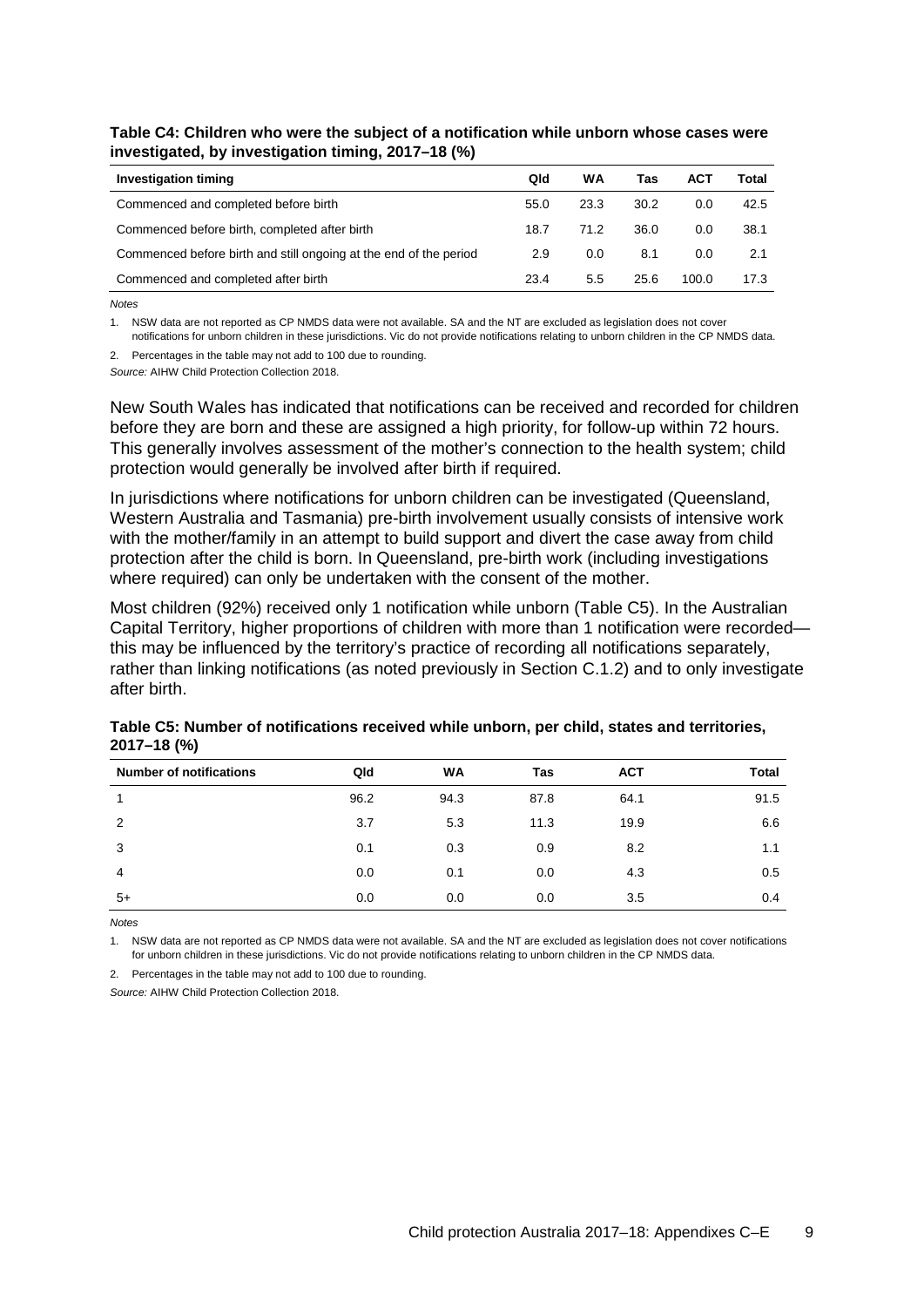### **C.1.4 Notifications relating to abuse in care, no suitable caregiver and extra-familial maltreatment**

The national definitions do not specify whether cases of abuse in care, no suitable caregiver and extra-familial maltreatment should be included or excluded from national reporting. Jurisdictional differences relating to the recording of these events may influence national reporting on notifications, investigations and substantiations. Further information on these differences is provided in the following sections. This is limited to policy/practice differences as notifications relating to these events are not able to be separately identified in the national data.

#### **Abuse in care**

Cases of alleged abuse for children in out-of-home care are included in the data for notifications and substantiations for all jurisdictions, except Victoria, South Australia and Queensland. In these jurisdictions, although cases of alleged abuse in care are not included in the data, these cases are treated very seriously and assessed via a separate process. For example, in Victoria, this process includes assessment of the suitability of the carer, the performance of the agency that made the placement and its continued registration as a care provider.

Other jurisdictions may also have a separate, parallel process that is undertaken to review the standard of care provided.

In Queensland, the *Child Protection Act 1999* (section 122) defines the standards of care to be provided to a child placed in care. Ongoing monitoring is undertaken to ensure the carer meets these standards of care. Where it is indicated that the standards of care may not have been met for a child, a standards of care review is undertaken. Where it is indicated the child has experienced harm or it is suspected that they have experienced harm, a Harm Report is made and a notification can be recorded. Prior to 8 July 2013, these cases were recorded as Matters of Concern.

In the Northern Territory, all 'concerns about the safety and wellbeing of children in care' are reported and recorded as a child protection report and referred to an Internal Review Unit for a coordinated response. All matters that meet the definition of harm in the *Care and Protection of Children Act 2007* (NT) are substantiated. This process was introduced in 2014–15 to ensure that all concerns about children in care are recorded and responded to appropriately.

#### **No suitable caregiver**

Cases where there is 'no suitable caregiver' (that is, no suitable parent or other legal guardian) can include situations where a child's parent(s) have died, been incapacitated due to illness/injury or are otherwise unavailable (for example, due to being imprisoned). Table C6 provides an overview of the variation in recording these cases.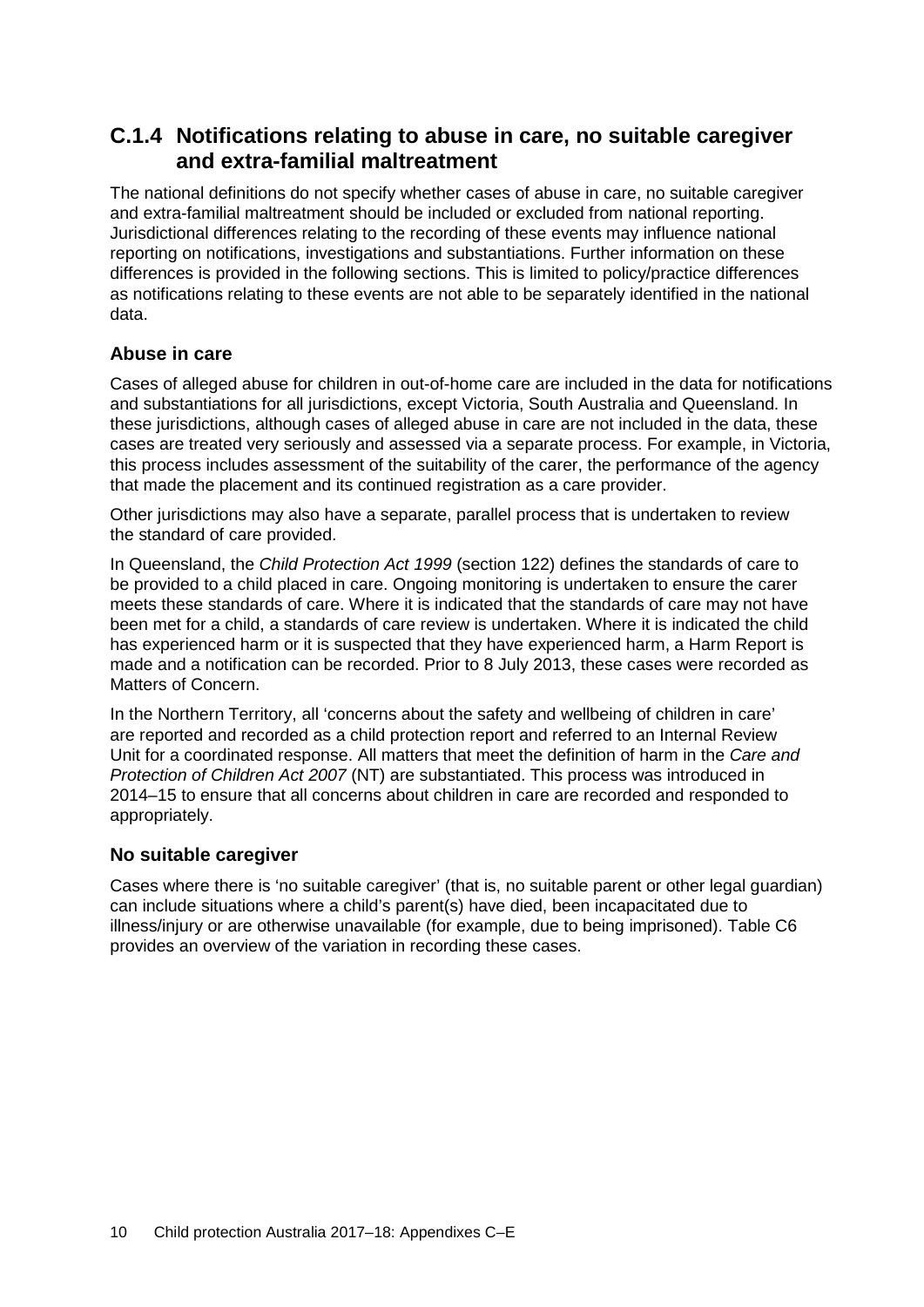| <b>Jurisdiction</b> | <b>Notification and</b><br>substantiated neglect<br>recorded | <b>Notification and</b><br>dealt with by other means<br>recorded |
|---------------------|--------------------------------------------------------------|------------------------------------------------------------------|
| <b>NSW</b>          | ✓                                                            | X                                                                |
| Vic                 | ✓                                                            | x                                                                |
| Qld                 | ✓                                                            | x                                                                |
| <b>WA</b>           | $\cdot$ .                                                    | . .                                                              |
| <b>SA</b>           | ✓                                                            | X                                                                |
| Tas                 | ✓                                                            | X                                                                |
| <b>ACT</b>          | ✓                                                            | ✓                                                                |
| <b>NT</b>           | $\sim$                                                       | . .                                                              |

**Table C6: Recording of cases involving 'no suitable caregiver', states and territories**

 $\checkmark$  Indicates the notification and investigation outcome are recorded as per the description for the relevant category.

x Indicates the notification and investigation outcome are not recorded as per the description for the relevant category.

. . Not applicable (cases of no suitable caregiver are not included in the data for notifications).

All jurisdictions, except Western Australia and the Northern Territory, include cases of 'no suitable caregiver' in the data for notifications. However, the subsequent reporting of these cases differs, for example:

- New South Wales, Victoria, South Australia and Tasmania report these cases as substantiated neglect
- in Queensland, cases of 'no suitable caregiver' are reported as substantiated neglect if no other harm type was identified during the investigation and assessment
- from 2015–16, in Western Australia, cases where the primary concern is 'no suitable caregiver' are outside the scope of national reporting. From 2017–18, cases of 'no suitable caregiver' where there is no associated physical, sexual, emotional abuse or neglect are excluded from national reporting
- in the Australian Capital Territory:
	- if the parent/guardian is unable to be found, the notification is recorded as neglect
	- if the parent/guardian is deceased, the notification is recorded as 'dealt with by other means'
	- a notification is not recorded in some situations requiring substitute care. For example, a Youth Justice client using a diversionary program might be referred to another service without recording a notification.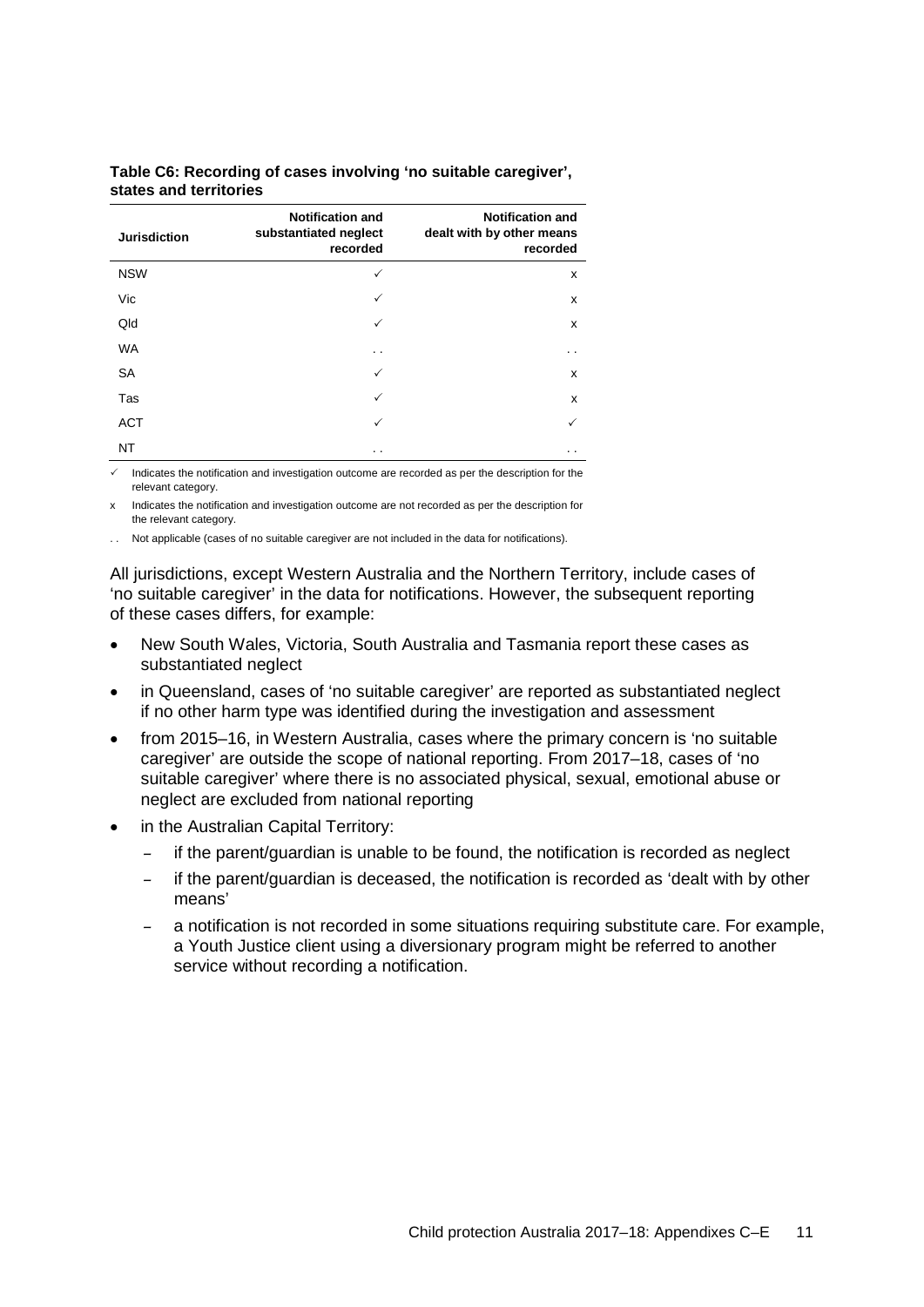#### **Extra-familial maltreatment**

In the Australian Institute of Family Studies 2008 data comparability report (AIFS: Holzer & Bromfield 2008), extra-familial maltreatment was defined as abuse perpetrated by someone other than a family member. It was noted that extra-familial maltreatment is not within the mandate of most jurisdictions' child protection system unless a child's parents are not acting to protect the child; however, some jurisdictions had policies and practices relating to the reporting of these matters. Table C7 provides a broad overview of the recording of extra-familial maltreatment:

- In New South Wales, Western Australia and Tasmania, some extra-familial matters are included in the national counts of notifications, investigations and substantiations. No distinction is made as to whether a matter relates to an intra- or extra-familial matter.
- In Victoria, extra-familial maltreatment is recorded only where it concerns abuse of children in care; where this is the case, this information is recorded as an incident report in case notes and quality of care data base as the Victorian information system does not enable new reports to be recorded in relation to an already 'open' case. The recording of case notes for abuse of children in care has no bearing on the data provided for national reporting purposes.
- In Queensland, practice is, for children in scope of Queensland's policy 'Responding to concerns about the standards of care', to record a harm report in relation to extra-familial abuse if the alleged person responsible is either the carer, an adult household member who is not the carer, or a staff member of a care service.
- In South Australia, extra-familial maltreatment is included in the count of notifications, but is not typically investigated—instead it is recorded as dealt with by other means. A small number of extra-familial maltreatment cases may be counted in the investigation phase, most likely in the preliminary stages of an investigation. Where extra-familial maltreatment is determined, it would then be referred to the South Australia Police.
- In the Australian Capital Territory**,** extra-familial matters are included in the count of notifications and are counted:
	- in investigations where a joint investigation is conducted with ACT Policing or where the police decline involvement due to lack of evidence
	- as dealt with by other means if the matter was referred solely to the police.
- In the Northern Territory, extra-familial matters may be included in data provided for national reporting purposes. Generally, extra-familial matters are referred to the Northern Territory Police. However, extra-familial matters may be referred to the joint Child Abuse Taskforce (Territory Families and the Northern Territory Police) and may therefore be registered as a child protection notification—in which case, it would be included in data provided for national reporting purposes.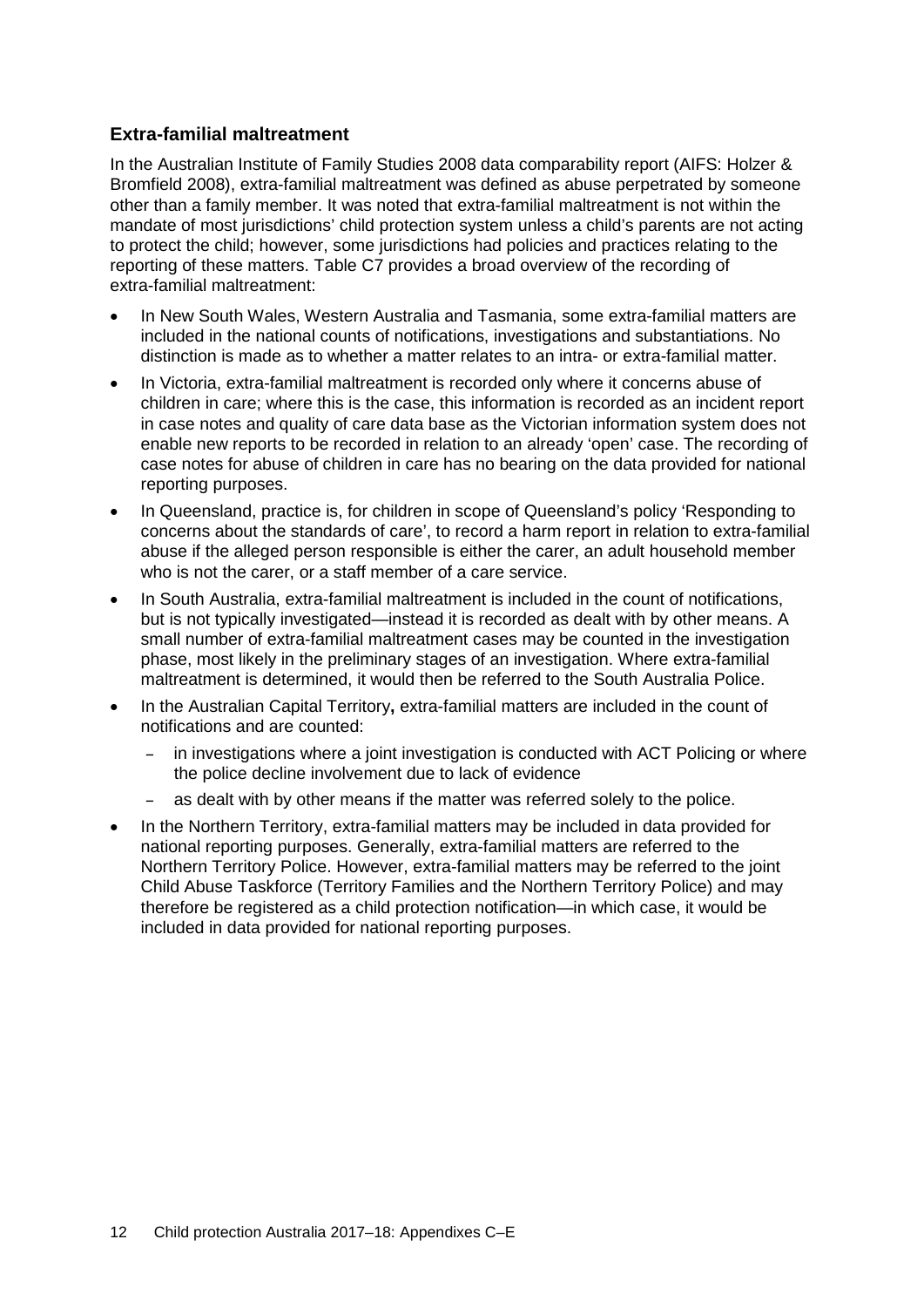| <b>Jurisdiction</b> | Recorded in<br>notifications,<br>investigations,<br>substantiations<br>(not differentiated) | Recorded in<br>notifications,<br>excluded from<br>investigations<br>(dealt with by<br>other means) | Recorded in<br>notifications,<br>investigated<br>subject to<br>conditions | <b>Recorded in</b><br>notifications,<br>investigations,<br>substantiations<br>only where<br>concerns relate to<br>abuse in care | Recorded as case<br>notes only where<br>concerns relate to<br>abuse in care |
|---------------------|---------------------------------------------------------------------------------------------|----------------------------------------------------------------------------------------------------|---------------------------------------------------------------------------|---------------------------------------------------------------------------------------------------------------------------------|-----------------------------------------------------------------------------|
| <b>NSW</b>          |                                                                                             | x                                                                                                  | x                                                                         | X                                                                                                                               | $\mathsf{x}$                                                                |
| Vic                 | X                                                                                           | x                                                                                                  | X                                                                         | X                                                                                                                               |                                                                             |
| Qld                 | X                                                                                           | x                                                                                                  | x                                                                         | ✓                                                                                                                               | X                                                                           |
| WA                  |                                                                                             | X                                                                                                  | x                                                                         | X                                                                                                                               | X                                                                           |
| <b>SA</b>           | x                                                                                           | ✓                                                                                                  | X                                                                         | X                                                                                                                               | $\boldsymbol{\mathsf{x}}$                                                   |
| Tas                 | ✓                                                                                           | X                                                                                                  | X                                                                         | X                                                                                                                               | $\boldsymbol{\mathsf{x}}$                                                   |
| ACT                 | X                                                                                           | ✓                                                                                                  | ✓                                                                         | X                                                                                                                               | $\boldsymbol{\mathsf{x}}$                                                   |
| <b>NT</b>           | x                                                                                           | x                                                                                                  |                                                                           | X                                                                                                                               | $\boldsymbol{\mathsf{x}}$                                                   |

#### **Table C7: Recording of cases involving 'extra-familial maltreatment', states and territories**

Indicates the notification and investigation are recorded as per the description for the relevant category.

<span id="page-16-0"></span>Indicates the notification and investigation are not recorded as per the description for the relevant category.

## **C.2 Care and protection orders issued**

Interim and temporary orders generally cover the provision of a limited period of supervision and/or placement of a child. Parental responsibility under these orders may reside with the parents or with the department responsible for child protection. Unfinalised orders (such as, applications to the court for care and protection orders) are also included in this category, unless another finalised order is in place.

Interim and temporary orders accounted for 63% of the orders issued across jurisdictions during 2017–18 (Table S20). However, the percentage of interim and temporary orders issued across jurisdictions ranged from 42% to 83%. The variation in the number and types of orders issued reflects court processes, different legislation and variation in the orders utilised across jurisdictions.

Table S20 shows that 54% of orders issued in 2017–18 were issued in Victoria, with the majority (12,791 or 65%) of these being interim and temporary orders. While other jurisdictions, such as South Australia and the Northern Territory, had high proportions of interim and temporary orders reported, the numbers were much lower (around 4,300 in South Australia and around 1,800 in the Northern Territory).

This variability was noted for the first time in 2014–15 due to a change in reporting for Victoria—previously, a large number of children were recorded as being in out-of-home care but were not recorded as being on an order, which is inconsistent with the state's process.

In Victoria, interim orders are usually 'interim accommodation orders', which allow the child to be placed in care. These orders are usually for 3 weeks duration and are then subject to review and possible extension by the court. Each return to the court is counted as a new order for Victoria.

This is substantially different from the recording of these orders in other jurisdictions. For example, in the Australian Capital Territory, if a temporary order is issued by the court with specific conditions and is later extended with the same conditions, it is not counted as a new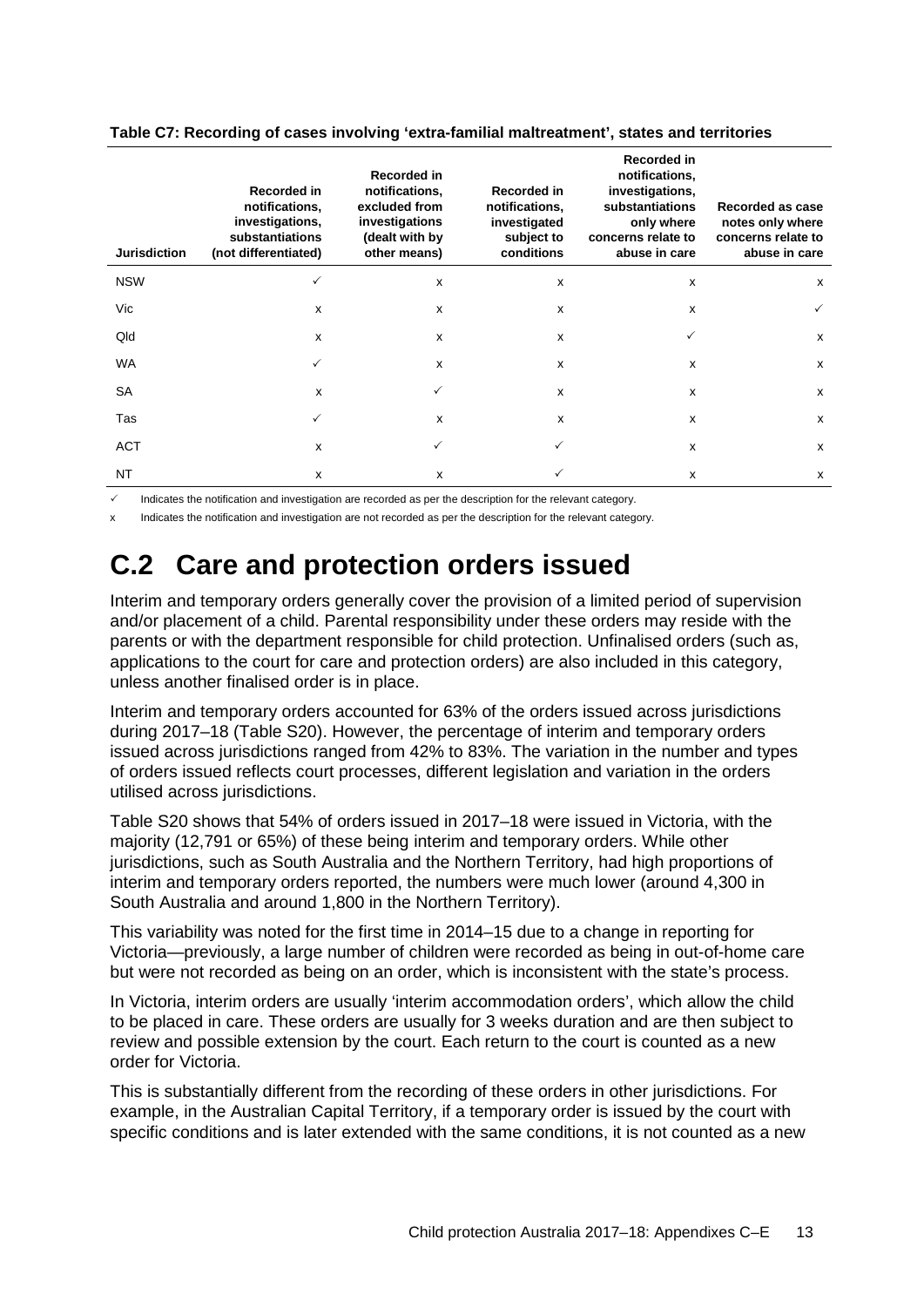order issued. A new order is counted if different conditions are applied and/or when a final order is issued.

## <span id="page-17-0"></span>**C.3 Scope and classifications of out-of-home care**

The national definition of out-of-home care is quite broad and focused on the funding of placements:

Out-of-home care is overnight care for children aged 0–17 years, where the state or territory makes a financial payment or where a financial payment has been offered but has been declined by the carer.

South Australia has previously indicated that out-of-home care data include only children for whom a financial contribution is made (this excludes cases where financial payment was offered and declined).

Western Australia has indicated that children who are in unpaid placements (such as, hospital, other medical, unapproved placements, youth justice) would be deemed to be 'in care' for local reporting. However, these children are excluded from the national collection due to the funding specification.

Tasmania has indicated that out-of-home care data exclude children not under care and protection orders placed with relatives for whom a financial contribution is made under the Supported Extended Family or Relatives Allowance programs.

Out-of-home care data for the ACT includes some young people 18 years and over whose carers receive a full carer payment. This is generally to facilitate completion of schooling without change to the placement.

Victoria has excluded children on third-party parental responsibility orders from national out-of-home care reporting from 2017–18. This decision was made to align with internal reporting and to reflect that children on third-party parental responsibility orders are considered to be in permanent care arrangements.

Most jurisdictions have noted that the out-of-home care data they report include situations where children are placed with relatives/kin as an emergency placement. In these situations, jurisdictions have provisions to enable the placement of children with carers before the completion of the formal assessment/approval process. Funding for the placement may be provided retrospectively in these situations.

These differences between states and territories highlight the data comparability issues across jurisdictions. Work is ongoing to revise the definition of out-of-home care for future reporting.

### **C.3.1 Children on third-party parental responsibility orders**

Third-party parental orders transfer all duties, powers, responsibilities and authority parents are entitled to by law, to a nominated person(s) considered appropriate by the court. The nominated person may be an individual, such as a relative, or an officer of the state or territory department responsible for child protection.

Analysis of the living arrangements recorded for children on third-party parental responsibility orders in the 2014–15 CP NMDS (AIHW 2016b; Appendix F) indicated that the living arrangements recorded for children on third-party parental responsibility orders varied between jurisdictions. This excludes New South Wales and Western Australia, as living arrangement data are not available—children on third-party parental responsibility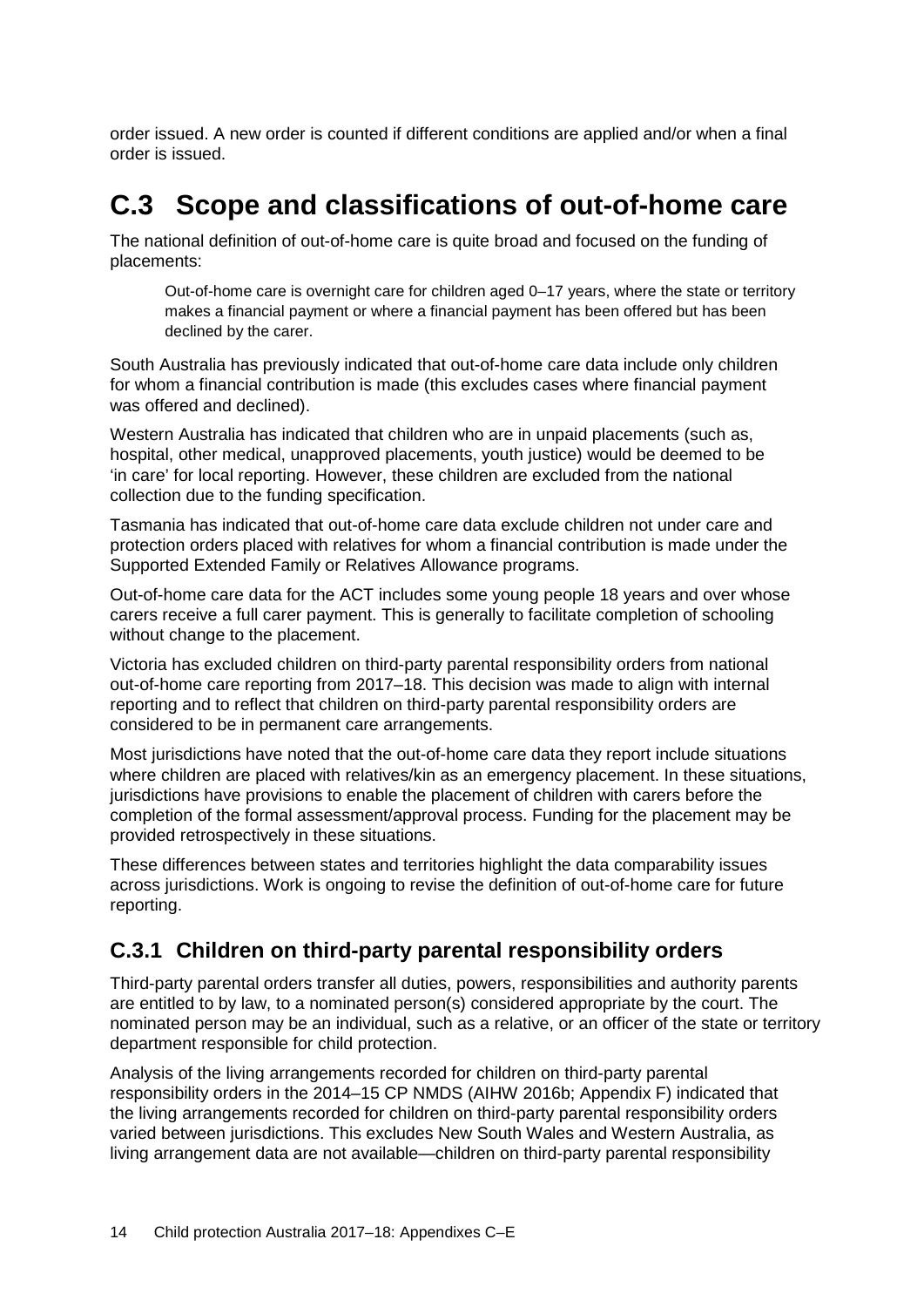orders are not classified as being in out-of-home care in these jurisdictions. The Northern Territory has advised that third-party parental responsibility orders are now an available order type applicable for national reporting.

Prior to the 2015–16 collection, the AIHW and jurisdictions discussed the differences in reporting for children on third-party parental responsibility orders in the out-of-home care data. It was noted that the level of case management and funding for these children varied compared with children in care on other types of orders, and that this also varies across jurisdictions. Some continue to provide case management (perhaps to a lesser extent) but not funding; others continue to provide funding but not case management.

In the 2015–16 CP NMDS, a new category to separately record living arrangements for children on third-party parental responsibility orders was introduced to help improve data comparability for reporting living arrangements of these children across jurisdictions. The ability to identify third-party parental care placements was identified as key to building evidence around permanency planning for children in out-of-home care.

From 2016–17, the third-party parental responsibility category in the CP NMDS was expanded to three categories which indicates the child's placement type before their third-party parental placement. This additional disaggregation enabled children on third-party parental responsibility orders to be included in specific measures of children placed with relatives/kin for reporting.

The introduction of these separate categories for third-party parental care has resulted in a fall in the number of children recorded as being in foster, relative/kinship care, and other home-based care in some jurisdictions. For this reason, caution should be exercised when comparing the number of children on these placement types from 2015–16 onwards.

Due to differences in underlying policy/practice and system constraints, not all jurisdictions have been able to utilise these categories and there is still variability in the living arrangements recorded for these children. The living arrangement of children on third-party orders at 30 June 2018 shows Tasmania and the Australian Capital Territory have successfully adopted the use of the new third party living arrangement categories, and Victoria has partially implemented the third party categories (Table C8).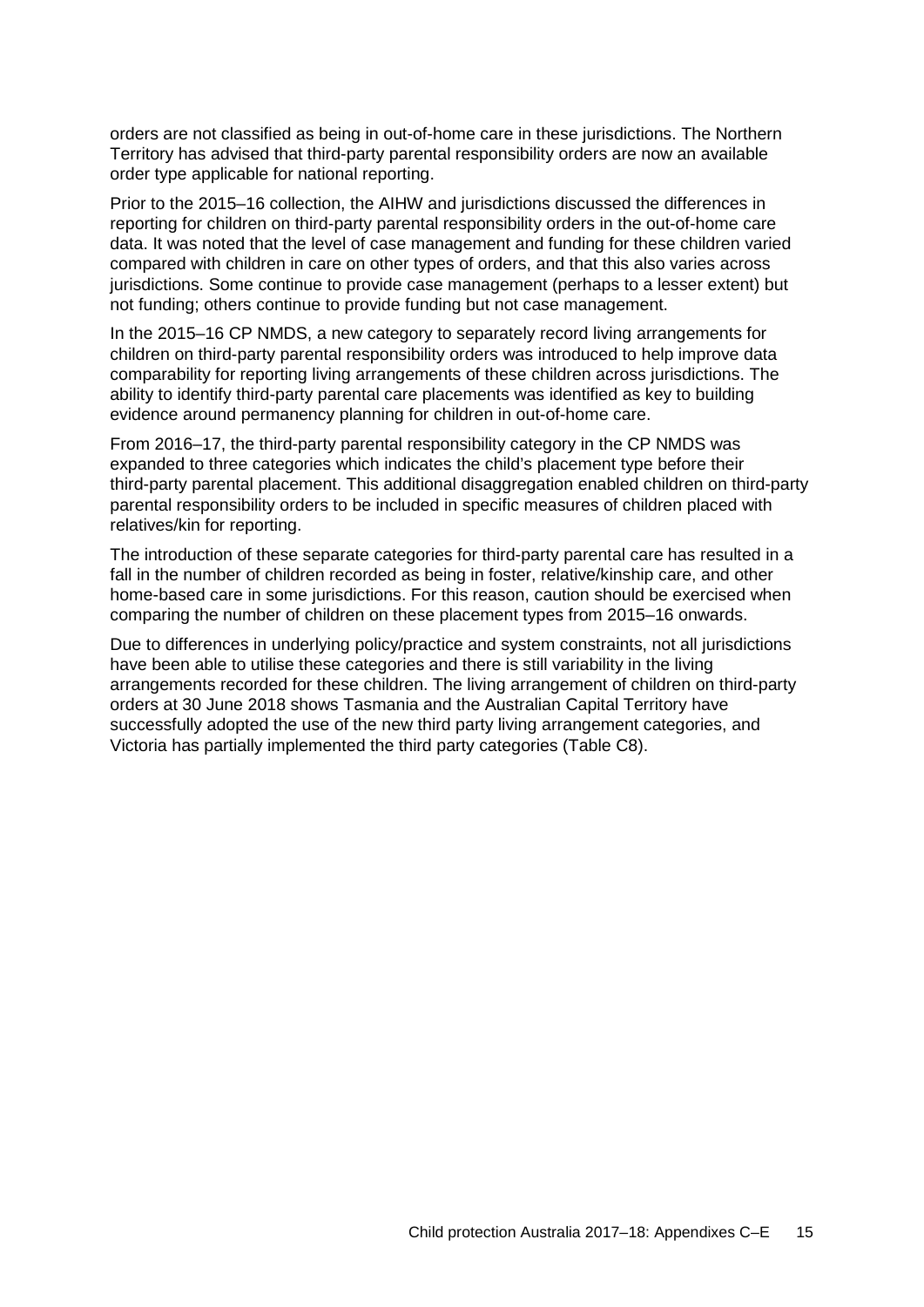| Living arrangement                         | Vic   | Qld   | SA    | Tas   | <b>ACT</b> | Total |
|--------------------------------------------|-------|-------|-------|-------|------------|-------|
| Parents                                    | 0.0   | 0.1   | 0.0   | 1.7   | 0.0        | 0.1   |
| Relatives/kin who are not reimbursed       | 0.0   | 0.0   | 0.0   | 0.4   | 0.0        | 0.0   |
| Total family care                          | 0.0   | 0.1   | 0.0   | 2.2   | 0.0        | 0.1   |
| Foster care                                | 1.3   | 13.1  | 51.8  | 0.0   | 0.0        | 6.6   |
| Relatives/kin who are reimbursed           | 29.1  | 82.8  | 41.6  | 0.0   | 0.0        | 44.6  |
| Third-party parental care-foster carer     | 0.0   | 0.0   | 0.0   | 42.7  | 42.2       | 2.7   |
| Third-party parental care-relative/kinship | 0.0   | 0.0   | 0.0   | 46.6  | 54.6       | 3.1   |
| Third-party parental care-other/unknown    | 69.6  | 0.0   | 0.0   | 4.7   | 0.0        | 41.2  |
| Other home-based care                      | 0.0   | 0.0   | 0.0   | 0.0   | 0.0        | 0.0   |
| Total home-based care                      | 100.0 | 95.9  | 93.4  | 94.0  | 97.8       | 98.2  |
| Residential care                           | 0.0   | 0.3   | 0.0   | 0.0   | 0.0        | 0.1   |
| Family group home                          | 0.0   | 0.0   | 0.0   | 0.0   | 0.0        | 0.0   |
| Independent living                         | 0.0   | 0.1   | 0.0   | 2.6   | 0.0        | 0.1   |
| Other/unknown                              | 0.0   | 3.7   | 6.6   | 1.3   | 2.2        | 1.5   |
| Total                                      | 100.0 | 100.0 | 100.0 | 100.0 | 100.0      | 100.0 |

#### **Table C8: Children on finalised third-party parental responsibility orders by living arrangement, states and territories, 30 June 2018 (%)**

*Notes*

1. NSW and WA are excluded as living arrangement data are not available.

2. Percentages in the table may not add to 100 due to rounding.

*Source:* AIHW Child Protection Collection 2017.

To further improve comparability between states for 2017–18, some records in Victoria and all records in South Australia, for children on third-party orders with a living arrangement of foster care or relative/kinship care at 30 June 2018 had their living arrangement recoded to their respective third-party—foster care or third-party—relative/kinship care living arrangement (see Table C9). All other living arrangements for children on third-party parental responsibility orders were classified as third-party parental care—other/unknown.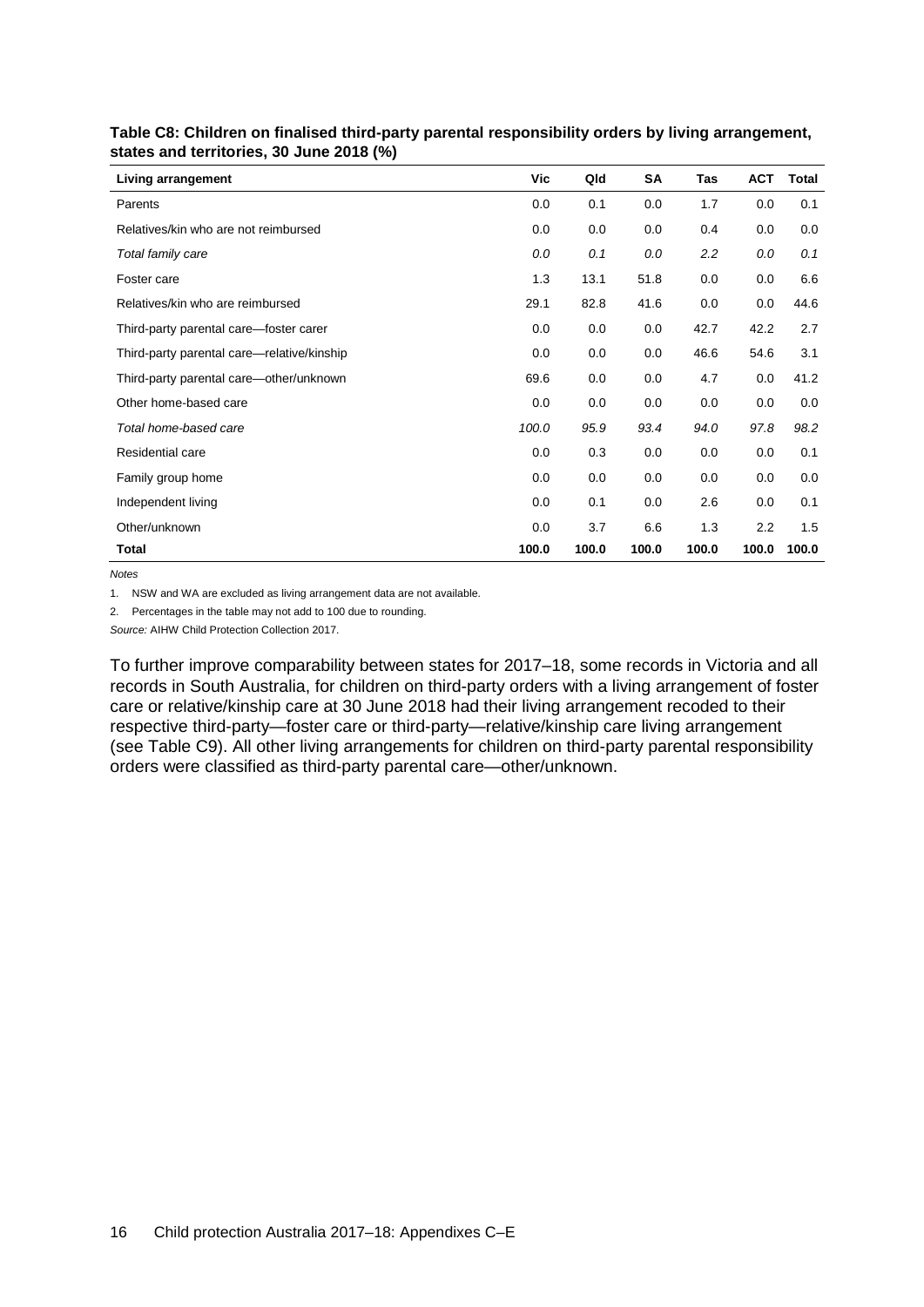| Living arrangement (recoded)               | Vic   | Qld   | SA    | Tas   | <b>ACT</b> | <b>Total</b> |
|--------------------------------------------|-------|-------|-------|-------|------------|--------------|
| Parents                                    | 0.0   | 0.1   | 0.0   | 0.0   | 0.0        | 0.0          |
| Relatives/kin who are not reimbursed       | 0.0   | 0.0   | 0.0   | 0.0   | 0.0        | 0.0          |
| Total family care                          | 0.0   | 0.1   | 0.0   | 0.0   | 0.0        | 0.0          |
| Foster care                                | 0.0   | 13.1  | 0.0   | 0.0   | 0.0        | 4.1          |
| Relatives/kin who are reimbursed           | 0.0   | 82.8  | 0.0   | 0.0   | 0.0        | 26.1         |
| Third-party parental care-foster carer     | 1.3   | 0.0   | 51.8  | 42.7  | 42.2       | 5.1          |
| Third-party parental care-relative/kinship | 29.1  | 0.0   | 41.6  | 46.6  | 55.6       | 21.6         |
| Third-party parental care-other/unknown    | 69.6  | 0.0   | 6.6   | 10.8  | 2.2        | 41.8         |
| Other home-based care                      | 0.0   | 0.0   | 0.0   | 0.0   | 0.0        | 0.0          |
| Total home-based care                      | 100.0 | 95.9  | 100.0 | 100.0 | 100.0      | 98.7         |
| <b>Residential care</b>                    | 0.0   | 0.3   | 0.0   | 0.0   | 0.0        | 0.1          |
| Family group home                          | 0.0   | 0.0   | 0.0   | 0.0   | 0.0        | 0.0          |
| Independent living                         | 0.0   | 0.1   | 0.0   | 0.0   | 0.0        | 0.0          |
| Other/unknown                              | 0.0   | 3.7   | 0.0   | 0.0   | 0.0        | 1.2          |
| <b>Total</b>                               | 100.0 | 100.0 | 100.0 | 100.0 | 100.0      | 100.0        |

**Table C9: Children on finalised third-party parental responsibility orders, by living arrangement (recoded), states and territories, 30 June 2018 (%)**

*Notes*

1. NSW and WA are excluded, as living arrangement data are not available.

2. Percentages in the table may not add to 100 due to rounding.

*Source:* AIHW Child Protection Collection 2018.

After applying the recode, the living arrangements for children on third-party parental responsibility orders for children at 30 June 2018 are shown in Table C9:

- Most children (70%) in Victoria were recorded as being placed in 'Other/Unknown' third-party parental care, while some were recorded as being placed in third-party parental care with relatives/kin (29%). Only a small percentage (1%) was recorded as being in a third-party parental care with a former foster carer. Before 2014–15, most children in permanent care placements were recorded as being in foster care.
- Living arrangements of children on third-party orders in Queensland were not recoded. In Queensland, the majority of these children (83%) were recorded as being placed with relatives/kin who are reimbursed. Thirteen per cent (13%) were recorded as being in foster care and 4% in 'Other/Unknown' living arrangements.
- In South Australia, over half of these children (52%) were recorded as being in third-party parental care with a former foster carer, and 42% were recorded in third-party parental care with relatives/kin. Almost 7% were recorded in the 'Other/unknown' third party parental care.
- In Tasmania, 47% were recorded in third-party parental care with relatives/kin, followed by 43% in third-party parental care with a former foster carer, and 11% in 'Other/Unknown' third-party living arrangements.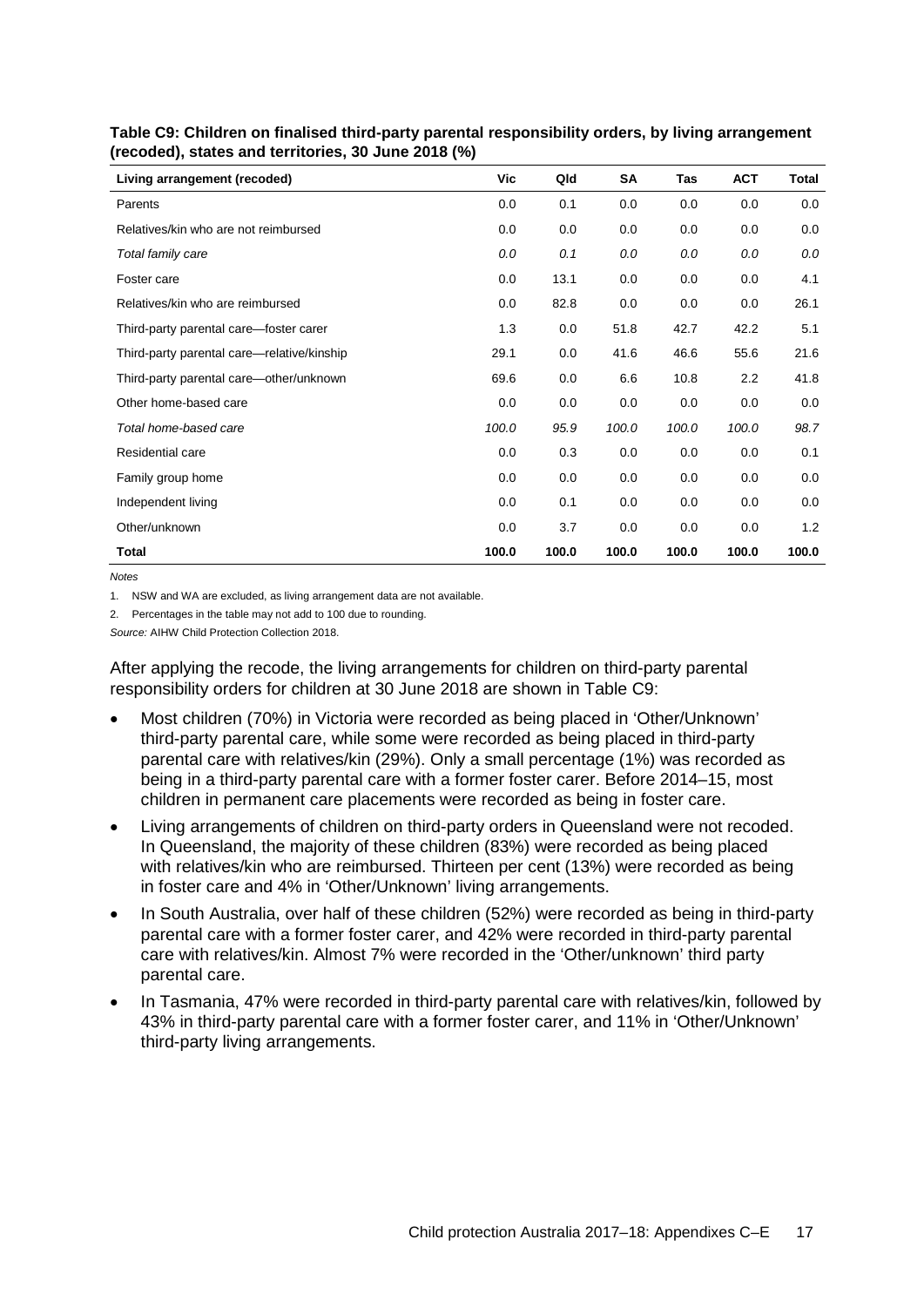• In the Australian Capital Territory, 56% were recorded as being third-party parental care with relatives/kin, followed by 42% in third-party parental care with a former foster carer. Before 2015–16, the Australian Capital Territory reported the living arrangement for children on third-party orders where the carer was originally a foster carer as 'other home-based care' and all placements with kin were counted in the relative/kinship count.

The AIHW will continue to work with jurisdictions to improve the consistency of reporting living arrangements for children on third-party parental responsibility orders.

### **C.3.2 Recording types of placement**

Differences in the reporting of placement types across jurisdictions limit comparisons that can be made about the use of out-of-home care across jurisdictions. Table S36 shows the number of children in out-of-home care, by type of placement at 30 June 2018. The following differences in the type of placement reported for children have been identified:

- Children placed with a relative/kin who is also fully registered to provide foster care for other children:
	- in Victoria and the Northern Territory, they are usually reported as being in foster care
	- in all other state and jurisdictions they are reported as being placed with relatives/kin.
- For the Northern Territory 'Other home-based care' includes children placed with family day care providers.
- The 'Other/unknown' category for out-of-home care placements includes living arrangements not otherwise classified by 1 of the other categories, such as boarding schools, hospitals, hotels/motels and the defence forces. It also includes unknown placement types.
- Children under third-party parental responsibility orders/permanent placements may be reported as living in several different out-of-home care placement types (for example, foster care, relative/kinship care, other home-based care and, from 2015–16, also in third-party care; see Section C.3.1) or they may not be considered to be in out-of-home care.
- For Victoria, children on third party orders are excluded from out-of-home care reporting in 2017–18. A few children in a third party living arrangement are included in table S37 and is a reflection that the child's third party living arrangement has not been closed, or updated, since the order expired.

Jurisdictions have also indicated that there may be variability regarding whether data include children who are in unapproved placements; that is, where children under the care of the department for child protection have absconded from care and are classified as 'self-placed'. In these situations, the preceding out-of-home care placement may remain 'open' or be 'closed' and a new living arrangement recorded.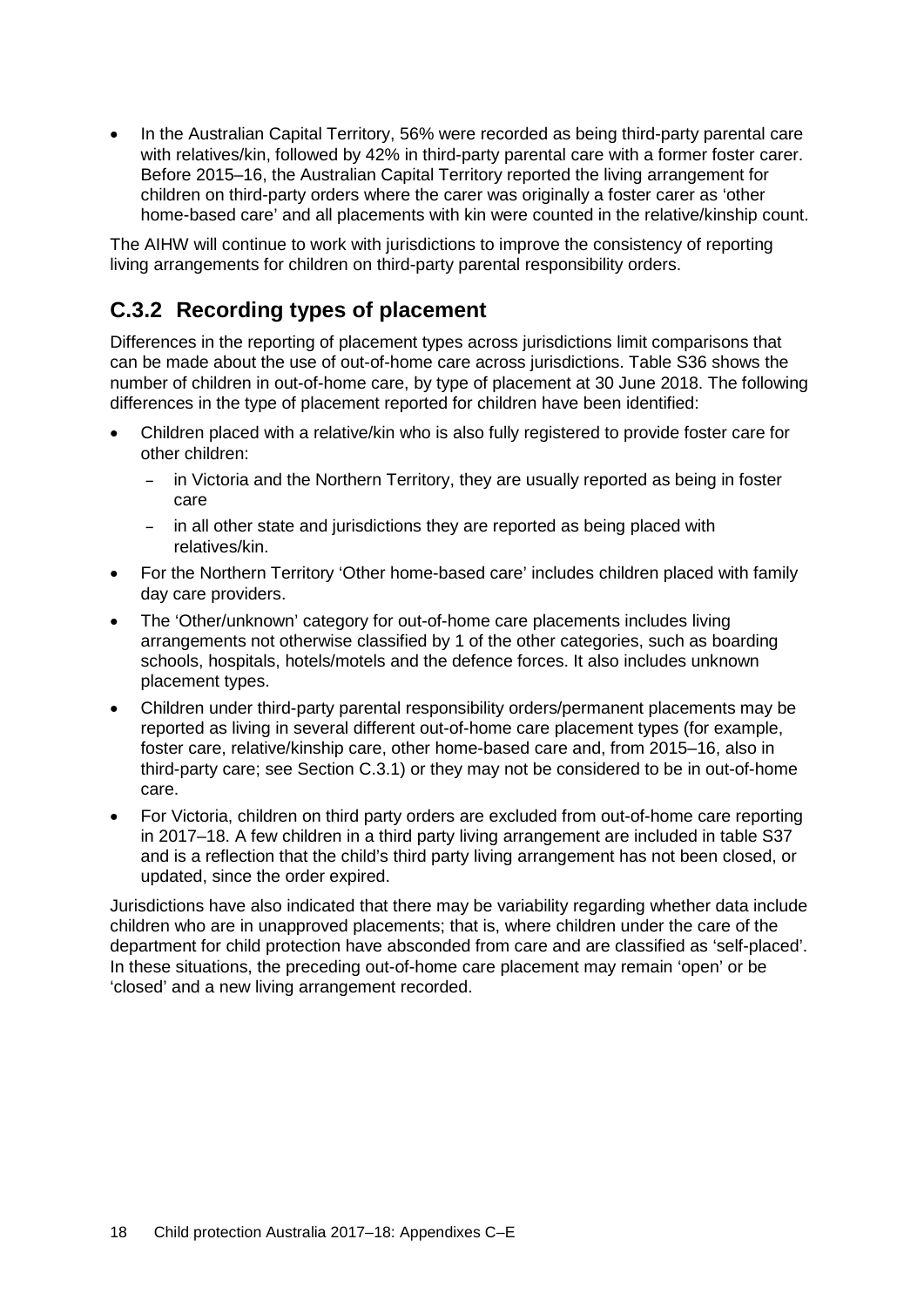# <span id="page-22-0"></span>**Appendix D: Recent state and territory policy changes**

This section outlines the major child protection policy changes that have occurred in recent years. The various child protection authorities in the states and territories have provided this information.

## <span id="page-22-1"></span>**New South Wales**

The New South Wales Government has committed \$2.03 billion in 2017–18 to protect and support New South Wales' most vulnerable children, young people and families—a 8.7% increase on 2016–17 in real terms. The funding supports a significant reform agenda that will help improve the lives of vulnerable children and families, with a 7.8% increase in spending per child in the State.

#### **Their Futures Matter**

The NSW Government launched an ambitious reform agenda in November 2016 called— Their Futures Matter (TFM). The TFM is a landmark reform of the NSW Government to deliver improved outcomes for vulnerable children, young people and their families.

Enlisting whole-of-government accountability, the vision is to create a coordinated service system that delivers evidence-based, wraparound supports for children and families to transform their life outcomes. This vision will be realised under whole-of-government investment to deliver:

- A Smart System—the work brings together data, evidence and investment to build an integrated and accountable service system.
- One Connected Response—the approach will provide a whole-of-government response that gives vulnerable children, young people and their families access to services they need.
- Needs Based Supports—the services will be designed and delivered in consideration of their needs and aspirations, informed by the risks to their wellbeing and futures.

One component of the TFM reform is the Access System Redesign (ASR) of the child and family service system, which aspires to significantly improve life outcomes for current and future generations of children and families, and to ensure that every child has a safe, permanent and loving home.

TFM has a mandate to lead the redesign of the access system, together with multiple partners across government agencies, the non-government sector, children, young people, families and communities. It aims to deliver a multi-agency and evidence-based system that enables children, young people and families in NSW to access the right supports at the right time.

This vision means long-term reform which will require a paradigm shift in the way the system organises and delivers supports to assist children, young people and families achieve and maintain optimum wellbeing. For vulnerable children, young people and families, timely access to services and support is essential to address child wellbeing or safety concerns. The system needs to give families a pathway to early support when they need it, both early in life and early in need, and must intervene to protect children identified to be at risk of significant harm.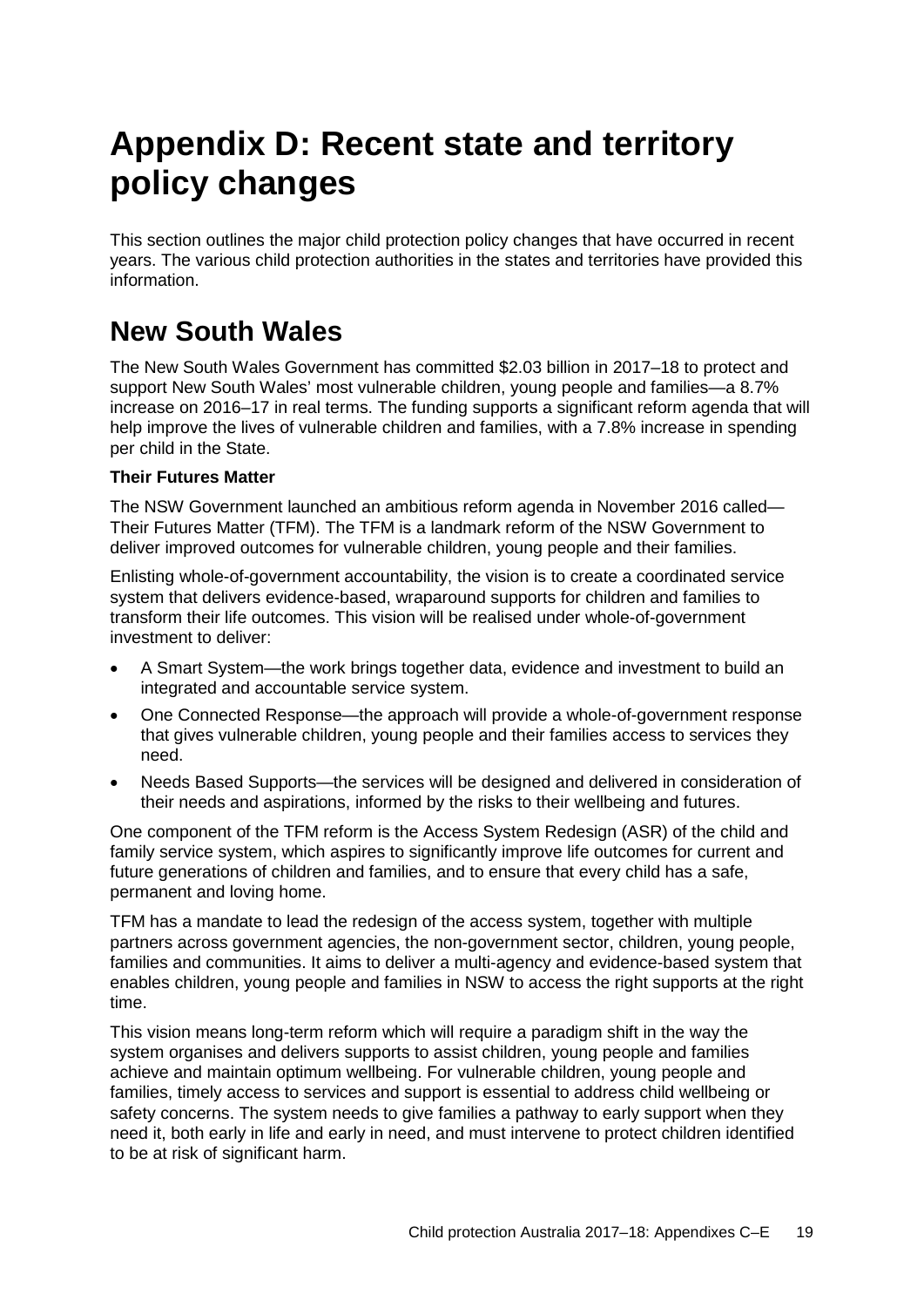The ASR is being undertaken in three distinct phases:

#### **1. High level design (August – December 2018)**

The first stage of high level design was completed in December 2018. To inform the redesign, early work focused on reviewing the research evidence and convening stakeholder workshops to better understand the strengths and weaknesses of the current system. This resulted in the release of:

- a discussion paper that is open for public comment until 29 March 2019. The paper— Moving the system from crisis to early help: connecting children, young people and families to the right support at the right time—seeks views on what guiding principles should underpin the access system redesign, eight key system elements identified for further development and the necessary enablers to support a well-functioning access system
- an evidence review. The review consolidates the available academic and grey literature into a report that sets the evidence base for our proposed design elements and system enablers, as featured in the discussion paper.

Both reports can be accessed from the TFM website [www.theirfuturesmatter.nsw.gov.au/implementing-the-reform/one-connected](www.theirfuturesmatter.nsw.gov.au/implementing-the-reform/one-connected-response/access-system-redesign/have-your-say)[response/access-system-redesign/have-your-say.](www.theirfuturesmatter.nsw.gov.au/implementing-the-reform/one-connected-response/access-system-redesign/have-your-say)

#### **2. Detailed design (January – June 2019)**

Over the six months to June 2019, ASR in collaboration with multi-agency partners, children, families and communities are tasked with designing the future access system, including the preparation of detailed options and models for reform.

#### **3. Implementation (Post June 2019)**

Dependent on Cabinet approval on the proposed changes and operating model for the future access system, the third stage—implementation—is scheduled to start from July 2019.

To achieve the TFM vision, a number of key initiatives are being delivered to transform the service system including:

• Access System Redesign

As noted above, TFM program is in the early stages of a large-scale reform of the child and family access system. This reform has a strong focus on reorienting the system to better support children and families access supports and services they need at the earliest possible opportunity. As described above, the approach to ASR details the areas of focus for the proposed reforms. While it is too early to provide evidence in relation to trials or evaluations, the published evidence review sets the basis for the system elements that form the focus of development in this current stage of detailed design.

• Futures Planning & Support (FP&S)

The Futures Planning & Support (FP&S) Pilot Program is being implemented on the Mid North Coast (MNC) District and Service Provision is expected to begin in July 2019. An additional pilot location will follow in late 2019 in the Western Districts. The FP&S Pilot seeks to address issues faced by young people (17–25) who are exiting or have exited Out of Home Care (OOHC).

The cost to young people who have been in OOHC is significant with research showing disproportionally poor social and economic outcome and high rates of intergenerational disadvantage and engagement with FACS. The FP&S pilot seeks to address and reduce risk factors influencing young people by offering flexible, culturally appropriate and proactive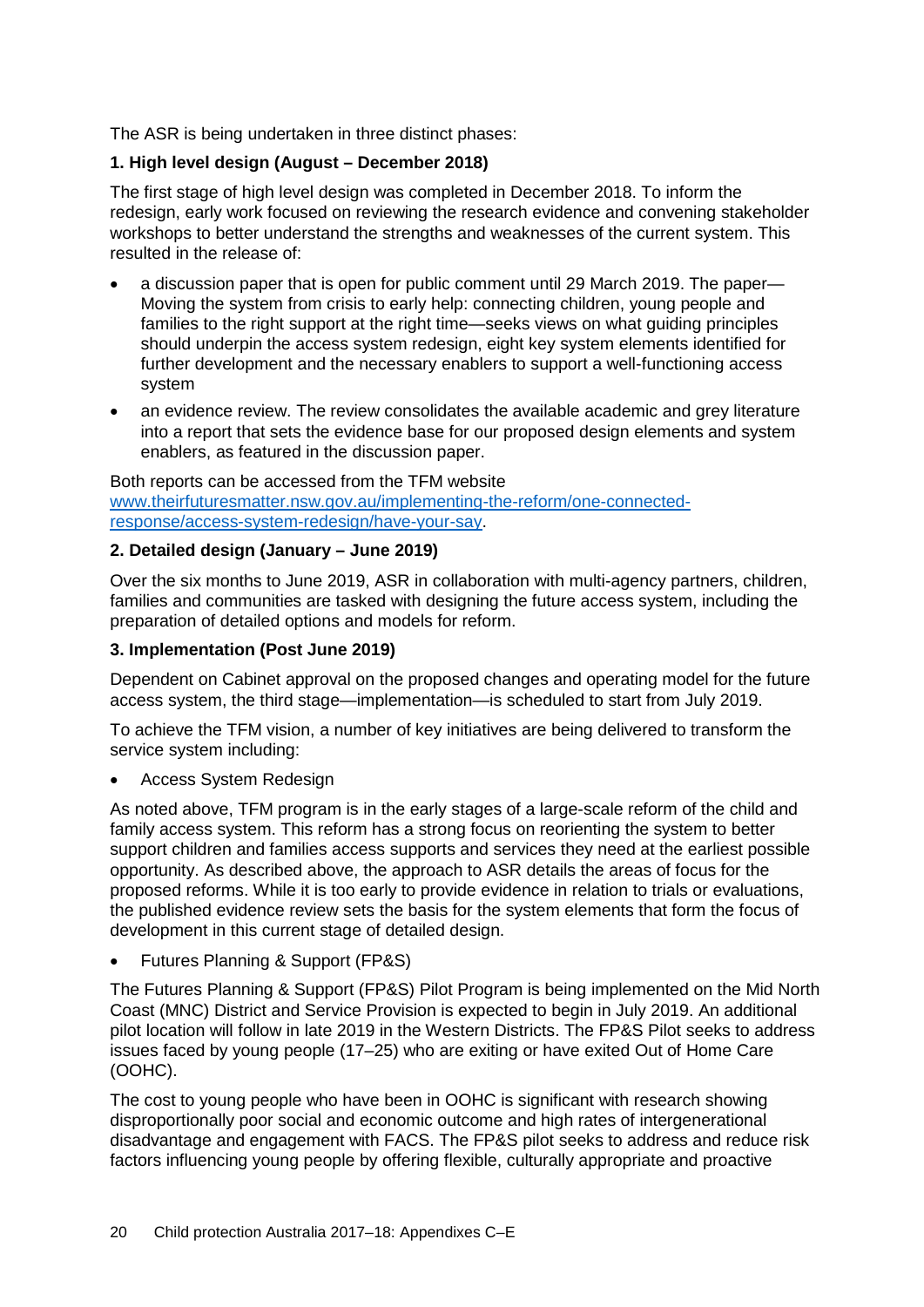supports, which place the client at the centre of the service. It is anticipated the increased support for young people who have been in OOHC will contribute to reduced rates of child protection intervention and entry to OOHC for the children of care leavers.

• Family preservation and restoration services – Multisystemic Therapy for Child Abuse and Neglect and Functional Family Therapy through Child Welfare

TFM has committed to providing 900 places per year for intensive family preservation and restoration services—Multisystemic Therapy for Child Abuse and Neglect (MST-CAN®) and Functional Family Therapy – Child Welfare (FFT-CW®—aimed at keeping families together. Half of these 900 places will be for Aboriginal children and their families.

Service delivery commenced on 1 August 2017 and there are currently six MST-CAN® and 18 FFT-CW® teams operating in over 15 priority locations in NSW. More information about the locations and the models is available at

[https://www.theirfuturesmatter.nsw.gov.au/implementing-the-reform/needs-based](https://www.theirfuturesmatter.nsw.gov.au/implementing-the-reform/needs-based-supports/evidence-based-programs/family-preservation-and-restoration-programs?SQ_VARIATION_576204=0)[supports/evidence-based-programs/family-preservation-and-restoration](https://www.theirfuturesmatter.nsw.gov.au/implementing-the-reform/needs-based-supports/evidence-based-programs/family-preservation-and-restoration-programs?SQ_VARIATION_576204=0)[programs?SQ\\_VARIATION\\_576204=0](https://www.theirfuturesmatter.nsw.gov.au/implementing-the-reform/needs-based-supports/evidence-based-programs/family-preservation-and-restoration-programs?SQ_VARIATION_576204=0)

and

[Initiatives commissioned by Their Futures Matter](http://www.theirfuturesmatter.nsw.gov.au/__data/assets/pdf_file/0005/632480/TFM_Initiatives14.pdf)

#### **Permanency Support Program**

An important step towards *Their Futures Matter* is the Permanency Support Program (PSP), a series of changes from October 2017 to shift from a 'placement-based' service system to a child- and family-centred service system that focuses on individual need, helping families to change and achieving permanency for children and young people soon after they come to the attention of the child protection system.

In the new system, every child or young person will have a case plan with a goal for permanency within two years of entering care.

Case plans will be focused on working with families to keep children at home, or find a stable and secure option through guardianship or open adoption (unless the child is Aboriginal).

Under the PSP, the New South Wales Government has changed how it funds non-government partners. New performance based contracts support intensive work with children, families and carers to achieve a safe and stable home for vulnerable kids.

As part of this reform, new contracts for care of the most vulnerable young people will be introduced in 2018. This will require providers to deliver therapeutic care for young people aged over 12 who are unable to live with their family or carers.

- The PSP has four main components:
	- **Permanency and early intervention principles built into casework:** In the new system, a child or young person will have a case plan with a goal for permanency within two years of entering care. There will be a number of funding packages and targeted support packages that can be mixed and matched to suit a child or young person's individual needs and achieve case plan goals.
	- **Working intensively with birth parents and families to support change:** By reducing the number of children in out-of-home care, funds can be re-invested in the delivery of family strengthening and prevention services to strengthen the capacity of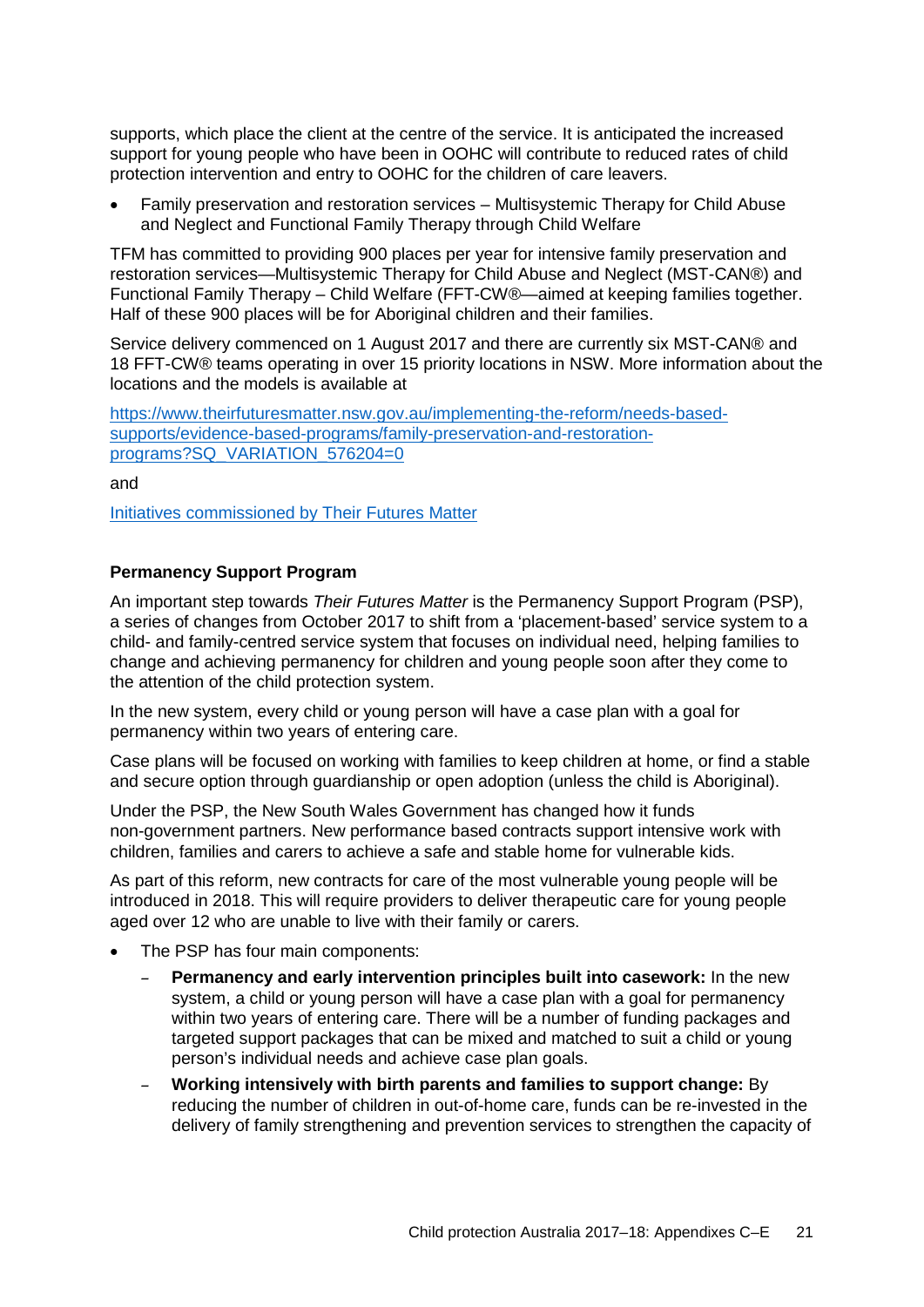families to care for their children. This will create a stronger and more innovative service system in the longer term.

- **Foster carer recruitment, support and retention:** A new carer recruitment and retention strategy with new providers will be introduced in 2018. It aims to address shortages, and recruit foster, kinship and relative carers who would like to support restoration, or become adoptive parents (unless the child or young person is Aboriginal).
- **Intensive Therapeutic Care system reform:** The government will keep a strong focus on recovery from trauma through an Intensive Therapeutic Care system for children over 12 years who have been assessed as requiring intensive therapy. Intensive Therapeutic Care will be introduced to replace residential care.

Their Futures Matter and the Permanency Support Program builds on the success of early reforms including Safe Home for Life reforms and the transition of children in out-of-home care to non-government organisations.

The Safe Home for Life reforms, introduced in 2014, strengthened the child protection system through legislative change, new policy and practice and a redesign of how technology is used in child protection. Permanency placement principles and Guardianship orders were introduced for the first time and there was a renewed focus on open adoption. In 2017–18, 140 children were adopted from out-of-home care, by far the highest number of any state. New South Wales also has over 2,500 guardians and over 95% of Australia's out-of-home care open adoptions.

#### **The NSW Practice Framework**

Launched in September 2017, the NSW Practice Framework brings together practice approaches, reforms and priorities to guide FACS child protection work across systems, policies and practice. The Framework aims to improve the quality of FACS child protection practice to generate the best outcomes for children and families across NSW and has delivered over 30,000 hours training to caseworkers.

#### **Commissioning**

Close to 58% of children in out-of-home care are managed by non-government organisations. The transfer of children began in 2012 in recognition of the fact that non-government organisations are more flexible and closer to the community, allowing them to implement reform and innovative service models more quickly than government agencies.

#### **Targeted earlier intervention**

The reform of targeted earlier intervention (TEI) programs to develop a Service system that is flexible, locally responsive, evidence-based, adaptive and client-centred continued in 2017–18. A result of significant collaboration, the Targeted Earlier Intervention Outcomes Framework was developed to set out how FACS and TEI services will work together to measure the effectiveness of programs, show the contribution services make to client outcomes, and build the evidence base for what works to enable continuous service delivery improvement.

Under the Families NSW and Aboriginal Child, Youth and Family Strategy, 30,981 families were supported. This strategy aims to provide children with the best start in life by providing support to families in the early years of a child's development, are underpinned by evidence that interventions at this early stage have ongoing positive impacts.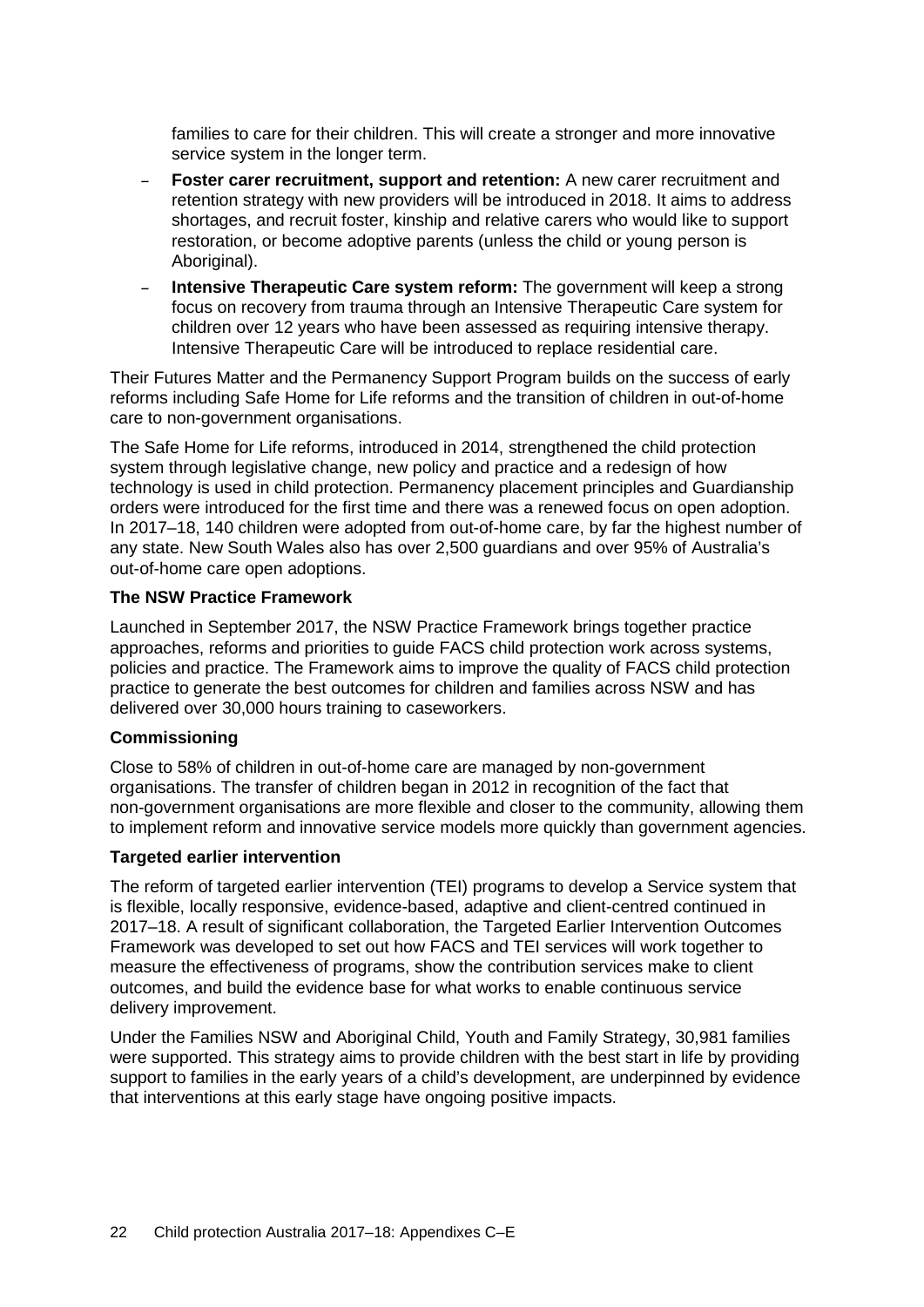## <span id="page-26-0"></span>**Victoria**

Victoria's legislative foundation for child protection is provided by the *Children, Youth and Families Act 2005*, the *Child Wellbeing and Safety Act 2005* (which is the framework legislation for services for all children) and the *Commission for Children and Young People Act 2012,* which established an independent commission for children and young people.

The Children, Youth and Families Act, which commenced operation in April 2007, provides a unifying framework for:

- family and placement services that community service organisations deliver
- child protection services that the Department of Health and Human Services delivers
- decision making by the Children's Court.

The Act explicitly places children's best interests at the heart of all decision making and service delivery.

The Commission for Children and Young People Act established an independent commission to promote continuous improvement and innovation in policies and practices relating to the safety and wellbeing of vulnerable children and young people, and of young people generally, and in the provision of out-of-home care services for children.

The Department of Health and Human Services works in partnership with community service organisations and Aboriginal services to strengthen support services for vulnerable families. Strong focus is given to keeping Aboriginal children connected to their culture and community.

Although front-end child protection demand has exhibited real growth in recent years, the enhanced availability of diversionary services, especially through referrals to Child FIRST (Child and Family Information, Referral and Support Teams) and The Orange Door, has meant that the number of children subject to court orders has remained relatively stable.

The *Children, Youth and Families Act 2005* was substantially amended in March 2016 to explicitly promote the achievement of permanency planning objectives (family preservation, family reunification, adoption, permanent care, long-term out-of-home care) for children in need of protection. The amendments included a new range of protection orders and changes to case planning requirements, and included stronger timelines consistent with the achievement of those objectives than had existed previously.

The impact of these significant amendments was subject to an inquiry by the Commission for Children and Young People. This inquiry made many recommendations, including that a further study be undertaken into the impact of the amendments. This study is being led by the University of Melbourne in partnership with the department, and with support from the universities of Sydney and of New South Wales. A final report is due in June 2020.

Consistent with the government and departmental policies regarding self-determination, the gradual transfer of responsibility for Aboriginal children and young people on protection orders from community service organisations and the department to Aboriginal Community Controlled Organisations has commenced.

Additionally Victoria is implementing a range of recommendations arising from recent inquiries conducted by the Commission for Children and Young people which include improving compliance with the Aboriginal and Torres Strait Islander Child Placement Principle and cultural support planning. The department's 'roadmap for reform' is in the process of implementing area-based and pro-active service provision of all community services to local communities, and this will have an impact on the future role and scope of the child protection program which currently performs many tasks more appropriate to secondary rather than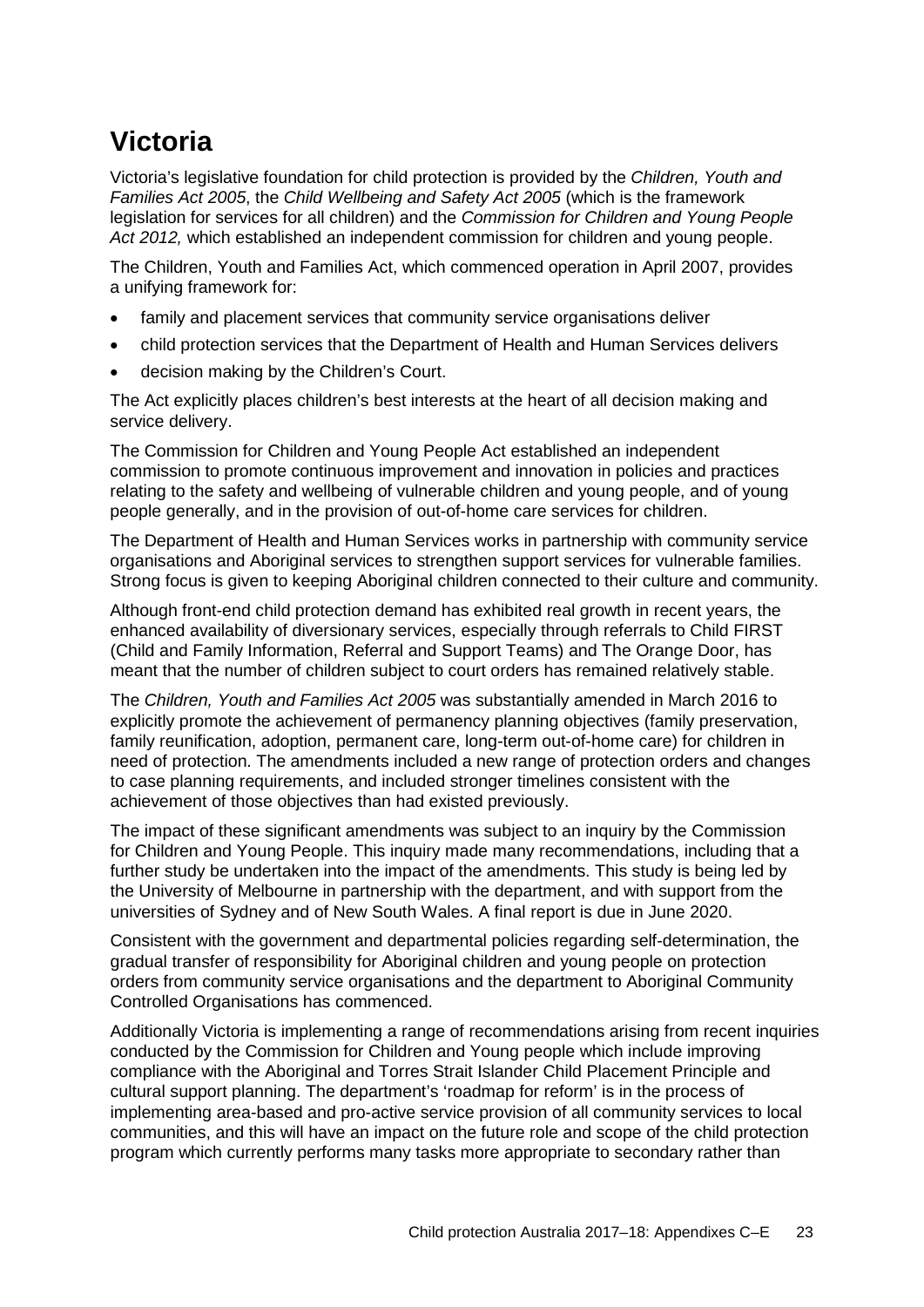tertiary/statutory services. This strategy incorporates responses to a wide range of recommendations made by Victoria's Royal Commission into Family Violence.

## <span id="page-27-0"></span>**Queensland**

Queensland is progressing a 10-year reform program—*Supporting Families Changing Futures*—for its family support and child protection system. Supporting Families Changing Futures is focused on delivering the right services at the right time to support families and keep children safely at home.

In 2017–18, Queensland completed its fourth year of implementing the Supporting Families Changing Futures reform program. A progress report, the *Supporting Families Changing Futures 2018 Update*, was released on 7 September 2018 outlining achievements, upcoming actions, and strategic direction for the reforms. Recent achievements include:

- commencement on 1 July 2017 of mandatory reporting by early child education and care professionals
- implementation of additional services to meet the growing and complex needs of families and children, especially the impacts of 'ice' and domestic and family violence
- opening new Aboriginal and Torres Strait Islander Family Wellbeing services to make it easier for Aboriginal and Torres Strait Islander families to access culturally responsive support to improve their social, emotional, physical and spiritual wellbeing, and build their capacity to safely care for their children
- transferring the recruitment, training and support for foster and kinship carers to the non-government sector to strengthen support for carers
- implementing a trauma-based therapeutic framework to improve the quality of care provided to children and young people in residential care.

In recognition of the need to work fundamentally different and to eliminate the disproportionate representation of Aboriginal and Torres Strait Islander children and families in the child protection system, the Queensland Government released *Our Way: A generational strategy for Aboriginal and Torres Strait Islander children and families 2017–2037* in collaboration with Family Matters in May 2017. This release was accompanied by the first three-year action plan, *Changing Tracks*, to implement this strategy. The action plan builds on existing initiatives and includes new actions guided by Elders, community leaders, community run organisations, peak bodies and relevant government agencies. Recent achievements include:

- establishing the Empowering Families Innovation Grants program and funding new initiatives aimed at reducing the over-representation of Aboriginal and Torres Strait Islander children in the child protection system
- commencing implementation of the First 1000 Days Australia initiative to give Aboriginal and Torres Strait Islander children the best start in life
- implementing the New Parent Infant Network social benefit bond program to safely reunify children in care with their families
- establishing the Queensland First Children and Families Board to guide and oversee the implementation of the *Our Way* strategy and to reaffirm the Government's commitment to ensuring Aboriginal and Torres Strait Islander peoples participation in, and greater control over, decisions that affect their children.

On 26 October 2017, the *Child Protection Reform Amendment Act 2017* was passed in the Legislative Assembly and assented to on 10 November 2017. This follows a comprehensive review of the *Child Protection Act 1999* and extensive public consultation. Through these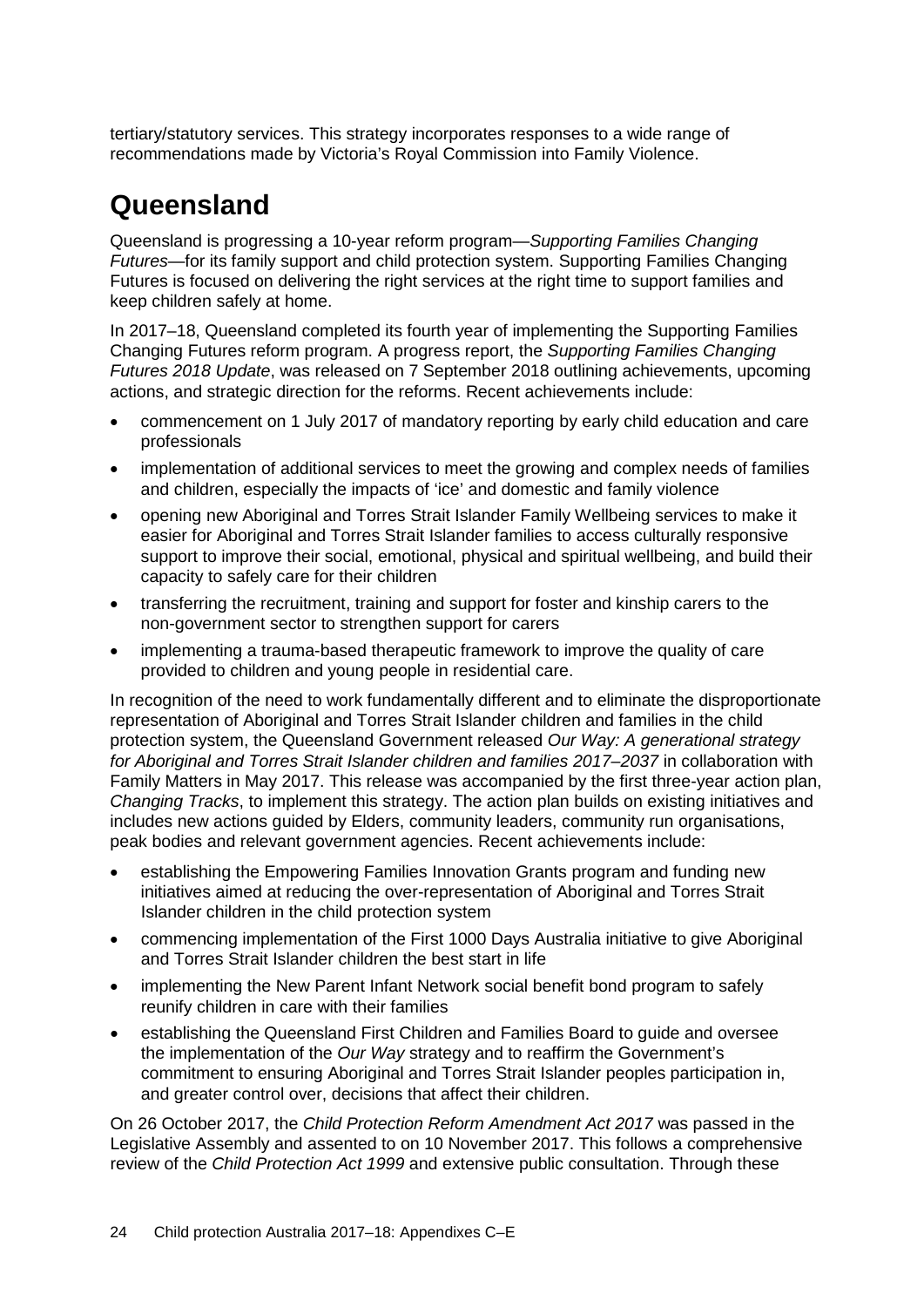consultations, it was found that while Queensland's child protection legislation was generally operating well, priority amendments and opportunities for legislative reform were identified.

Changes to the *Child Protection Act 1999* commenced in stages throughout 2018*.*  The amendments:

- promote positive long-term outcomes for children in the child protection system through timely decision making and decisive action towards either reunification with family or alternative long-term care
- promote the safe care and connection of Aboriginal and Torres Strait Islander children with their families, communities and cultures
- introduce a new permanency care order to provide a child or young person in long-term care with more stable and secure family arrangements
- introduce a legal requirement for transition planning to commence from 15 years of age and the extension of support eligibility up to the age of 25 for young people who have been in care
- provide a contemporary information sharing regime for the child protection and family support system, which is focused on children's safety and wellbeing, and
- support the implementation of other key reforms under the Supporting Families Changing Futures program and address identified legislative issues.

## <span id="page-28-0"></span>**Western Australia**

In 2017, internal restructuring of the Department for Child Protection and Family Support, its amalgamation with the Department of Communities and wider Machinery of Government changes occurred to enable a more integrated, whole-of-government approach to be taken to policy and service design.

In 2018, significant progress was made against priority reform areas through new initiatives and projects and a number of these have been implemented or are currently being developed.

There is overwhelming support across the government and community services sector for a strategy to reduce the numbers of children entering out-of-home care, particularly Aboriginal children. The over-representation of Aboriginal children and families in all areas of the child protection system will continue to be an area of particular focus in Western Australia (WA).

The Aboriginal Services and Practice Framework 2016–2018 has been integral to the work underpinning the child protection reforms within WA to improve outcomes for Aboriginal children and families. Options are currently being explored in regard to a future framework which will incorporate current projects and strategies and reflect the State Government's focus on integrated service design.

Planning for an Aboriginal Advisory Panel commenced in 2018. The panel will convene in 2019 to provide cultural and expert advice to inform government decisions affecting Aboriginal children, families and communities. Twenty Aboriginal members across WA have been recruited for the panel from a variety of backgrounds and experience.

Development of the Early Years Initiative commenced in 2018 and is an unprecedented ten-year partnership between the State Government and non-government organisations which aims to bring together stakeholders and enable local communities to achieve better learning and developmental outcomes for children from early pregnancy to four years old.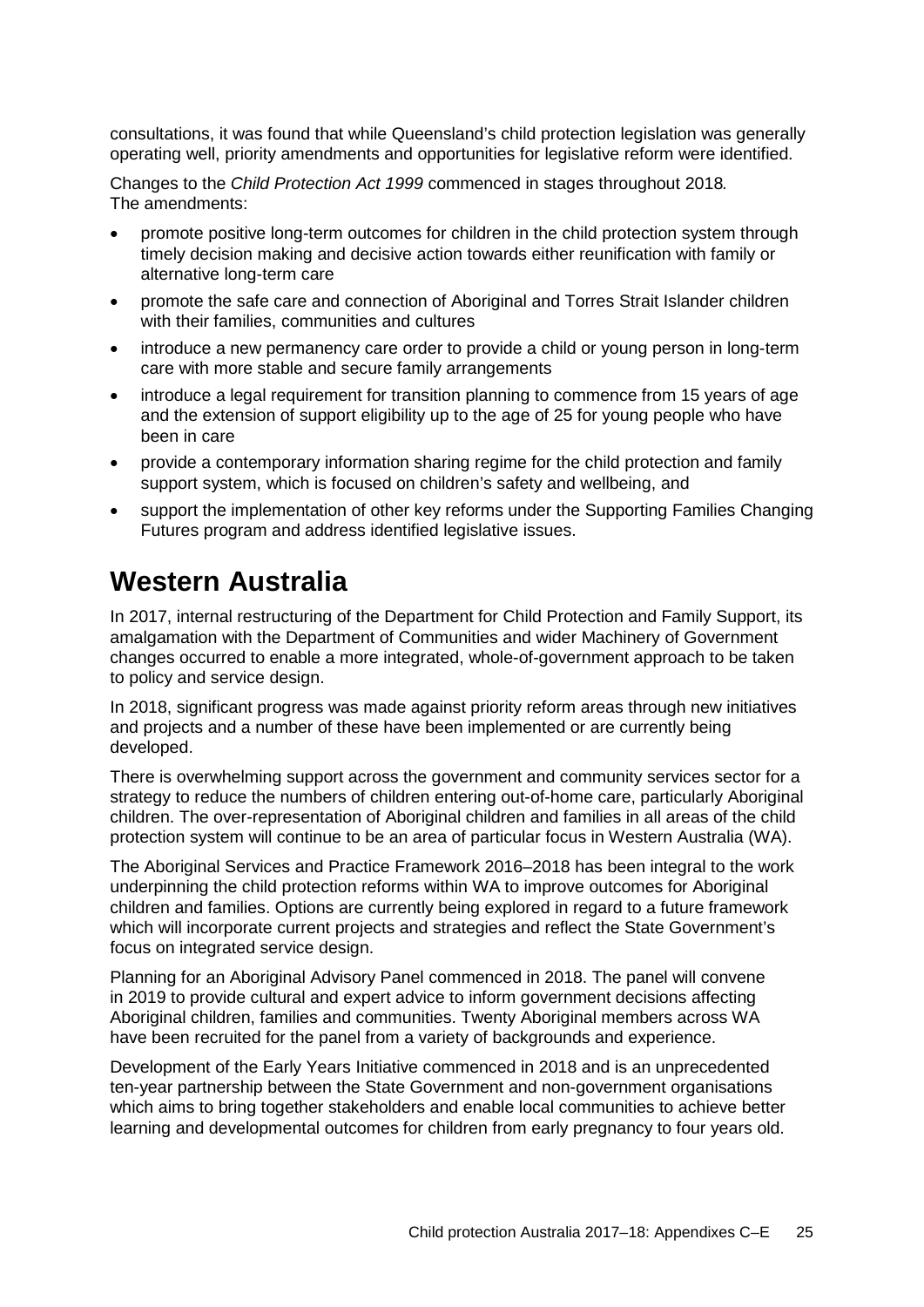The Early Years Initiative will support four low-income communities across WA which have been selected to participate due to high levels of early childhood vulnerability. The selection will include communities in remote and regional areas. The initiative aims to find local solutions to local issues through community engagement, empowerment and capacity building. The Early Years Initiative Board is progressing selection of the four priority communities and work to establish the initiative will continue through 2019.

In 2018, the State Government allocated \$110 million over five years for the Earlier Intervention and Family Support Strategy, a coordinated response by Communities, other state government agencies and the community services sector to divert children from the child protection system and prevent them from entering out-of-home care. Some services will prioritise Aboriginal families as a means of addressing the over-representation of Aboriginal children in out-of-home care.

The strategy re-aligns resources to deliver intensive, effective and coordinated support services designed to meet the needs of at-risk families and their children. Service contracts have been awarded for intensive case management and practical in-home support aimed at supporting families who are most vulnerable to their children coming into care, require support for reunification or to improve family wellbeing and to keep children safe at home.

These contracts have more than trebled the number of community service organisations delivering earlier intervention support services. Over 60 per cent of the population in regional WA will now have access to these services for the first time.

In late 2018, the Family Care Support Service commenced. In contrast to the Earlier Intervention and Family Support Strategy's preventative and diversionary focus, the Family Care Support Service provides support for family carers where there is a risk of children being moved to non-family care arrangements. Intensive in-home practical support is provided to stabilise and maintain family care arrangements and Aboriginal children and their family carers are prioritised. The service includes supporting children and young people to remain connected to country, family, culture and community.

At the June 2018 Community Services Ministers meeting, Ministers agreed to implement active efforts in jurisdictions to comply with the five elements of the Aboriginal and Torres Strait Islander Child Placement Principles developed by the Secretariat of National Aboriginal and Islander Child Care (SNAICC).

Adherence to the five elements of the principle will be fundamental to the Department of Communities future direction for out-of-home care reform. These principles will be applied as part of the review of permanency planning policy and practice guidance. A strong focus of this review is on improving permanency outcomes for Aboriginal children and families, and sub-projects are progressing to implement recommendations for policy change, improving family engagement and participation in decision-making, and cultural support planning.

In 2017, the State Government introduced a comprehensive package of reforms called the Stopping Family and Domestic Violence Policy to support victims of family and domestic violence. Progress towards these reforms in 2018 has included:

- planning for provision of culturally appropriate support services to Aboriginal and culturally and linguistically diverse women and children
- development of a service model for an additional residential facility for male perpetrators, planned to open in 2019–20, and planning for two new women's refuges
- extension of financial counselling services and the Hardship Utilities Grants Scheme to support family and domestic violence victims.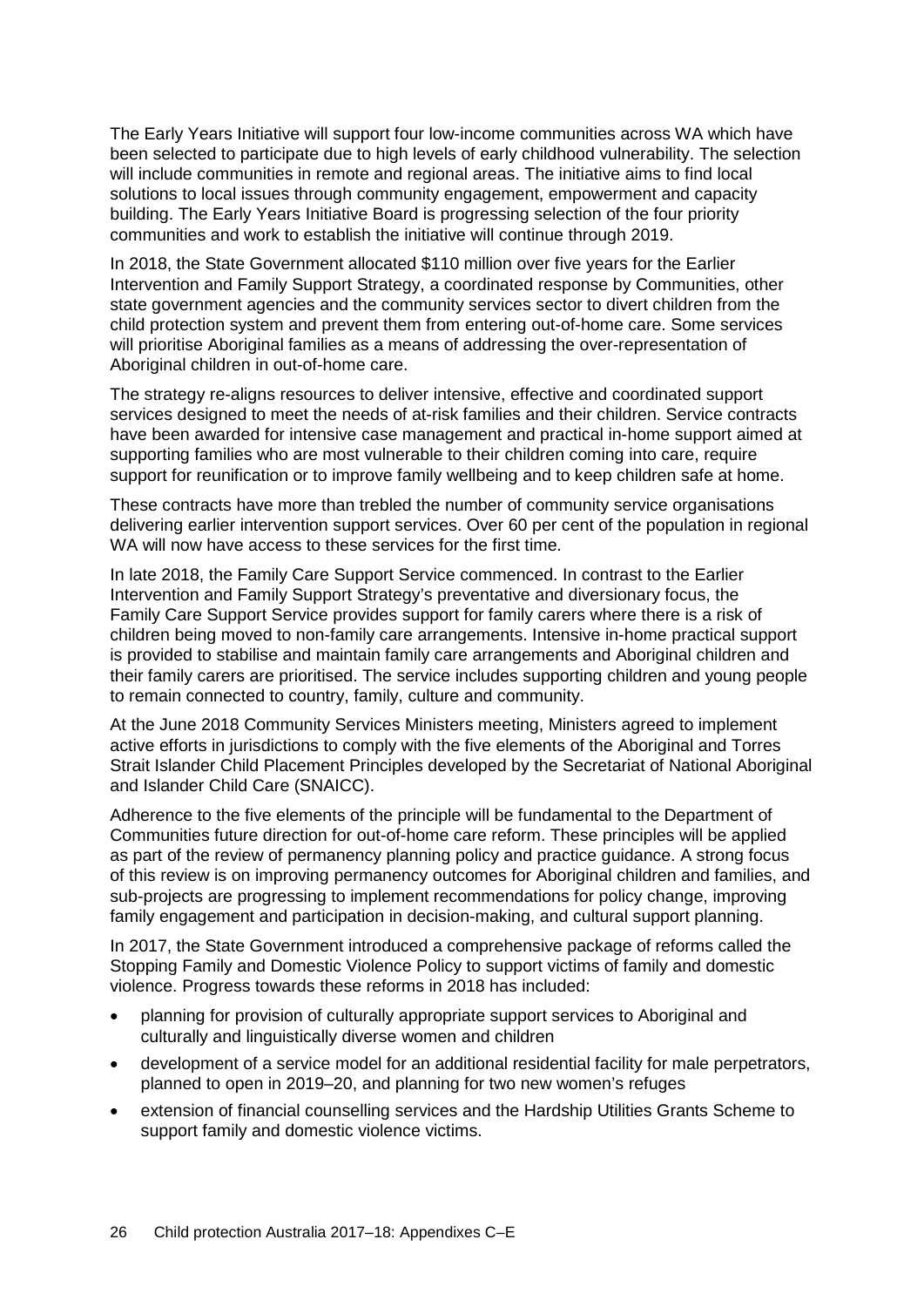In addition, the *Residential Tenancies Legislation Amendment (Family Violence) Bill 2018* has been developed to enable victims of family and domestic violence to make choices regarding their tenancy arrangements in public and private housing. This will enable people to remove themselves from a tenancy agreement, or make an application to the Magistrates Court to have a perpetrator removed from a tenancy agreement. The bill is anticipated to pass into law in 2019.

The 10 Year Strategy for Reducing Family and Domestic Violence in Western Australia will identify governance, outcome measures, sector and community consultation and opportunities to align reform agendas, and will build on the current initiatives to enable a more integrated across-government approach to service delivery. A family and domestic violence policy consortium has been convened comprising representatives from government, community sector services, Aboriginal community-controlled organisations and academia to develop a comprehensive project plan for the development of the 10 Year Strategy.

Target 120 is a \$20.5 million initiative which aims to improve community safety by working with at risk young people and their families to provide early intervention and diversion from the justice system. The multi-agency program will target up to 300 young people and their families to ensure that services and support are provided to tackle the factors that increase a young person's likelihood of offending, such as substance abuse, domestic violence, poor school attendance and mental health issues. Target 120 will be trialled in Bunbury in 2019 and rolled out to multiple locations across WA over the next four years.

An Action Plan for At Risk Youth is currently being developed which will define how the newly merged Department of Communities will work alongside young people, families, communities and agencies to improve outcomes for at risk youth. The plan will define a number of strategic actions relating to the delivery of services, funding of services, new initiatives and approaches, and agency collaboration. The plan relates to children in out-of-home care and transitioning to adulthood with complex needs and all youth at risk. Currently the plan is scheduled for release in mid-2019.

## <span id="page-30-0"></span>**South Australia**

During 2017–18 reform of the child protection system in South Australia in response to recommendations of the Nyland Child Protection [Systems Royal Commission](https://www.agd.sa.gov.au/projects-and-consultations/projects-archive/child-protection-systems-royal-commission) report *[The life they deserve](https://www.agd.sa.gov.au/sites/default/files/preface_summary_and_recommendations.pdf?v=1491456705)* continued. The focus has been to build the foundation supporting whole of system change whilst delivering immediate priority reforms.

Progress on implementation of the 256 recommendations from *The life they deserve* report is detailed in the *Child protection a [fresh start progress report June 2018](https://www.childprotection.sa.gov.au/sites/g/files/net916/f/cprit-fresh-start-progress-report-2018.pdf)*. The Appendix of the *fresh start* report contains detail specific to each recommendation.

### **Legislative reforms**

New legislation, the *[Children and Young People \(Safety\) Act 2017](https://www.legislation.sa.gov.au/LZ/C/A/Children%20and%20Young%20People%20(Safety)%20Act%202017.aspx)* incorporating many of the recommendations contained in *The life they deserve* has been fully implemented. Phase 1 implementation occurred in February 2018 and phase 2 in October 2018.

The new Act enshrines principles for early decision-making supporting permanency and stability, increases focus on listening to and acting on the voices of children and carers, strengthens family group conferencing provisions and emphasises safe and nurturing placements.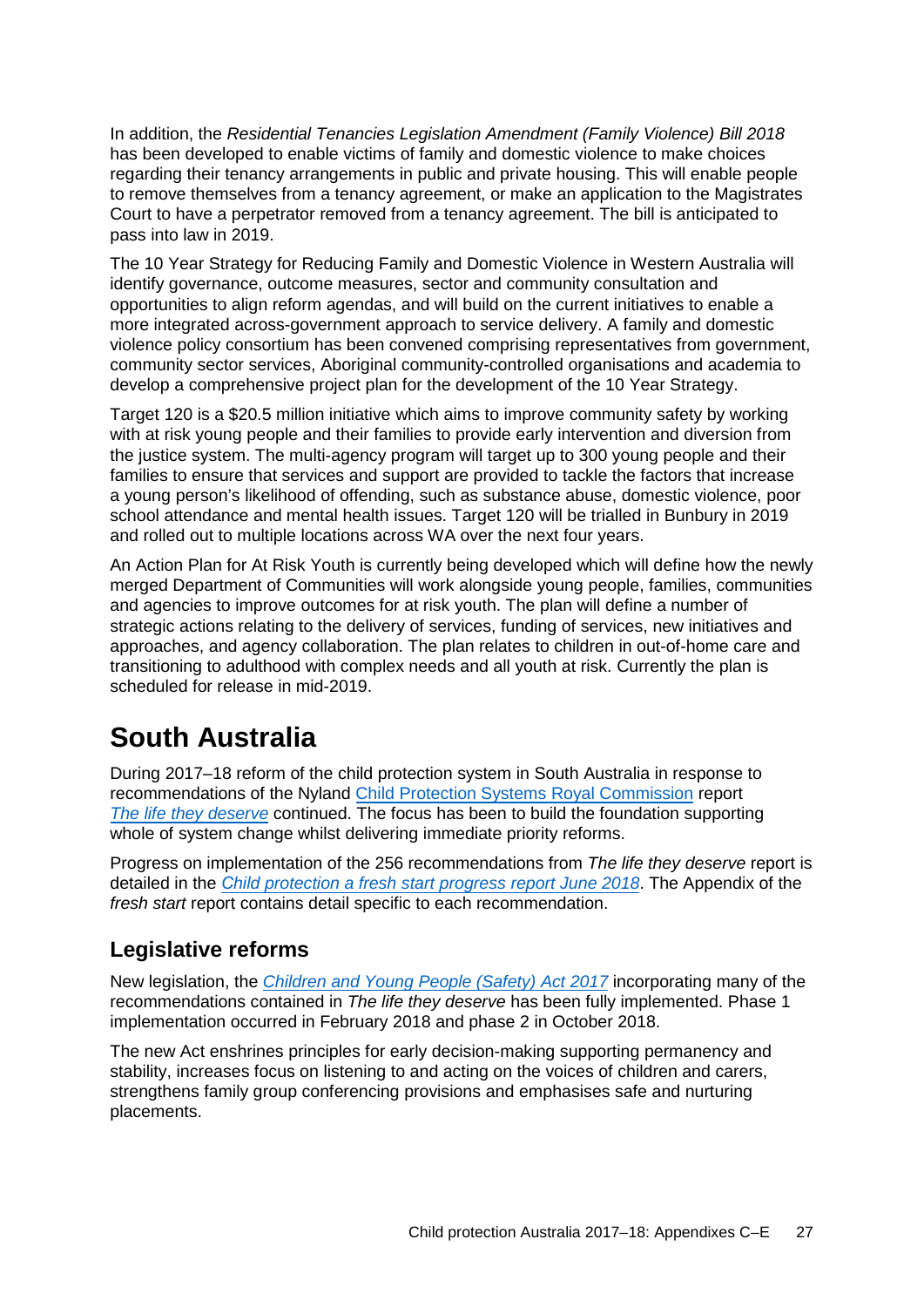The Act provides the legal framework to drive reform. Along with the *Children and Young People (Oversight and Advocacy Bodies) Act 2016*, it delivers a comprehensive and coordinated oversight and accountability system for child protection.

New functions and obligations for the Minister for Child Protection and the Chief Executive of the Department for Child Protection are included in the Act. Further supports for young people transitioning to adulthood are also included.

The Act passed after amendments made as a direct result of ongoing feedback from child protection and child wellbeing sectors.

Additional key changes included:

- the inclusion of a parliamentary declaration recognising the importance of children and young people in South Australia
- increased voice and involvement for children and young people in decision-making
- increased rights for carers, including the ability to apply to the South Australian Civil and Administrative Tribunal (SACAT) for review of certain decisions of the Chief Executive
- establishment of a Child and Young Person's Visitor Scheme
- ability for the Chief Executive to convene a family group conference
- powers for the Chief Executive to direct parents to undergo drug and alcohol assessments and parenting capacity assessments
- a requirement for the Minister to arrange assistance for eligible care leavers, including the provision of education and training services and assistance finding accommodation, employment and accessing legal and support services
- the requirement for those employed in licensed residential facilities, both government and non-government, to undergo psychological assessment of a kind determined by the Chief Executive.

Other legislative changes include:

#### *Child Safety (Prohibited Persons) Act 2016*

This Act defines a new working with children checks system for people working or volunteering with children in South Australia. Key parts include an ongoing monitoring system and moving from three-yearly to five-yearly checks. Importantly, checks will also be transferable between different jobs and volunteer positions.

#### *Children and Young People (Oversight and Advocacy Bodies) Act 2016*

This Act covers the statutory independent oversight and advocacy bodies, including the Guardian for Children and Young People, the Child Death and Serious Injury Review Committee (CDSIRC), the Commissioner for Children and Young People and the new Child Development Council.

#### *Public Sector (Data Sharing) Act 2016*

This Act provides for the sharing of data between public sector agencies, the Commonwealth, other States and Territories, local government and other entities (such as universities and non-government organisations) and provides protections relating to the sharing of data. The Act also established the Office for Data Analytics to coordinate data sharing across government and other entities, and to undertake data analytics work on public sector data.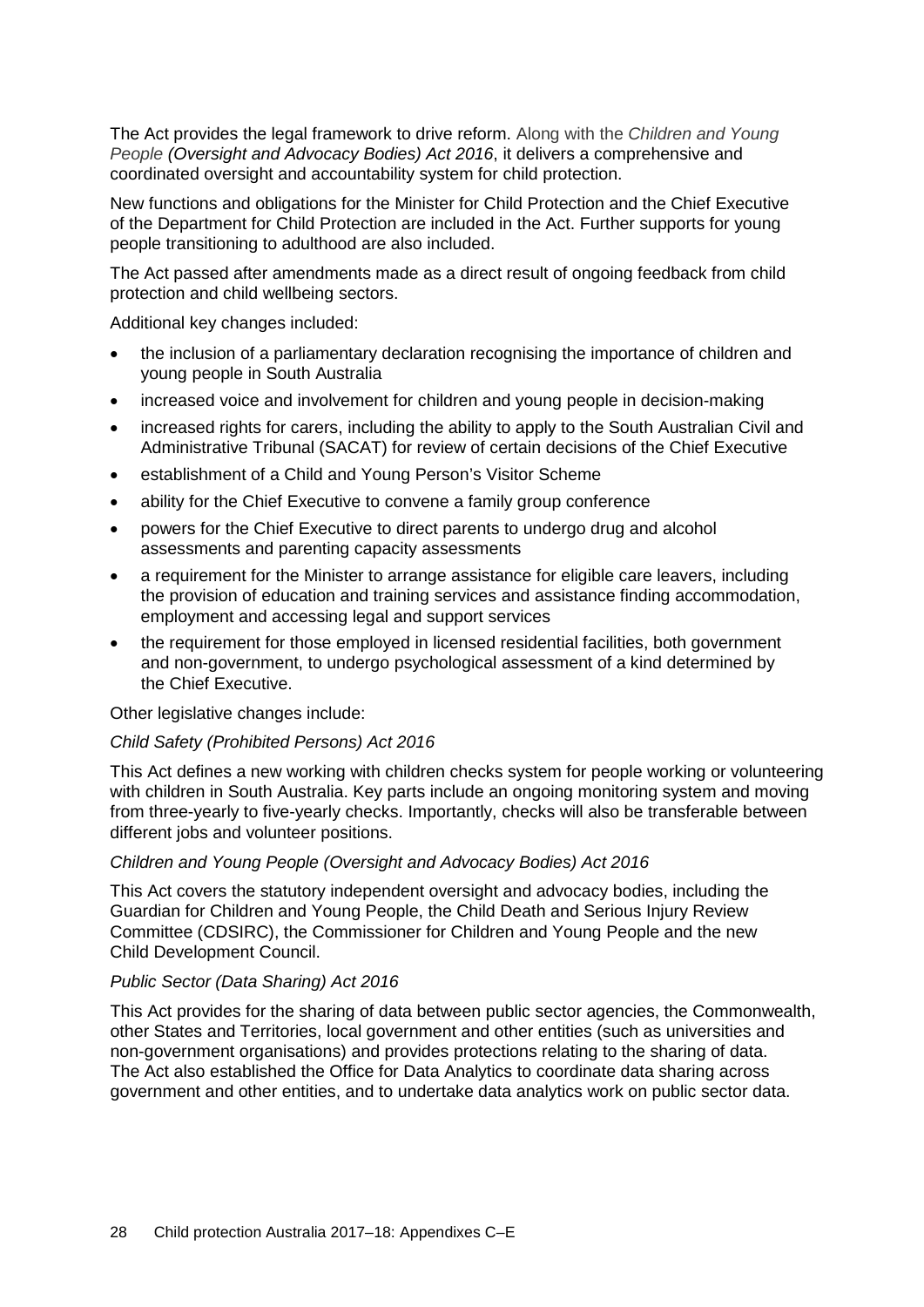### **Other major initiatives**

#### **Early Intervention**

A key priority of the new Act is earlier intervention where children and young people are identified as being at risk, and for government and key partners to promote and assist in the development of co-ordinated strategies for early intervention in cases where children and young people may be at risk of harm.

The Early Intervention Research Directorate (EIRD) was established as one of the responses to *The life they deserve*. The EIRD is growing the evidence base about the services children and families need, when and where they need them, and which services are most likely to work in local communities and contexts. EIRD applies data systematically to support South Australia's service planning and uses the best evidence to guide decisions about prevention and early intervention for child abuse and neglect. EIRD has a specific focus on addressing the disproportionate number of Aboriginal children in the child protection system.

This work will be used to make improvements to how early interventions are commissioned and provided to ensure the best service possible for children, young people and families.

#### **Aboriginal families and communities**

Improving services and outcomes for Aboriginal children, families and communities across the state remains a priority for the Government of South Australia.

This has included:

- recruitment of the Director, Aboriginal Practice and placing Principal Aboriginal Consultants in all service delivery directorates
- inclusion of Family Group Conferencing in the new *Children and Young People (Safety) Act 2017*
- establishment of the Aboriginal Family Scoping Unit
- shared support of the Aboriginal workforce through meaningful engagement and consultation, such as the State Wide Aboriginal Network (SWAN) and SA Senior Aboriginal Leaders Committee
- commitment to 10% Aboriginal employment across the workforce in departmental recruitment and retention strategies
- development of a Cultural Capabilities Framework and reviewing procedures to streamline the sources of internal cultural advice to the agency.

This work will be supported by the development of an Out of Home Care Strategy and refreshed implementation of the Aboriginal and Torres Strait Islander Child Placement Principle as detailed in the new *Children and Young People (Safety) Act 2017.*

#### **Commissioner for Aboriginal Children and Young People**

To promote the safety and wellbeing of Aboriginal children in this State, the Government has appointed a Commissioner for Aboriginal Children and Young People. This Commissioner with functions to improve the safety and wellbeing of Aboriginal children and young people is a fundamental element of successful reform.

A key priority of this role is to ensure the voices of Aboriginal people informs the system and is embedded in all ongoing decision-making, policy and practice that affects Aboriginal children and communities.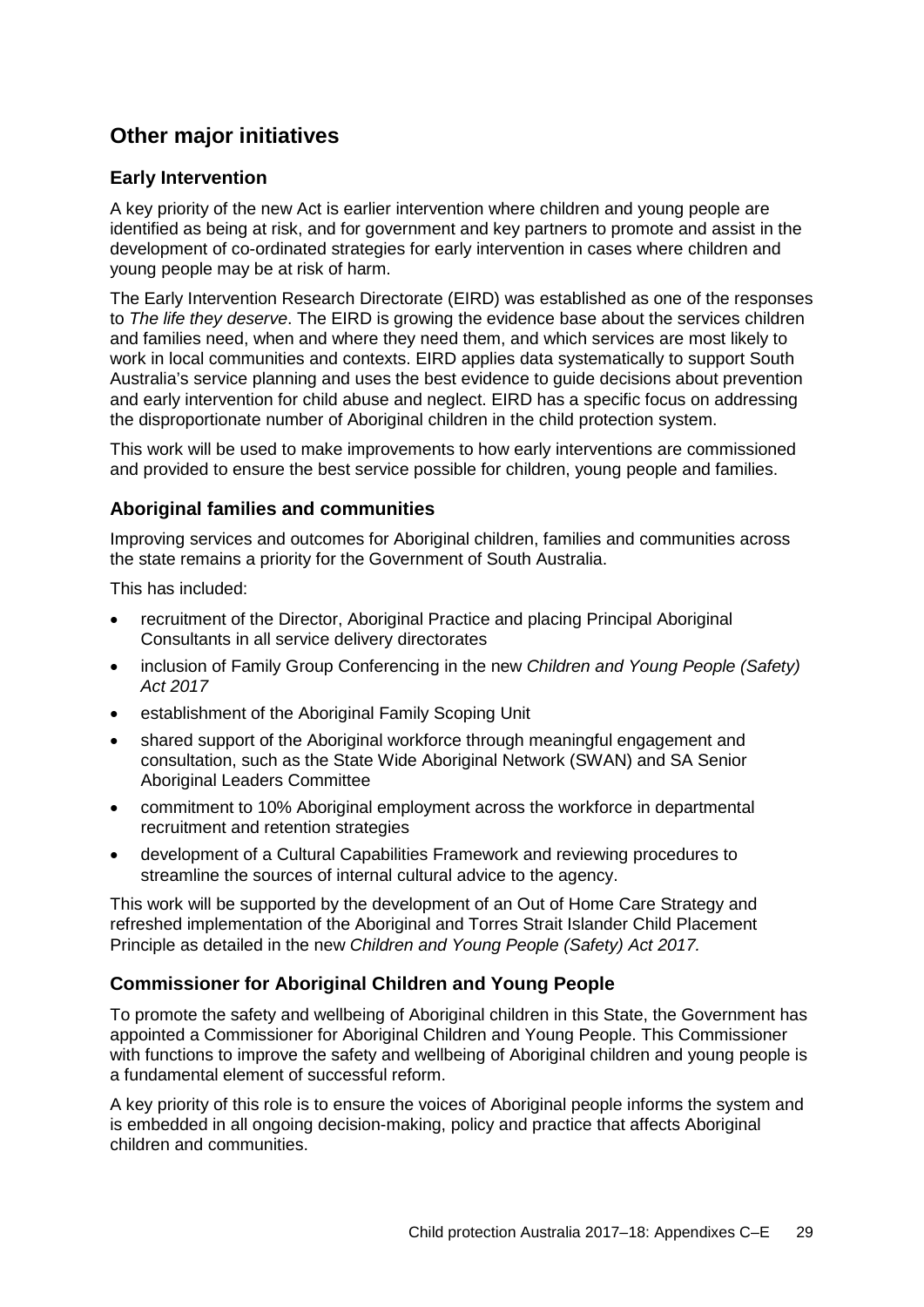#### **Foster care payments extended until age 21**

From 1 January 2019, the Government of South Australia is extending the payments available for foster and kinship carers until the young person in their care reaches 21 years of age.

This financial commitment will provide stability by assisting young people to stay in home-based care beyond 18 years of age. It is supported by a range of initiatives to better support young people's educational, employment and health needs as they transition to adulthood.

#### **Multidisciplinary approach to recruitment**

The Government of South Australia is working to create a skilled workforce, where staff are supported to make decisions using their professional judgment. The Department for Child Protection is changing its recruitment process to accept an expanded range of qualifications. This aims to reduce vacancies and improve outcomes for children and young people. Employees can now have degree level qualifications in a broader range of relevant disciplines in addition to social work, such as health and human services.

### **National partnerships**

#### **Family Matters**

As part of national efforts to improve outcomes for Aboriginal children, the Department for Child Protection is a signatory to the Family Matters Statement of Commitment.

This commitment requires that the department work in accordance with the campaign's key principles:

- Applying a child-focused approach
- Ensuring that Aboriginal and Torres Strait Islander people and organisations participate in and have control over decisions that affect their children
- Protecting Aboriginal and Torres Strait Islander children's right to live in culture
- Pursuing evidence-based responses
- Supporting, healing and strengthening families
- Challenging systemic racism and inequities.

#### **Royal Commission into Institutional Responses to Child Sexual Abuse**

The Government of South Australia is committed to taking action to reduce the risk of institutional child sexual abuse and better support victims and survivors. The government is working to bring together the findings from the Royal Commission into Institutional Responses to Child Sexual Abuse with previous royal commissions and inquiries to develop a holistic, evidence-based strategy for reform.

The Royal Commission delivered 409 recommendations, of which 199 have been accepted or accepted in principle by the Government of South Australia to action. Details of the Government's response are in the *[Government of South Australia's 2018 Annual Report](https://www.childprotection.sa.gov.au/sites/default/files/rcircsa-sa-annual-report-2018.pdf)*.

The Department for Child Protection will be coordinating the annual progress reports for the next five years. This work provides an opportunity for alignment with the Nyland Royal Commission response, and will complement the overarching program of reform underway in the South Australian child protection and child wellbeing systems.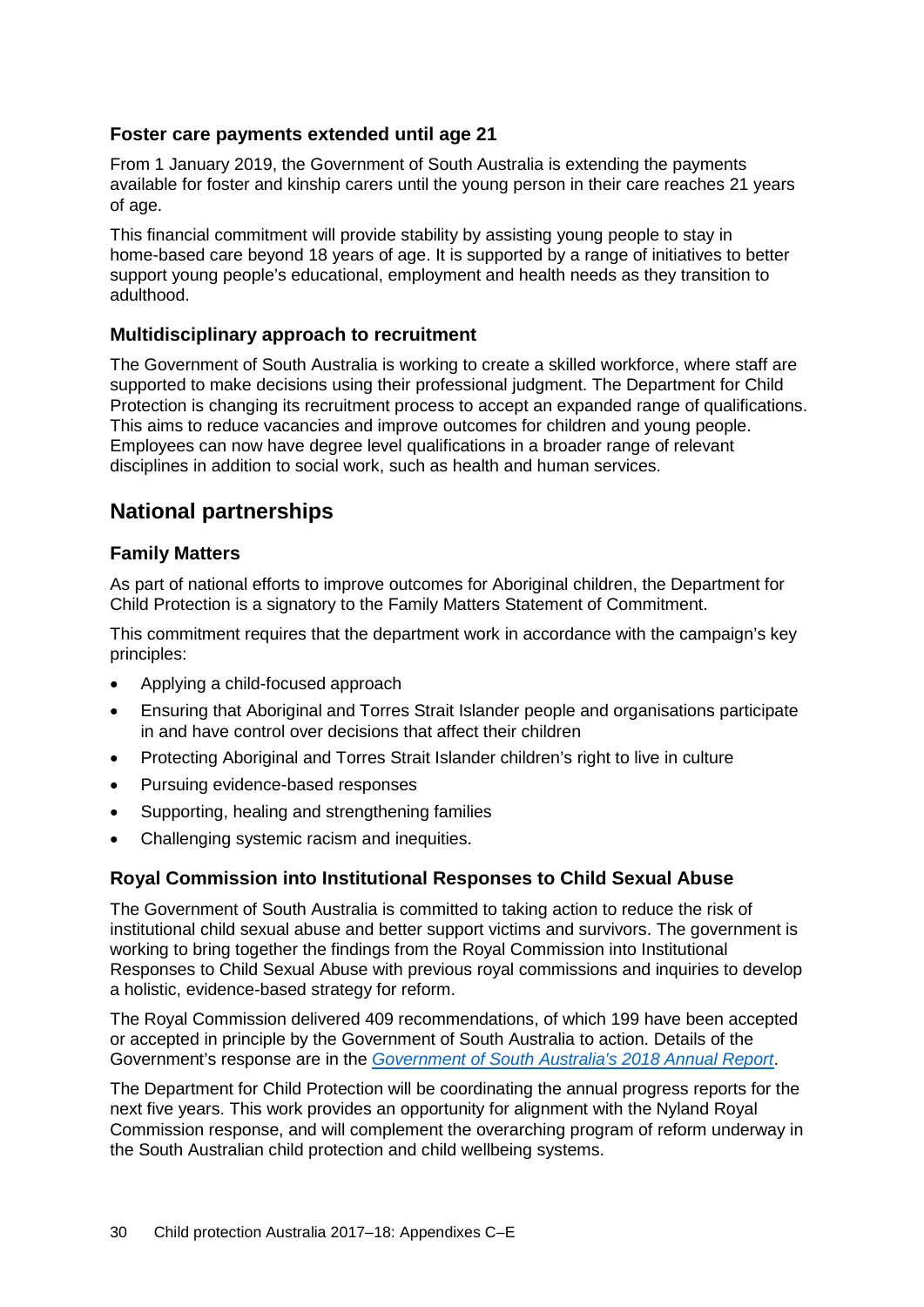## <span id="page-34-0"></span>**Tasmania**

Tasmania is delivering an integrated solution for child wellbeing and safety as system, with an additional investment of over \$20.5 million.

Early intervention is central to the Strong Families - Safe Kids Implementation Plan 2016–2020, demonstrated by initiatives such as:

- the implementation of a new, state wide advice and referral service
- embedding an amplified wellbeing paradigm into child and family practice
- strengthening the partnership and collaborative approach to interventions across child safety services, other Government agencies and community services
- providing further investment in assertive family support that can help keep at risk children safely with their families.

In turn, this enhanced focus on strength and resilience will allow child safety teams to provide a more targeted, team-based response to child safety concerns.

The Strong Families, Safe Kids redesign continued to meet key deliverables during 2017–18 with the appointment of additional staff into frontline Child Safety Services. These positions are focused on building capacity, providing expert advice and oversight on practice issues and creating critical linkages between health practitioners and child safety practitioners. Work to develop another key element of the redesign, establishment of the Strong Families Safe Kids Advice and Referral Line, progressed with the finalisation of the operational model for a new front door to the child safety system. The Advice and Referral Line is focused on early interventions through facilitating appropriate and timely support to ensure the safety and wellbeing of vulnerable children.

Four non-government providers were engaged by Children and Youth Services to trial Intensive Family Engagement Services (IFES). Referrals commenced in February 2018. IFES aims to prevent the imminent separation of children from their primary caregivers, by focusing on improving family functioning and skills. IFES is more intensive (up to 15 to 20 hours per week for approximately 12–20 weeks), specialised and capable of addressing higher level, more complex issues than existing family support services.

Central to the early intervention approach is the promotion of child and youth wellbeing. The Child and Youth Wellbeing Framework was released in June 2018 and provides a contemporary and accessible definition of child wellbeing to ensure that everyone, in all parts of Tasmania's service and support system as well as in the broader community, has a strong, common understanding of child and youth wellbeing.

This is the first step in work that will help education the Tasmanian community about the definition, importance and strategies for building wellbeing.

The *Strategic Plan for Out of Home Care in Tasmania* (released in March 2017 in response to the Commissioner for Children and Young People's report *Children and Young People in Out of Home Care in Tasmania)* continued to provide a strong foundation for substantial work occurring in out of home care during the period*.*

The Strategic Plan outlines a positive way forward that, with sustained long-term effort, will contribute to the delivery of better outcomes for children and young people requiring short, medium or long-term care away from home. It continues previous work to reform the out of home care system that had focused on specialised care services—sibling group care, residential care, therapeutic services and special care packages for children with an extra-ordinary need for care.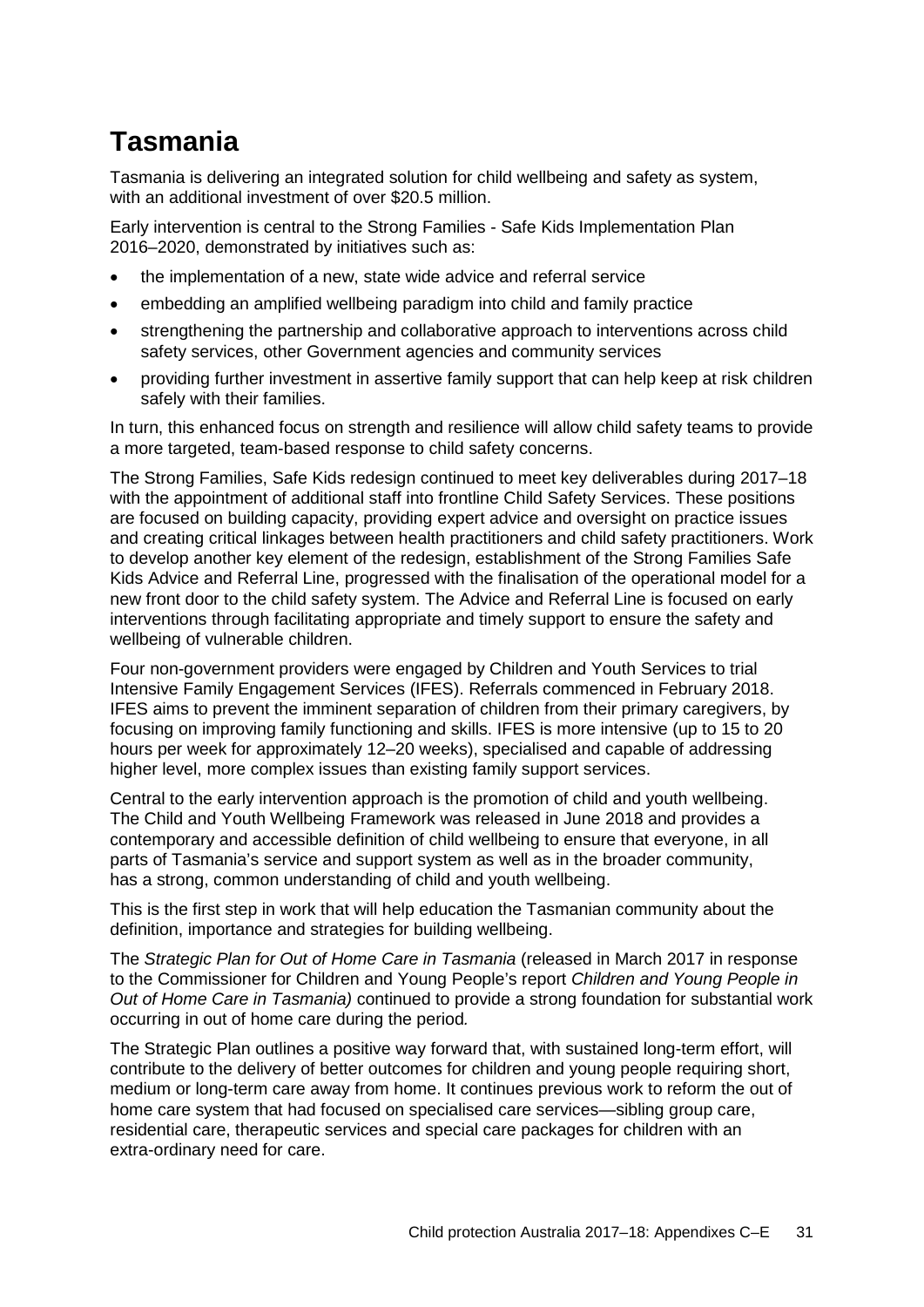The Strategic Plan articulates five key strategies that form the basis of improvement to the out of home care system. They are reflective of the prevailing themes contained within previous inquiries and reports into both the child safety and out of home care systems and align with national standards and efforts. They are:

- leading an accountable system
- defining and delivering quality care
- building the out of home care system
- delivering a safe out of home care system
- improving outcomes for children and young people in out of home care.

A Child Advocate was appointed in June 2018 to further support children in out of home care. The Child Advocate hears directly from young people about their experiences in Out of Home Care and advocates to ensure those children are getting everything they need and deserve.

The Serious Event Review Team was formally established in 2018 to undertake reviews of cases where a child/client has died or suffered a serious injury and has been involved in the Children and Youth Services (CYS) system in the last three years.

The Serious Events Review Committee (SERC), comprising senior staff from Tasmanian Government agencies and the CYS Executive, has also been established. The role of SERC is to identify themes and common issues across child death and serious injury review reports; consider recommendations arising from reviews; and make recommendations to CYS to improve the quality and safety of services to children and their families.

The out-of-home care foundations project continued in 2017–18, focusing on the quality, standard and accountability of out-of-home care provided in Tasmania. During the reporting period, an Outcomes Framework for Children and Young People in Out of Home Care Tasmania was drafted and consultation sessions with service providers, carers and children with an out-of-home care experience identified the key components of an effective family based care system.

The investment of \$7.5 million saw planning commence to support young people in out of home care including extending the provision of out of home care supports from 18 up to 21 years, additional incentives to support education outcomes, and planning for the new initiative to extend support payments to foster/kinship carers whilst the young people in their care are engaged in education between the ages of 18 up to 21 years.

Amendments to the *Children, Young Persons and Their Families Act 1997* in 2013 reflected the Tasmanian Government's response to the recommendations of the Legislative Amendment Review Reference Committee (LARRC), established by the previous government to advise on the Principal Act. The committee provided a detailed report on the need for amendments to some 21 areas of the Act including detailed advice on the preferred policy direction to support the amendments. The amendments are aimed at a less adversarial way of working with families, which aligns and supports the Signs of Safety approach.

Extensive work was undertaken for proclamation of the third round of legislative amendments relating to the *Children, Young Persons and Their Families Amendment Act 2013* on 28 February 2018.

The key changes of the 28 February 2018 amendments included increased flexibility and safeguards to ensure that decisions made about children and young people by the Court are based on reasonable grounds and in the child or young person's best interests. This ensures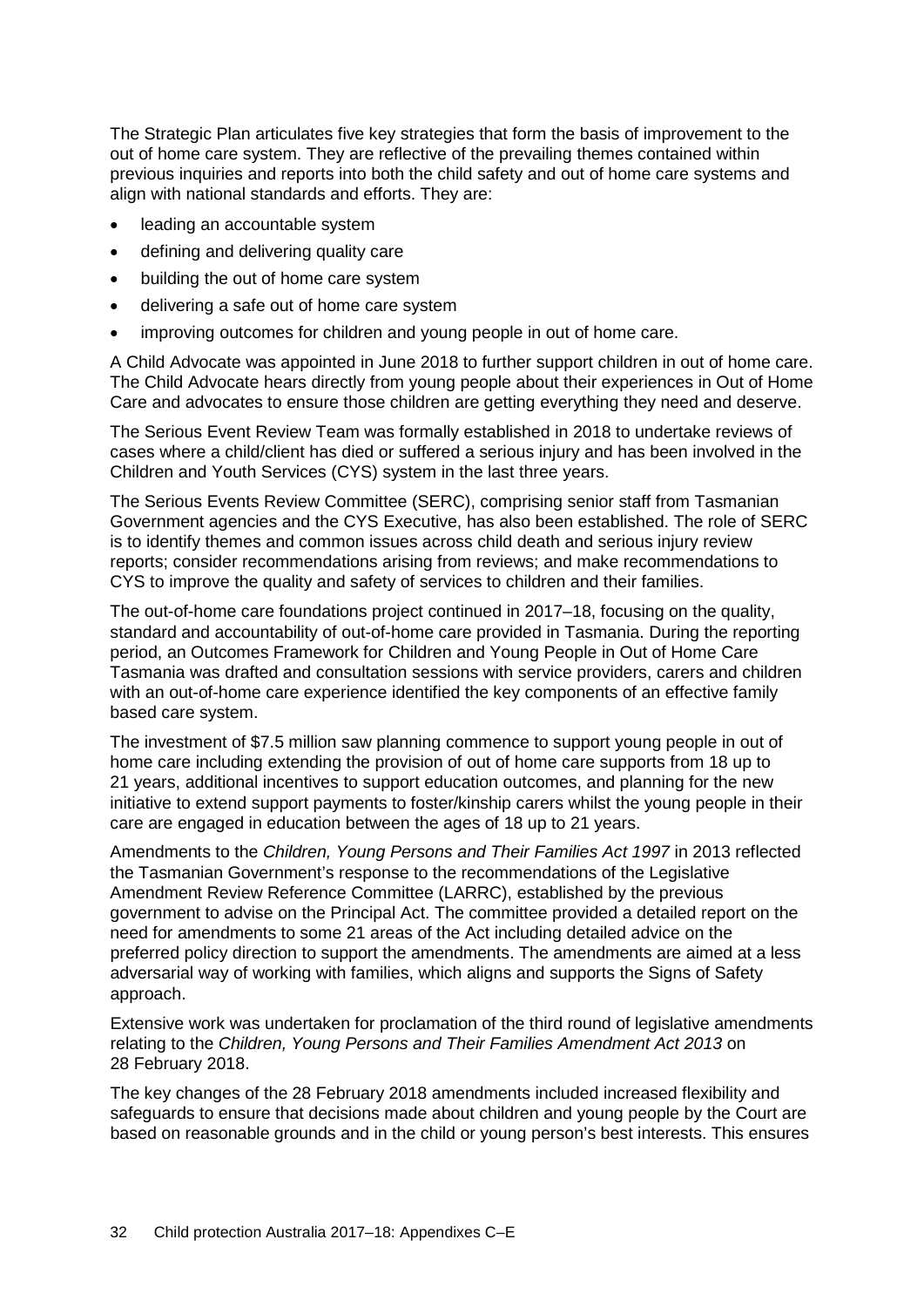that provisions within the Act better reflect and support the strengthened Objects and Principles of the Act, which were introduced as part of the amendments proclaimed in 2016.

## <span id="page-36-0"></span>**Australian Capital Territory**

The A Step Up for Our Kids—Out of Home Care Strategy 2015–2020 (the Strategy) is a five-year reform program for the child protection and out of home care system. It provides the strategic direction to ensure children and young people are at the centre of decision-making and have every chance to grow and develop in a safe, supportive and stable home environment. The Strategy strives to deliver a therapeutic trauma-informed system of care through three key domains:

- Strengthening high-risk families
- Creating a continuum of care
- Strengthening accountability and ensuring a high-functioning care system.

A Step Up for Our Kids represents a significant collaboration between government and the community. This major funding initiative reflects the Community Services Directorate's priority to provide better and earlier support to children, young people and their families. A strong emphasis is placed on preventing children and young people entering care by providing intensive family preservation services and/or reuniting them with their birth parents. In the ACT, Uniting delivers intensive services to families who have children at risk of entering care, or who have entered care. These services are aimed at keeping families together, and providing parents with the tools they need to sustain a safe home environment for their children. All referrals for this service are made by Child and Youth Protection Services.

A key focus for the ACT Government is addressing the over-representation of Aboriginal and Torres Strait Islander children involved with the child protection system. A number of initiatives have been implemented to address over-representation including:

- The 'Our Booris, Our Way' Review. The Review is look into the circumstances of each Aboriginal and Torres Strait Islander child and young person involved in the child protection system, including those in out of home care. The Review has a focus on systemic improvements needed to reduce the number of Aboriginal and Torres Strait Islander children and young people entering care; improve their experience and outcomes while in care; and where appropriate, exit children from care.
- Family Group Conferencing model for Aboriginal and Torres Strait Islander families at risk of ongoing involvement with the child protection system. Family Group Conferencing aims to divert families away from Children's Court processes and ensure all members of a child's family are contacted and encouraged to be involved in the decision-making process about their child's situation, and to keep their children safe, strong and connected to family and culture.
- Gugan Gulwan Youth Aboriginal Corporation, in partnership with OzChild, are undertaking a twelve-month trial of Functional Family Therapy for Aboriginal and Torres Strait Islander families at risk of ongoing involvement with the child protection system. The aim of the trial is to reduce the number of Aboriginal and Torres Strait Islander children and young people entering, or remaining in out of home care, through interventions that strengthen families and communities.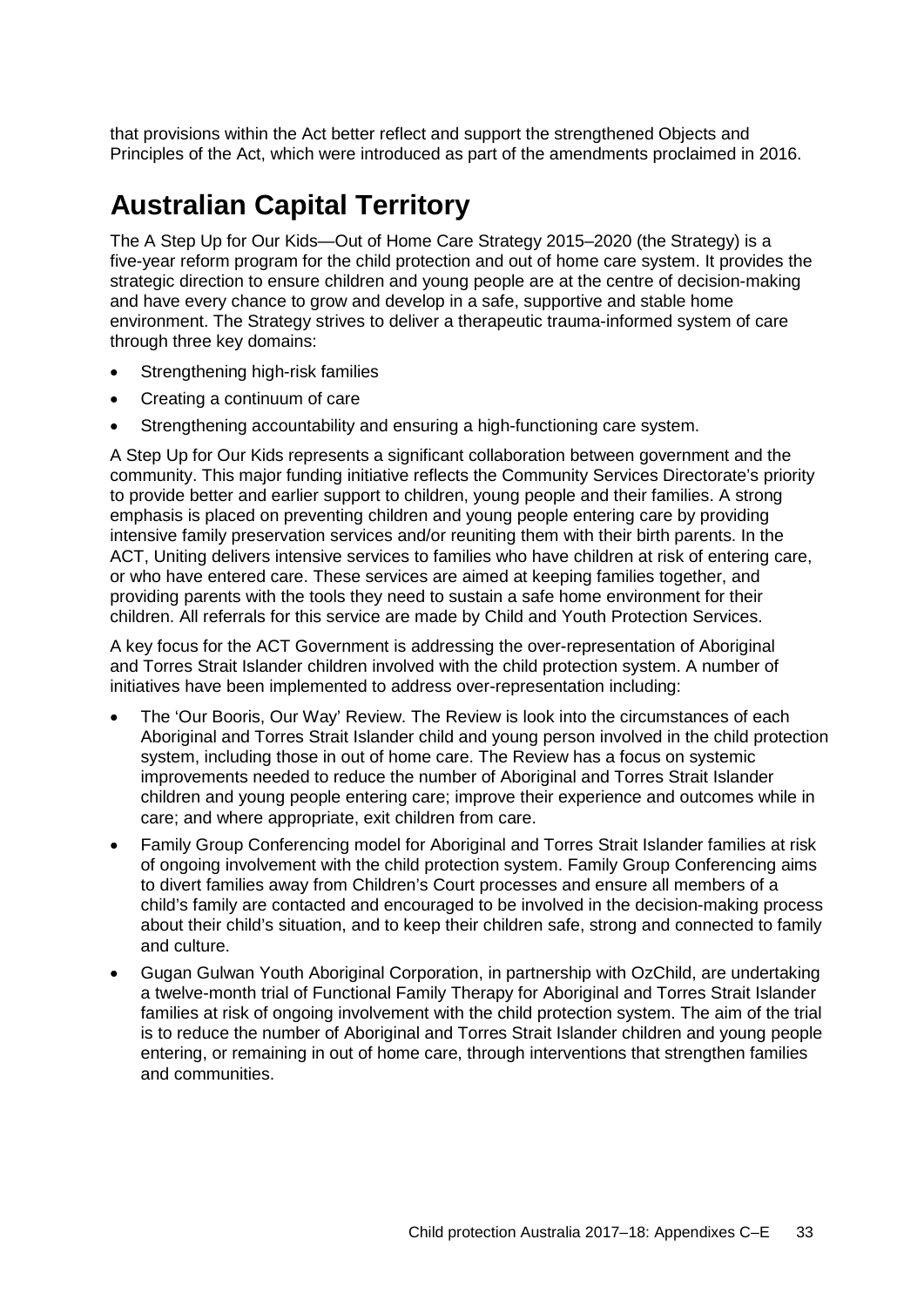## <span id="page-37-0"></span>**Northern Territory**

On 8 September 2016, the Northern Territory Government announced changes to improve service delivery for families. This included the creation of Territory Families as a Government agency with responsibility for the portfolios of care and protection, youth justice, youth affairs, multicultural affairs, seniors, and senior and pensioner concessions, domestic and family violence, gender equity and diversity, and children's policy.

These frontline and advocacy portfolios were consolidated into one agency to enable a focus on a whole-of-life approach to supporting families. Territory Families' establishment has created an opportunity to deliver holistic services that result in positive outcomes across the breadth of social issues that impact on Territory families.

Throughout 2016–17, Territory Families staff have worked to build a new agency focused on delivering systemic improvements to the portfolios and programs for which we are responsible. This has included establishing many of the foundations necessary for any new agency. A key priority has been the development of a new organisational structure to best reflect the responsibilities of the agency, and a regional service delivery framework that supports local decision-making, backed by a global budget model.

Operational improvements are focused on support for children and their families through the delivery of a diverse, yet connected, range of frontline services that focus on more than statutory intervention. The aim is to place child protection and youth justice services within a broader framework of programs for prevention and early intervention, and provide better support for families when they need it.

This has occurred in the context of responding to shortcomings within our systems, including those identified by the Royal Commission into the Protection and Detention of Children in the Northern Territory.

On 26 July 2016 the Commonwealth Government announced the establishment of the Royal Commission into the Protection and Detention of Children in the Northern Territory (the Royal Commission). The Royal Commission was established in response to concerns about the treatment of children and young people in the child protection and youth justice systems in the Northern Territory.

The first public hearings for the Royal Commission were held in Darwin on 11–13 October 2016. On 31 March 2017, the Royal Commission handed down an interim report, which identified key themes of the Royal Commission, however did not put forward any recommendations or findings.

Throughout 2016–17, Territory Families worked with non-government organisations to develop a new model of early intervention services and to reform the family support service system. The purpose of the family support system reform is to shift away from an approach of crisis management to one of providing early support for children and their families.

As part of the family support system reform, new ongoing funding was committed to establish an alternative referral pathway to connect families to family and parenting support services at the community level without direct involvement in the statutory child protection system. This pathway is one aspect of a suite of services and frameworks to be developed over a phased approach to invoke meaningful change for children and families early on by ensuring they have access to the appropriate advice and assistance before harm occurs.

In February 2017, the Northern Territory Government signed the Family Matters Statement of Commitment developed by the Secretariat for National Aboriginal and Islander Child Care. This statement commits to the intent to work with Aboriginal and Torres Strait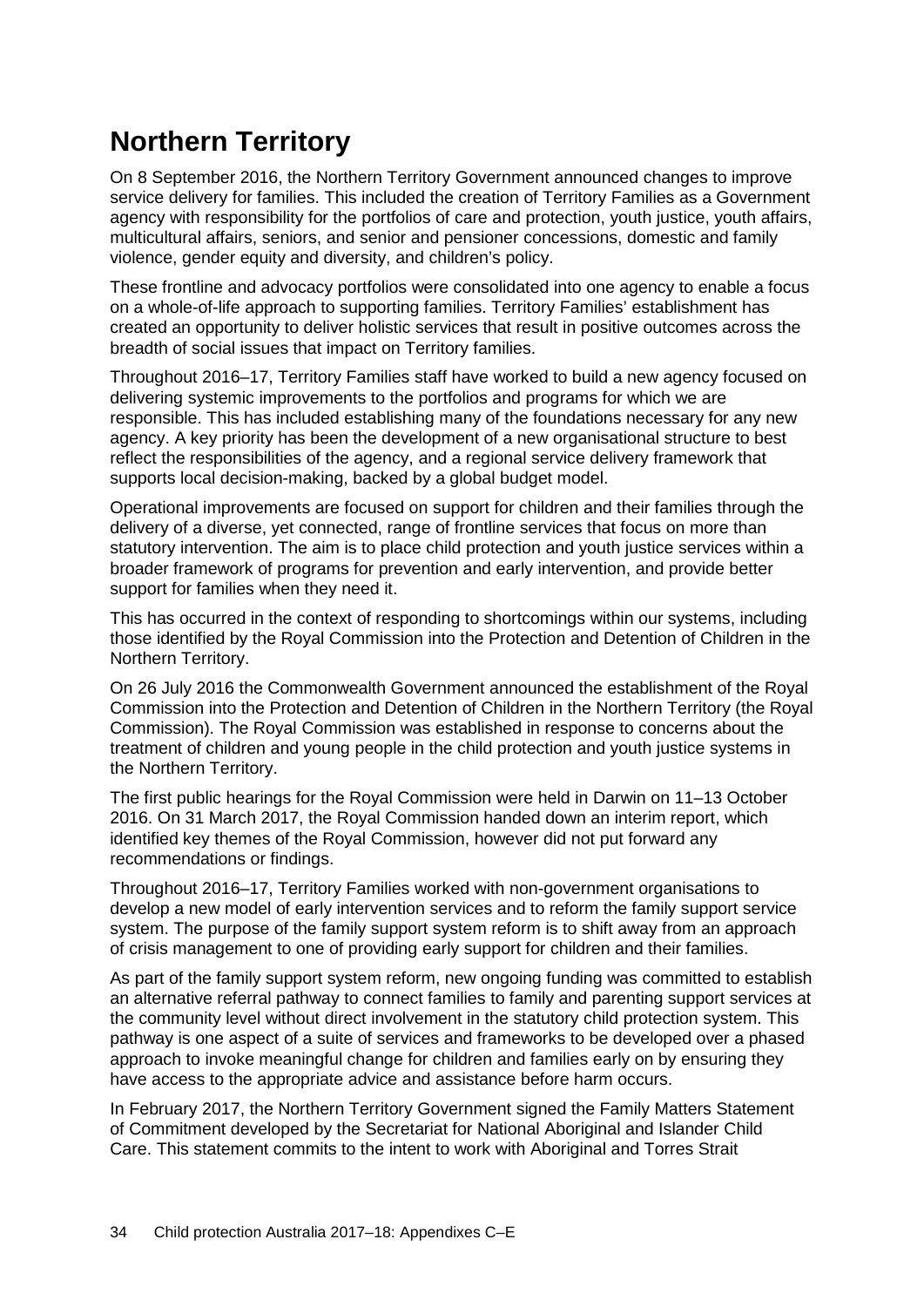Islander peoples and their organisations to deliver better responses to children and families within the child protection system. The Statement of Commitment commits Territory Families to six core principles that will guide the improvement and reform of the child protection system.

In recognition of the valuable role of Aboriginal organisations in delivering services to Aboriginal families, Territory Families began working with non-government organisations to plan the transition of out-of-home care services to the non-government sector, with a primary focus on increasing the involvement of Aboriginal community-controlled organisations in the provision of care. Territory Families engaged the Aboriginal Peak Organisations of the Northern Territory to design and deliver an out-of-home care system where more Aboriginal children are cared for by Aboriginal carers, and where connection to culture and identity is strengthened. The Secretariat of National Aboriginal and Islander Childcare has also joined this partnership with a specific focus on the Central Australia region.

Territory Families also commenced work to introduce an out of home care auditing and accreditation system to ensure all residential care facilities are providing quality care outcomes for each young person in their care, are responsive to local needs and that Aboriginal organisations and other non-government organisations with relevant experience and expertise in the Northern Territory are not disadvantaged.

On 26 May 2017, the Northern Territory Charter of Rights for Foster and Kinship Carers was launched as part of Territory Families' commitment to improving its partnership with foster and kinship carers. The Charter was developed in consultation with foster and kinship carers and other key stakeholders, and solidifies recognition of the valuable role that foster and kinship carers play in ensuring children are safe and protected from harm.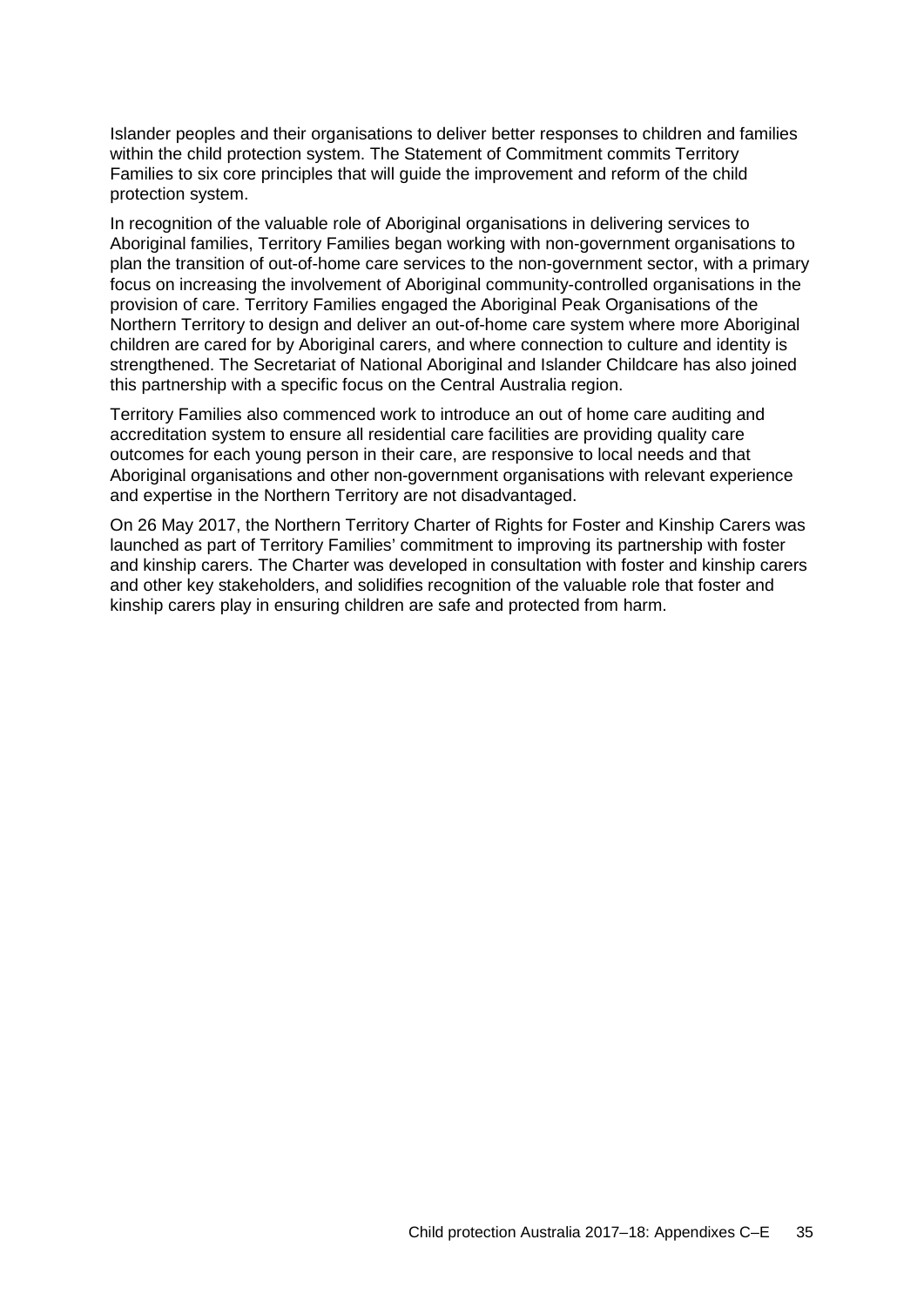# <span id="page-39-0"></span>**Appendix E: Inquiries into child protection services**

Various inquiries into child protection services have been conducted in a number of jurisdictions in recent years. These include:

- New South Wales—Report of the Special Commission of Inquiry into Child Protection Services in NSW (Wood 2008)
- New South Wales—Keep them safe? A special report to Parliament under s31 of the Ombudsman Act 1974. Report tabled in Parliament on 30 August 2011 (New South Wales Ombudsman 2011)
- New South Wales—Responding to child sexual assault in Aboriginal communities report, December 2012 (New South Wales Ombudsman 2012)
- New South Wales—Review of the NSW child protection system—are things improving? Special report to Parliament. April 2014 (New South Wales Ombudsman 2014)
- New South Wales—Inquiry into Child Protection established by the Parliament of New South Wales Legislative Council General Purpose Standing Committee no. 2 on 12 May 2016
- New South Wales—Independent Review of Out of Home Care in New South Wales, report to NSW Cabinet (David Tune AO PSM 2016; New South Wales Government 2016)
- Victoria—Report of the Protecting Victoria's Vulnerable Children Inquiry 2012 (State Government of Victoria 2012)
- Victoria—In the child's best interests: inquiry into compliance with the intent of the Aboriginal Child Placement Principal in Victoria (Victorian Commission for Children and Young People 2015)
- Victoria—Always was, always will be, Koori children. Systemic inquiry into services provided to Aboriginal children and young people in out-of-home care in Victoria (Victorian Commissioner for Children and Young People 2016)
- Victoria—Safe and Wanted: an inquiry into the implementation of permanency arrangements (Victorian Commissioner for Children and Young People 2017)
- Victoria—…As a good parent would… Inquiry into the adequacy of the provision of residential care services to Victorian children and young people who have been subject to sexual abuse or sexual exploitation whilst residing in residential care (Victorian Commission for Children and Young People 2015)
- Queensland—Protecting children: an inquiry into the abuse of children in foster care (Crime and Misconduct Commission 2004)
- Queensland—Taking responsibility: a roadmap for Queensland child protection (Queensland Child Protection Commission of Inquiry 2013)
- South Australia—Children in state care: commission of inquiry (Mullighan 2008a)
- South Australia—Children on Anangu Pitjantjatjara Yankunytjatjara (APY) lands: commission of inquiry (Mullighan 2008b)
- South Australia—Inquest into the death of Chloe Lee Valentine (South Australia State Coroner 2015)